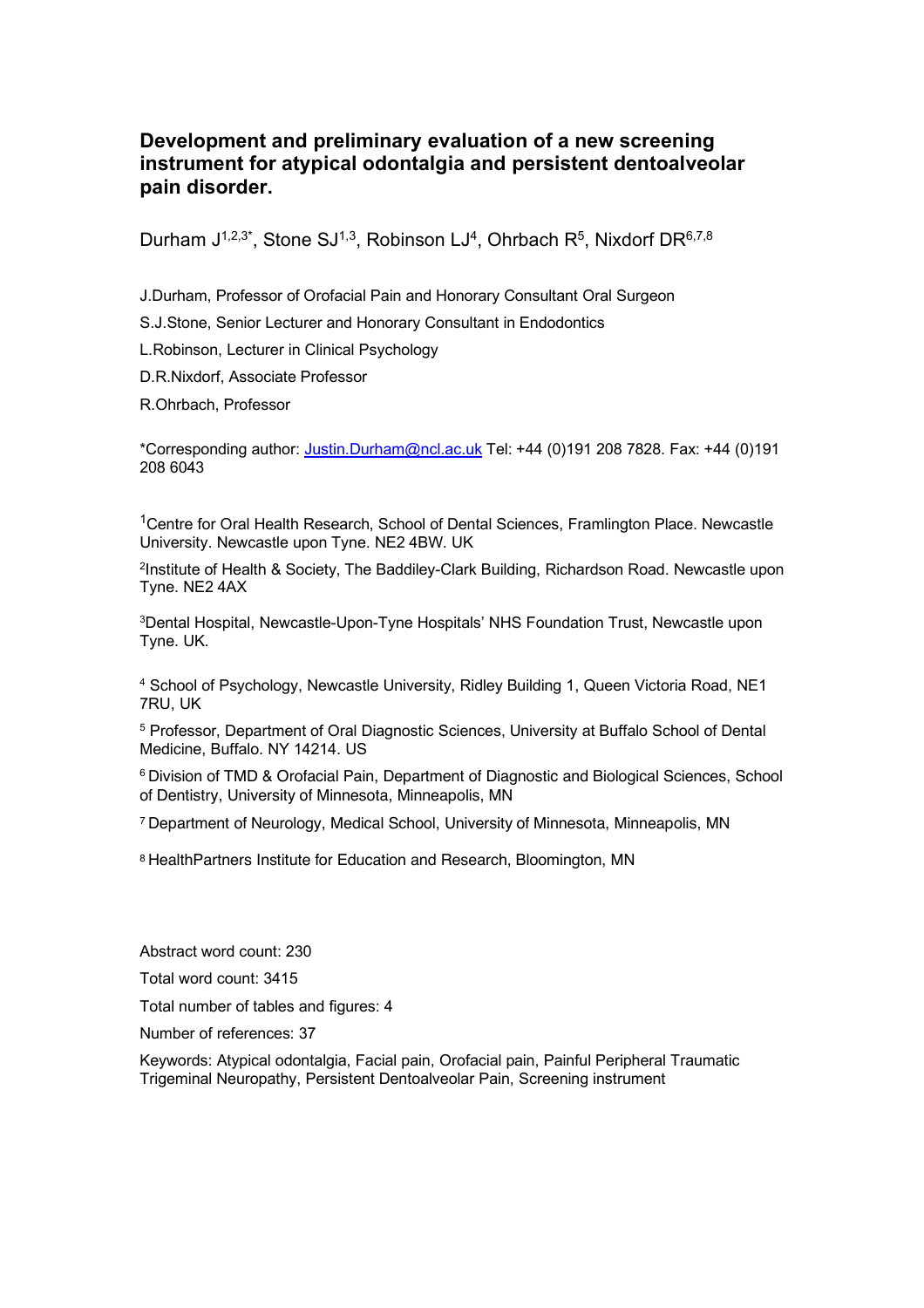### **Abstract:**

**Aim:** To develop and preliminarily evaluate a new screening instrument for Atypical Odontalgia (AO) or Persistent Dentoalveolar Pain Disorder (PDAP). To evaluate the instrument's performance in detecting AO/PDAP amongst a heterogeneous group of orofacial pain conditions and pain-free controls and empirically compare its performance with an established neuropathic screening instrument (S-LANSS) which is the best available standard.

**Methods:** The study design was cross-sectional; subjects recruited included a convenience sample of pain free controls (n=21) and four groups of orofacial pain conditions: AO/PDAP (n=22); Trigeminal Neuralgia (n=21); Temporomandibular Disorder (n=41); and Acute Dental Pain (n=41). The instrument's internal reliability and factor structure were examined alongside its sensitivity and specificity and ROC-determined threshold score.

**Results:** The 9 AO/PDAP specific items were found to moderately correlate with the S-LANSS (r=0.58; p<0.01). The 14-items of the full instrument were examined using exploratory factor analysis and reduced to ten items in a two-factor structure that explained 96% of the variance. This 10-item final instrument had a ROC area of 0.77 (95% CI: 0.67; 0.88), sensitivity of 77% (95%CI: 55; 92%), and specificity of 69% (95%CI: 60; 77%) with an intentionally higher false-positive rate than false-negative rate. In contrast, the S-LANSS exhibited sensitivity of 32% (95%CI: 14;55%) and specificity of 78% (95%CI: 70;85%) with less-optimal false-positive versus false-negative rates.

**Conclusion:** This preliminary study shows the new screening instrument for AO/PDAP merits progression to field testing.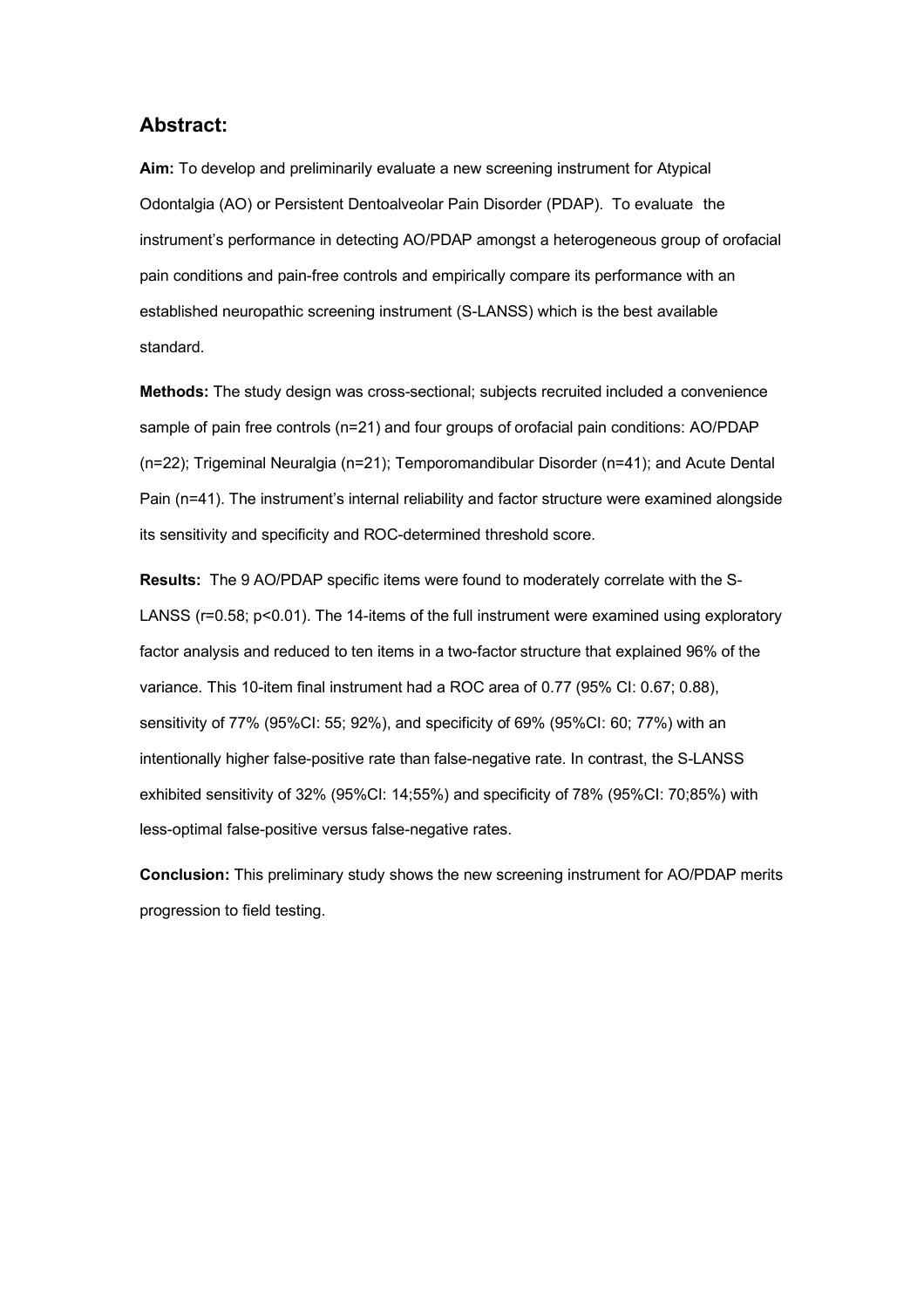### **Introduction**

Pain related to the teeth (odontogenic pain) is the most common orofacial pain, estimated to affect between 8-12% of individuals in developed countries (Lipton *et al.* 1993, Steele *et al.* 2011). Odontogenic pain is primarily inflammatory in nature (Berman & Rotstein 2016) and the underlying dental disease that produces odontogenic pain often necessitates an invasive procedure resulting in deafferentation, e.g. root canal treatment or tooth extraction. Both root canal treatment and extraction are common practice in developed countries: U.S. ~20 million endodontic procedures and ~55 million tooth extractions (American Dental Association Survey 2007); U.K. ~600,000 endodontic procedures and ~1.3 million extractions (NHSDigital 2016).

Dental treatments requiring deafferentation result in a small number of patients experiencing persistent, post-procedural, non-odontogenic pain **localised** in the tooth site (Marbach 1993, Nixdorf *et al.* 2012). Uncertainty exists whether this pain was actually present before the deafferentation procedure due to reports of the phenomenon in the absence of deafferentation (Schnurr & Brooke 1992, Ram *et al.* 2009) . When this phenomenon follows a deafferentation procedure it is presumed to be largely of neuropathic origin (Baad-Hansen 2008) and has been referred to variously as: atypical odontalgia (AO) (Woda & Pionchon 1999, IHS 2004, Ram *et al.* 2009), Persistent DentoAlveolar Pain disorder (PDAP) (Nixdorf & Moana-Filho 2011, Nixdorf *et al.* 2012), phantom tooth pain (Marbach 1978), and painful post traumatic trigeminal neuropathy (PPTTN, International Classification of Headache Disorders 3 [ICHD-3]) (Benoliel *et al.* 2012a, Benoliel *et al.* 2012b,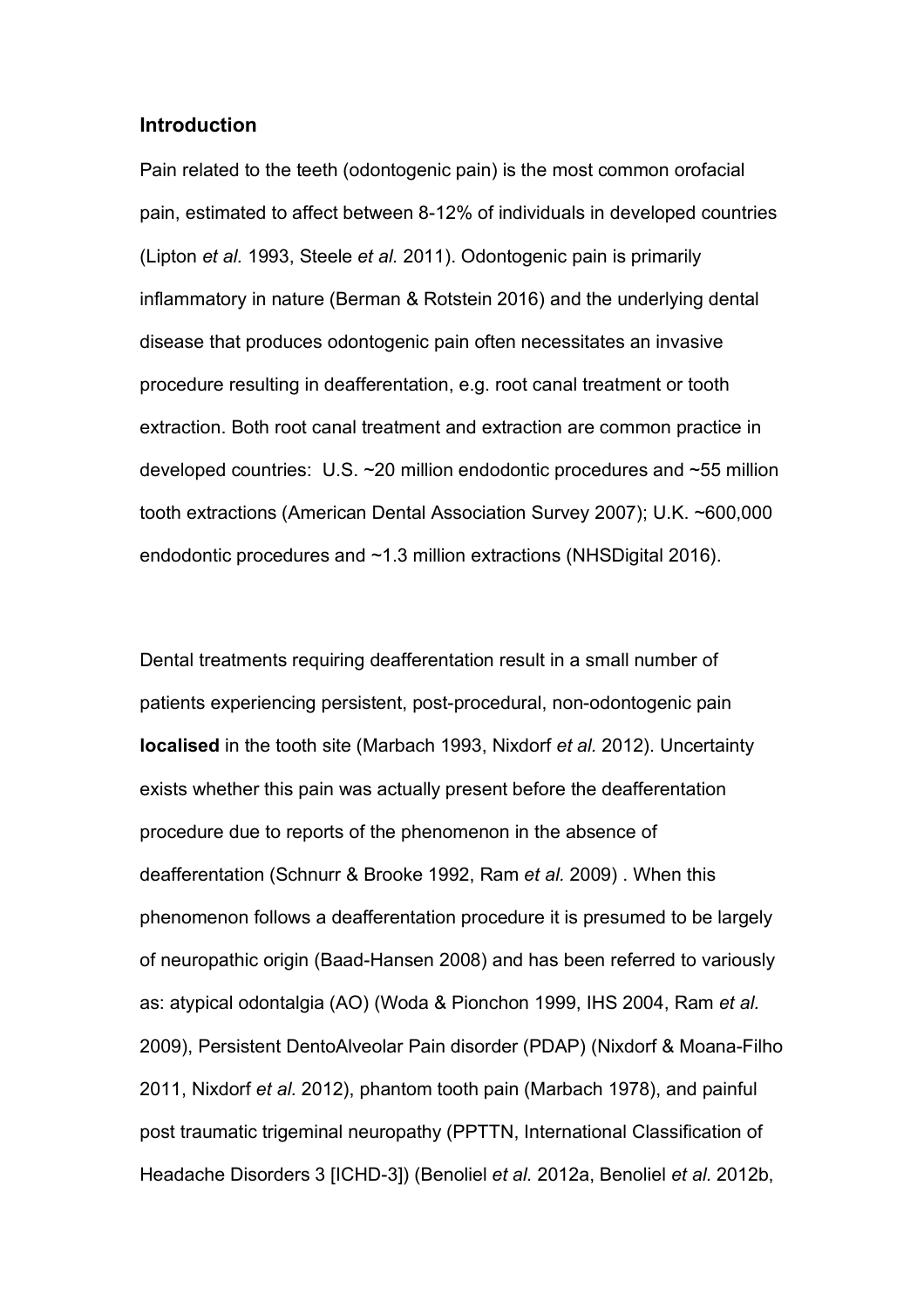IHS 2013, IHS 2018). Given the uncertainty regarding its nomenclature, pathophysiology, and disease course, the two most common terms used in the literature to refer to the phenomenon will be used throughout this paper: Atypical Odontalgia and Persistent Dentoalveolar Pain disorder (AO/PDAP).

Individuals experiencing AO/PDAP following deafferentation procedures are unlikely to experience pain reduction with endodontic non-surgical retreatment, or further surgical intervention (Marbach 1978, Oshima *et al.* 2009). It is important, therefore, to identify AO/PDAP cases early in their course thereby preventing any further dental treatments that are irreversible, ineffective, and may contribute to worsening morbidity (Durham & Nixdorf 2014, Durham & Nixdorf 2014). A brief standardized AO/PDAP screening instrument would be a practical way to begin the process of identification of putative AO/PDAP cases. This approach would parallel similar approaches to screening for other conditions in medicine and dentistry (Maizels *et al.* 2006, Price *et al.* 2010, Schiffman *et al.* 2014). Screening instruments for neuropathic pain in medical clinics have become accepted clinical practice due to a number of factors including the inherent complexity of diagnosing neuropathic pain (Bennett *et al.* 2007). The same complexity exists within dental clinics and orofacial pain and therefore it is likely that dental practice could similarly benefit from a such a screening instrument.

To date, three studies have examined the use of general (i.e. not restricted to orofacial conditions) neuropathic pain screening instruments in screening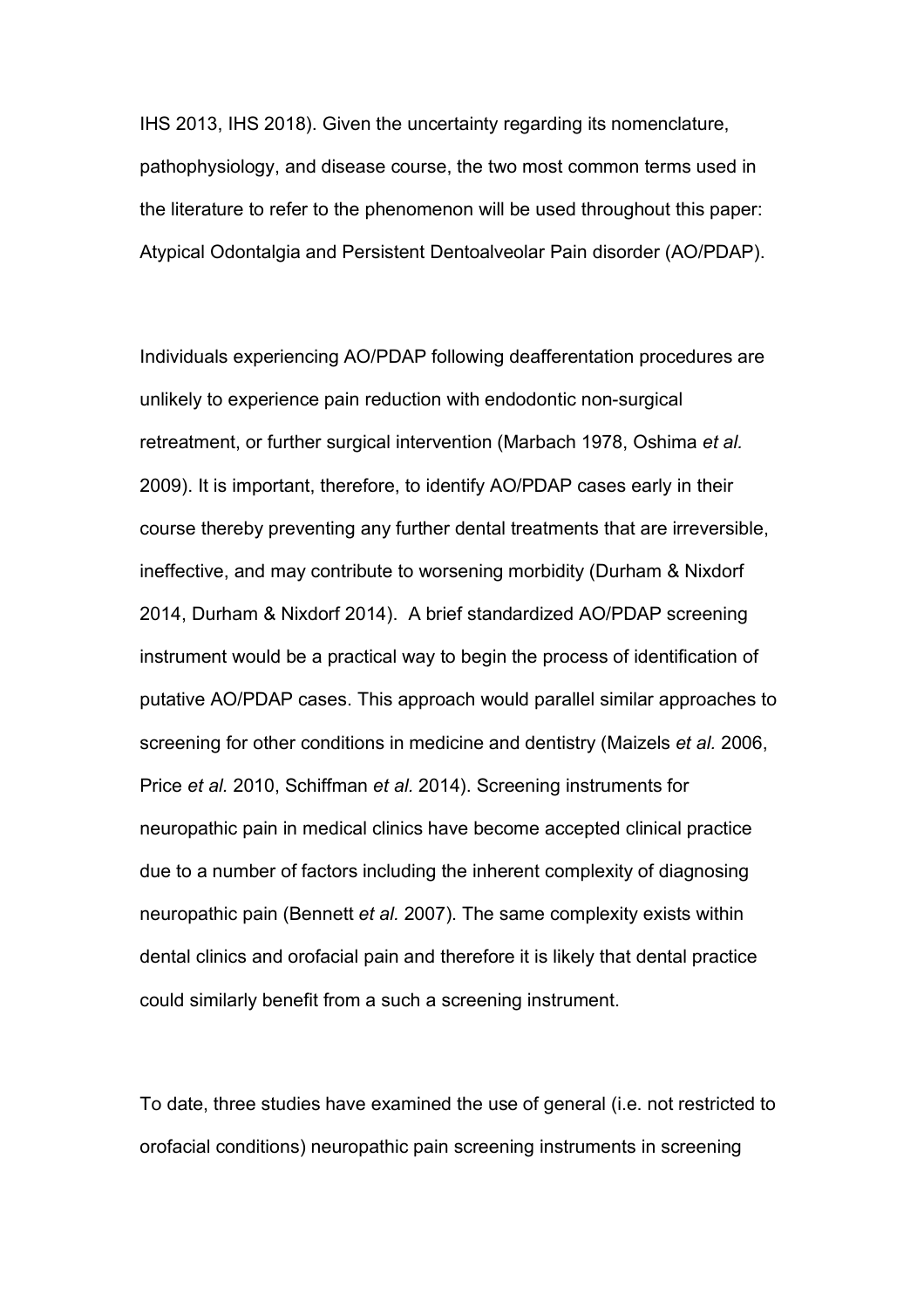orofacial pain (Klasser *et al.* 2011, Elias *et al.* 2014, Herrero Babiloni *et al.* 2017). In patients with a post-traumatic inferior alveolar or lingual nerve injury, the PAINdetect instrument lacked sensitivity for trigeminal neuropathy (Elias *et al.* 2014). Two other studies used a modified version of the Self-completed Leeds Assessment of Neuropathic Symptoms and Signs (S-LANSS) questionnaire (Klasser *et al.* 2011, Herrero Babiloni *et al.* 2017) with its performance being superior to PAINdetect but still lacking sufficient sensitivity and specificity in AO/PDAP.

The orofacial region has unique symptom characteristics and nociception from this region is mainly conducted by the trigeminal nerve. Given that the trigeminal nerve innervates specialized structures and has unique somatosensory properties, nociception from the orofacial region may be perceived, interpreted and/or reported differently than nociception from other persistent pain conditions elsewhere in the body (Schnurr & Brooke 1992, Dworkin 1999, Bereiter *et al.* 2000). This may account for the limitations apparent in the adaptation of more generic whole-body neuropathic screening instruments, such as S-LANSS, into the dental setting (Herrero Babiloni *et al.* 2017). Given this, an ongoing programme of work (Durham *et al.* 2013, Durham & Nixdorf 2014) has examined the characteristics and impacts of AO/PDAP from the patient's perspective in order to identify items for a selfreport screening instrument (Durham *et al.* 2013). The aim of the current study was to develop and preliminarily evaluate the screening instrument's performance in detecting AO/PDAP amongst a heterogeneous group of orofacial pain conditions and pain-free controls and empirically compare its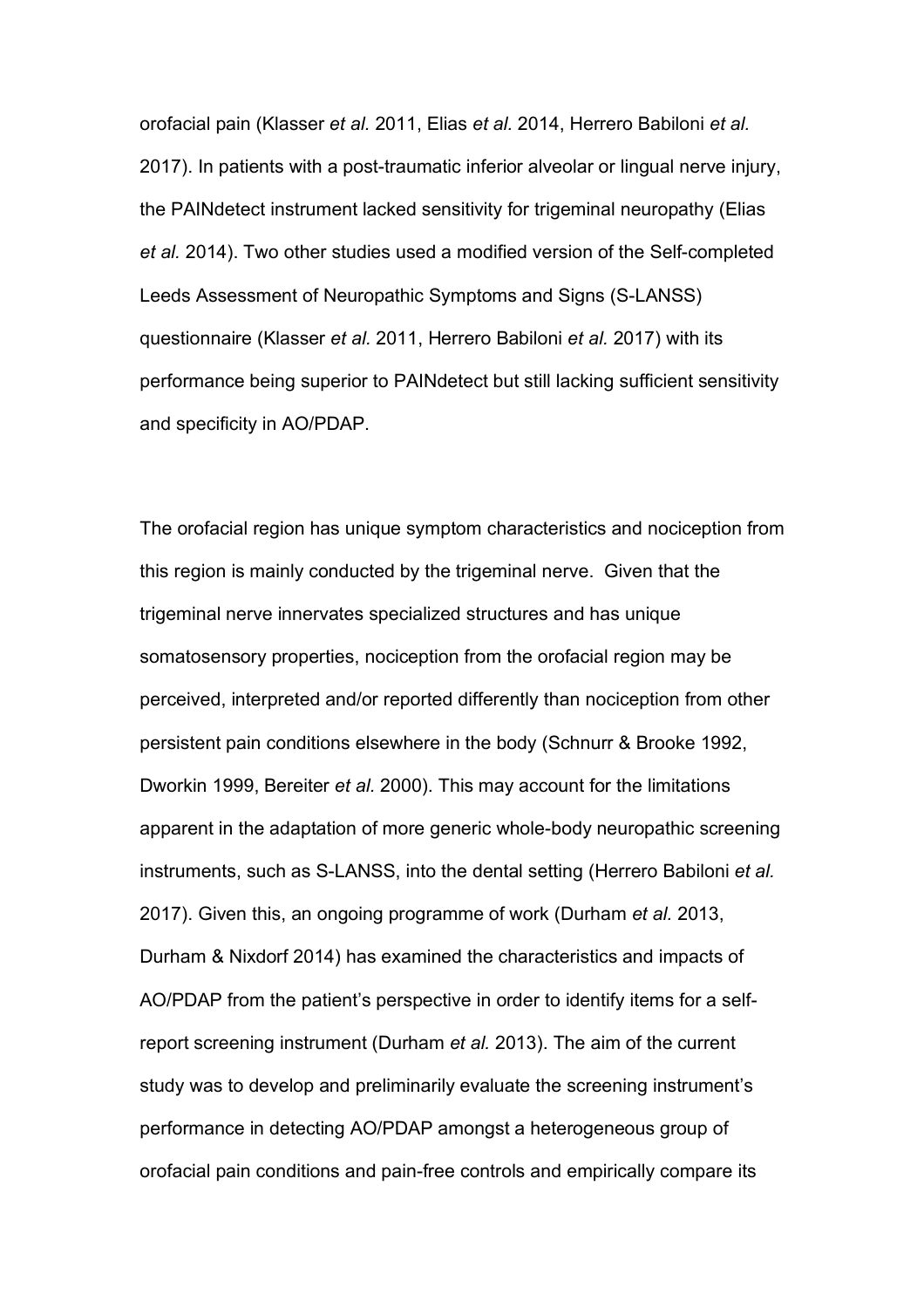performance with an established neuropathic screening instrument (S-

LANSS) which is the best available standard.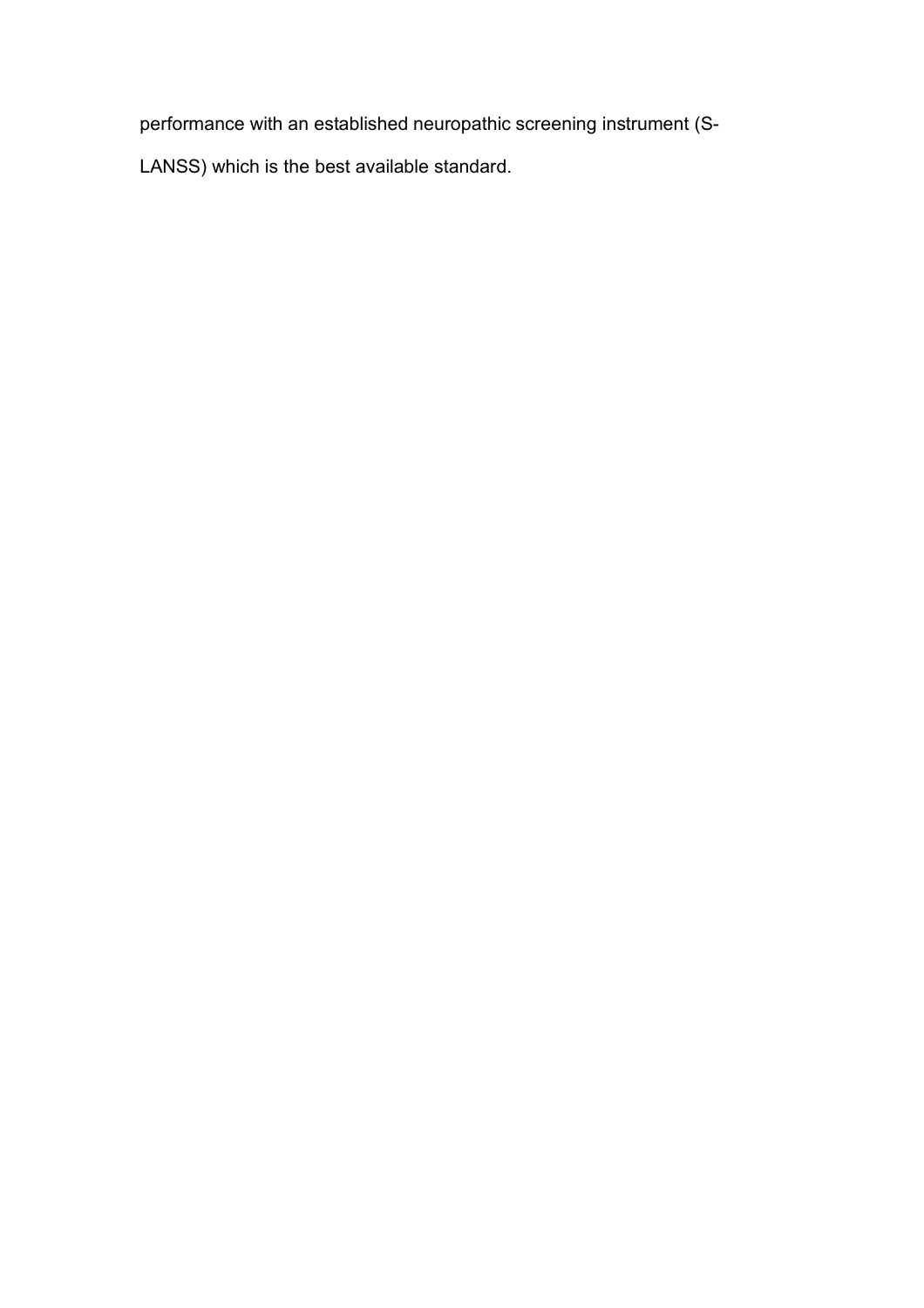### **Materials and Methods**

Ethical approval was obtained (University of Minnesota IRB: 1104S98353) and written, informed consent obtained from all participants. The present report follows the Standards for Reporting of Diagnostic Accuracy (STARD) (Bossuyt *et al.* 2003).

#### Participants and procedures

This study was cross-sectional and utilised a convenience sample of AO/PDAP patients, three other orofacial pain conditions, and a pain-free control group. The three groups of other orofacial pain conditions were: temporomandibular disorders (TMD), trigeminal neuralgia, and acute dental pain. The three other orofacial pain conditions were chosen on the basis of the likelihood that they may mimic AO/PDAP and thereby provide a more exacting test of the screening instrument. All of the TMD and TN patients, and the majority of AO/PDAP patients were recruited from the TMD, Orofacial Pain and Dental Sleep Medicine Clinic (University of Minnesota, USA). Two of the AO/PDAP patients were recruited from private orofacial pain practice (Minneapolis-Saint Paul, MN). Patients experiencing acute dental pain were recruited from a private endodontic practice, (Minneapolis-Saint Paul, MN). The pain-free controls were recruited by approaching accompanying persons at the School of Dentistry (University of Minnesota, MN) and people in the university community.

The following inclusion criteria applied to all study participants:

• Eighteen years of age or older;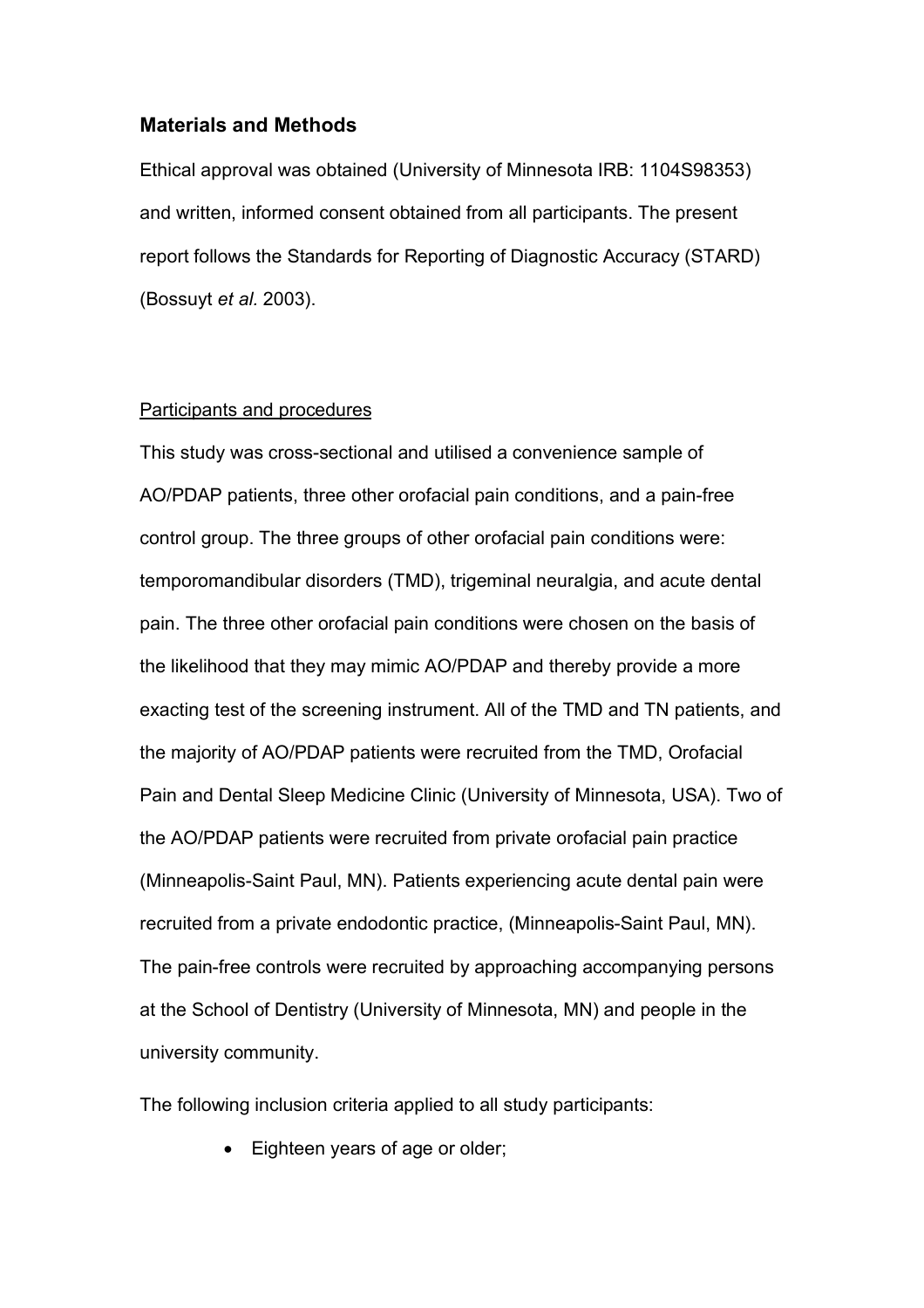- Ability to converse fluently in English;
- Met the diagnostic criteria for the respective group assignment.

The exclusion criteria for the study were:

- Unable to provide informed consent;
- Any history of trauma to the orofacial region throughout their life course;
- Any history of TMJ surgery or intra-articular steroid injection;
- Any lifetime history of a major systemic illness related to altered pain sensitivity, for example fibromyalgia or other widespread bodily pains (even if resolved).

Assignment to the AO/PDAP group was based on each participant meeting the diagnostic criteria for AO, PDAP, and PPTTN (Table e1, Appendix) and having all other potential causes of the pain phenomenon excluded by appropriate (clinical) investigation (Woda & Pionchon 1999, IHS 2004, Nixdorf & Moana-Filho 2011, Nixdorf *et al.* 2012, IHS 2013, IHS 2018). Classification was performed by an experienced board-certified clinicians who were trained and calibrated in a previous study (Nixdorf *et al.* 2015).

For the other three orofacial pain conditions, reference standard criteria were followed. Assignment to the painful TMD sample was based on myalgia, myofascial pain, or arthralgia, according to Diagnostic Criteria for TMD (DC/TMD) (Schiffman *et al.* 2014). Assignment to the acute dental pain group was based on the diagnostic criteria of Gutmann *et al*. (2009) pertaining to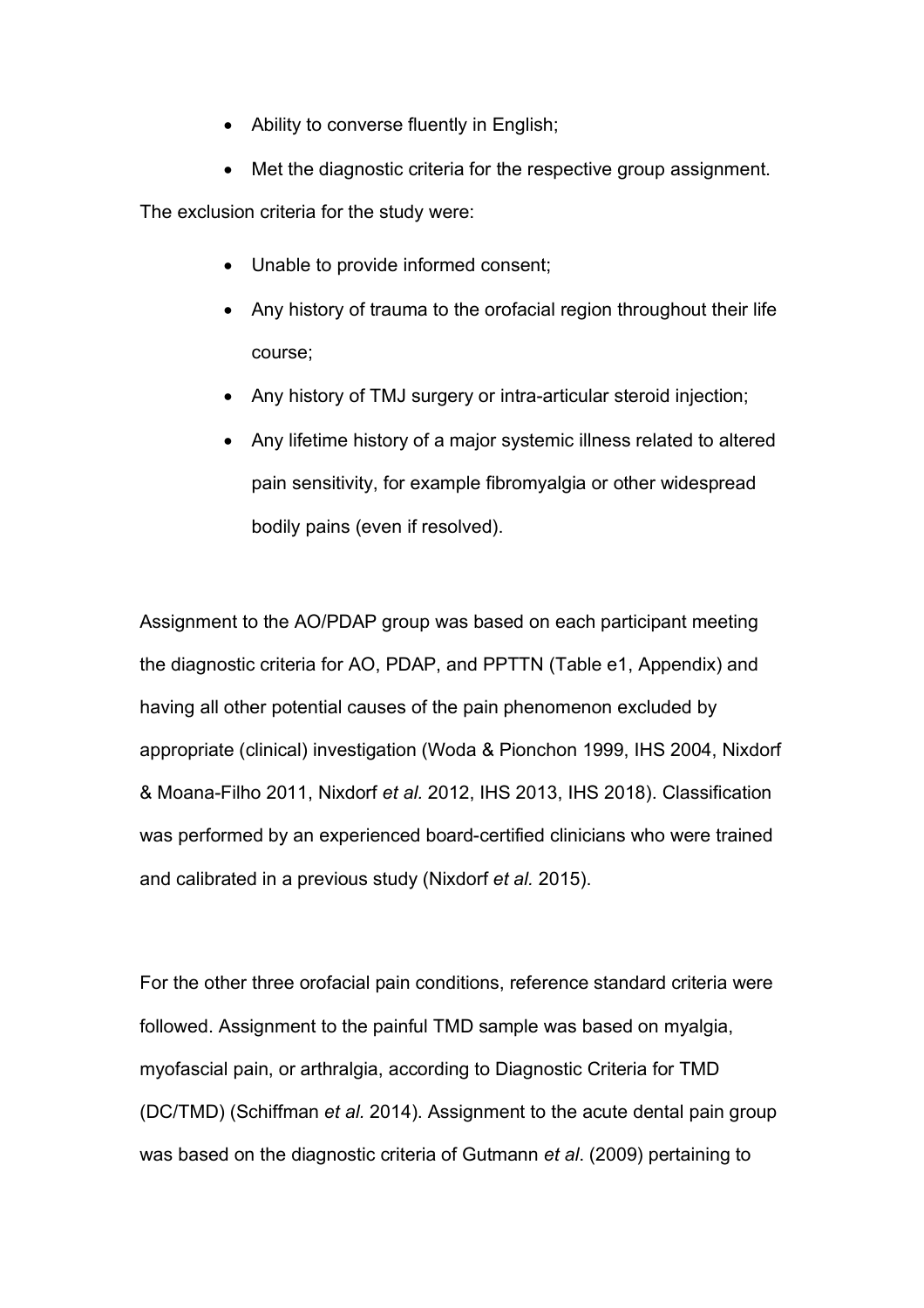irreversible pulpitis and/or symptomatic apical periodontitis applied by a specialist board-certified endodontist (Nixdorf *et al.* 2015). Assignment to the Trigeminal Neuralgia sample was based on use of the ICHD-II Diagnostic Criteria for the diagnosis of Classical Trigeminal Neuralgia (IHS 2004). Painfree controls confirmed that they had no pain in the face, mouth, teeth, jaws, or ears in the last three months; and had not sought dental treatment within the last three months.

A total of six instruments, including the AO/PDAP screening instrument, were presented individually to the participants in a predetermined randomised sequence (permuted block). Putative participants were flagged by the clinical team to research team members uninvolved in the patient's care and they then gave a standardised explanation of the instruments to the participant. Participants were recompensed \$20 U.S. for the time it took to complete the instruments.

#### Measures and instruments

A case report form was completed by the clinical team, recording individuals' socioeconomic/demographic status and clinical diagnosis. Besides the AO/PDAP screening instrument, the modified Self-completed Leeds Assessment of Neuropathic Symptoms and Signs (S-LANSS) was also completed as a reference to allow an empirical comparison for the performance of the AO/PDAP screening instrument. S-LANSS was chosen in preference to the next most common generic neuropathic pain-screening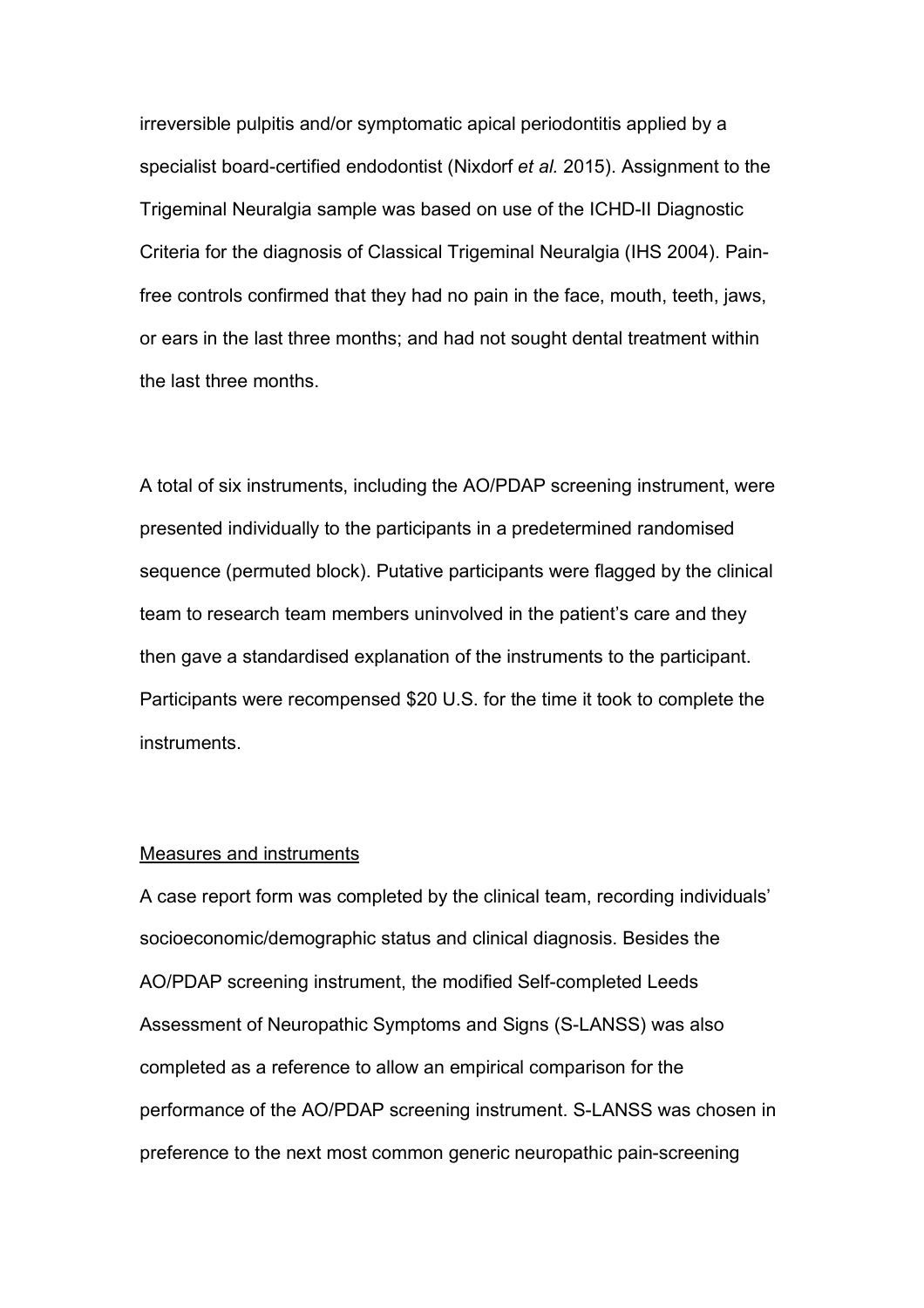instrument because it has good sensitivity and specificity for general neuropathic pain (Bennett *et al.* 2005) whereas the PainDETECT demonstrated poor sensitivity for trigeminal neuropathy (Elias *et al.* 2014).

The putative full fourteen-item AO/PDAP screening instrument examined in this study is outlined in supplemental Figure e1. Nine of its fourteen items were constructed from the recurring themes in a previously reported qualitative research study regarding patients suffering from AO/PDAP (Durham & Nixdorf 2014). These nine items ("AO/PDAP specific items" Q1,6- 11,13-14, in Figure e1) were worded to mirror the terms used by participants in the qualitative study in order to ensure sufficient face validity for American English speakers. The remaining five items (Q2,3,4,5,12), giving rise to the 14-item instrument, were added based on expert opinion of two boardcertified orofacial pain clinicians (JD & DRN) in order to increase the specificity of the instrument in relation to the other common orofacial pain conditions (TMD, TN, Acute dental pain). The AO/PDAP screening instrument was given a standard bipolar scoring system of: -2 strongly disagree to 2 strongly agree, with neither agree nor disagree scored as 0. Items 3,4,5, and 12 were reverse scored. A simple sum of the item scores was used to generate a summary score.

The S-LANSS used in the study was adapted for use intra-orally (Klasser *et al.* 2011), by relating each S-LANSS item to intraoral tissues as described in full by Herrero Babiloni *et al*. (2017). The scoring system and threshold values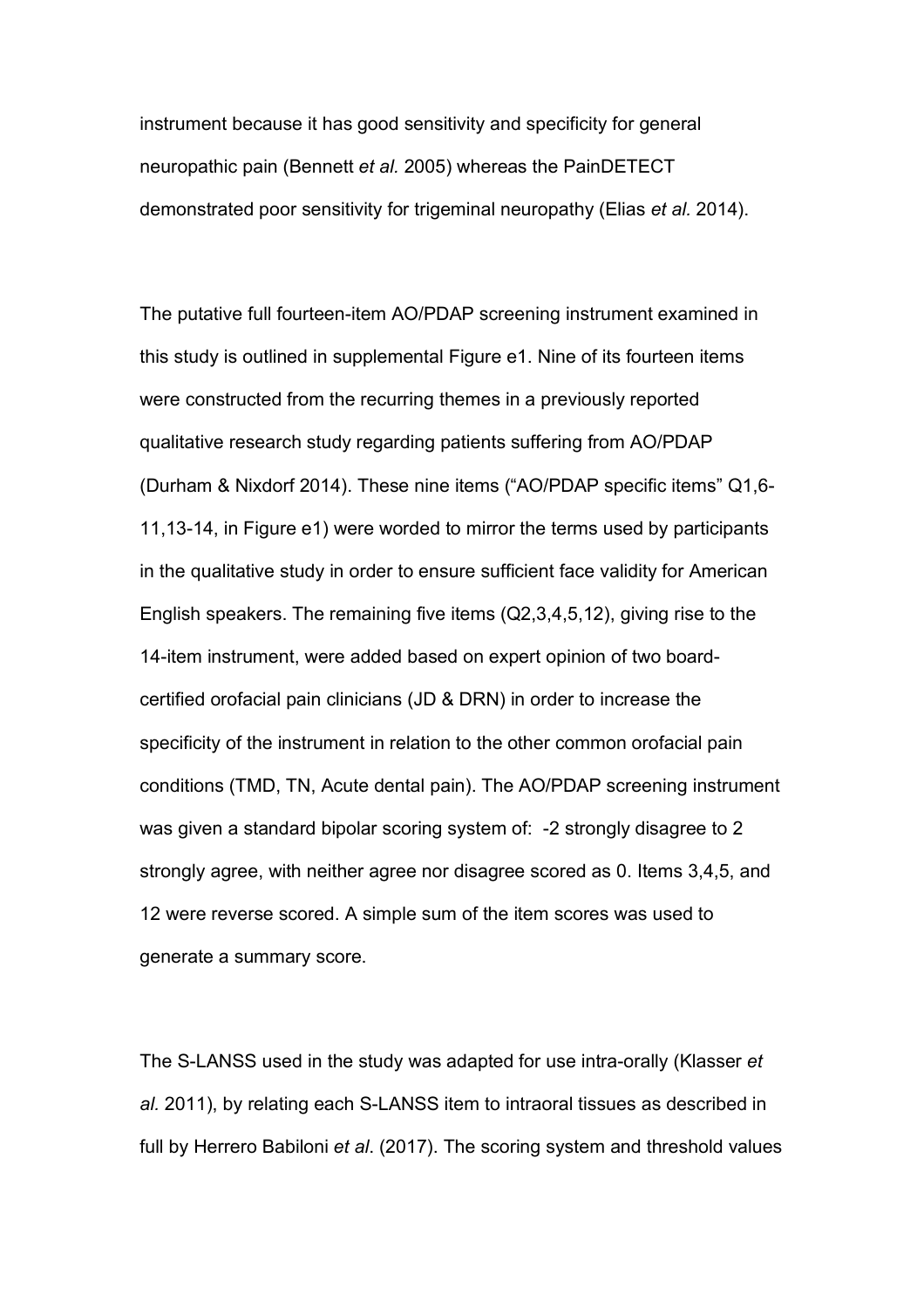for a positive response to the items (≥12) remained the same as the original S-LANSS (Bennett *et al.* 2005), consistent with Klasser *et al*. (2011).

#### Data management and analysis

All data were inputted into Microsoft Excel (Microsoft Excel 2010, Microsoft Corporation, Redmond, Washington) by research team members uninvolved in the participants' care and the data were then crosschecked for concordance (DRN/JD). There were no missing data in the subjects who comprised the sample used for analysis. Simple descriptive statistics and inferential parametric statistics were used to examine the data. For betweengroup comparisons, family-wise Bonferroni correction to the p-value was used. In all other cases, the significance level was set to alpha=0.05. All analyses were performed using STATA release 13 (Stata Statistical Software. StataCorp LP, College Station, TX, USA). The analyses were divided into two phases: in the first phase, only the 9 AO/PDAP specific items were assessed, while in the second phase, all 14 items were included in the analyses.

Phase 1 – internal reliability (Cronbach's alpha) was calculated for the nine AO/PDAP specific items. Exploratory factor analysis was then used to identify whether these nine AO/PDAP specific items were unidimensional. The exploratory factor analysis was conducted using principal factor analysis with a polychoric correlation matrix and excluding the control group (as they have no orofacial pain). The number of factors to be retained was determined from the point of inflexion in the scree plot and a second exploratory factor analysis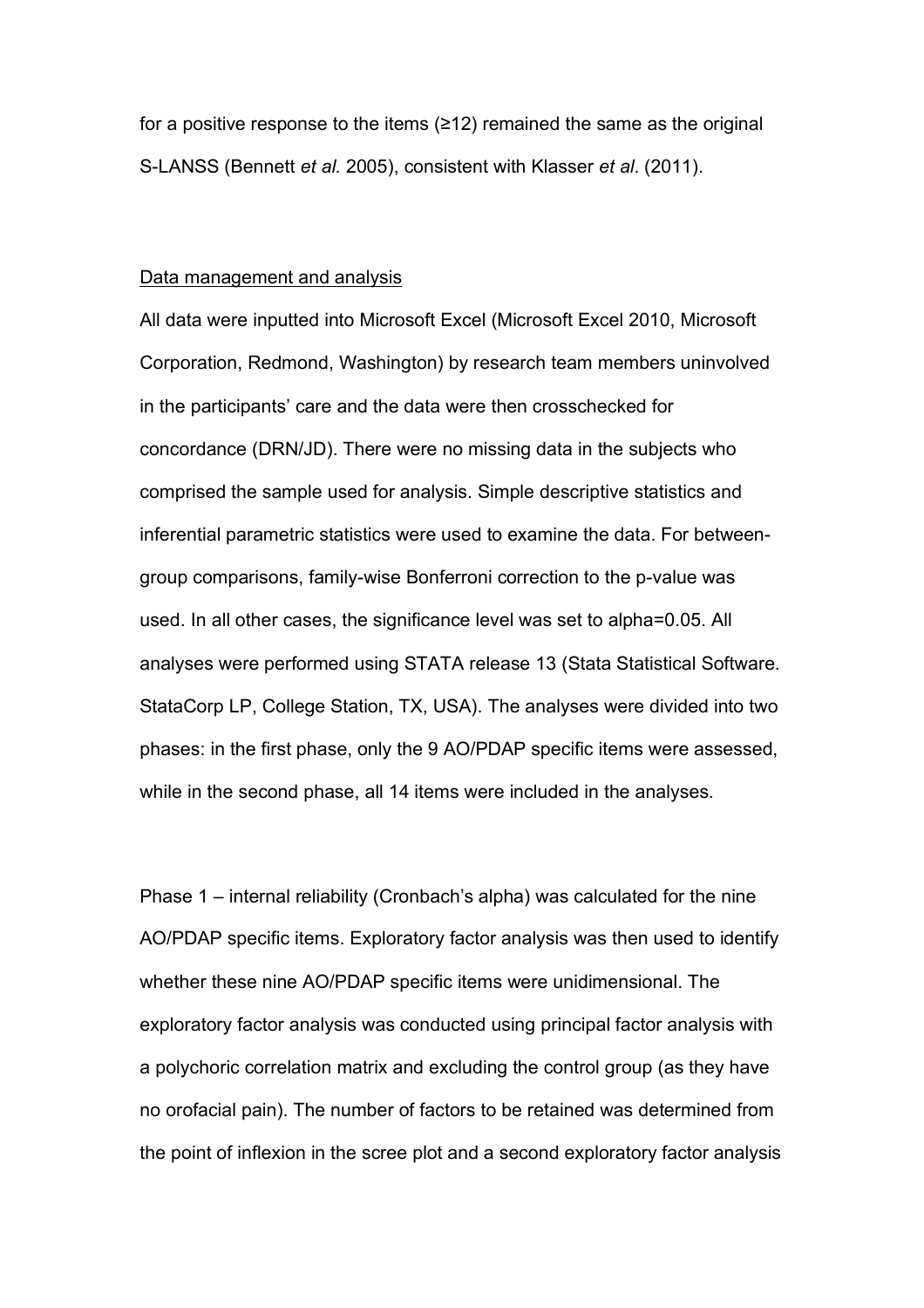retaining all factors with an eigenvalue>1.0 provided a comparison analysis. Finally, in Phase 1, the ability of the AO/PDAP specific items to differentiate cases (those with AO/PDAP) from all comparison groups was examined. We used the standard bipolar simple scoring system to calculate a summary score for the nine AO/PDAP specific items and then used this score in a ROC analysis to determine the most appropriate threshold for a positive screening for AO/PDAP (a 'true positive') and its resultant sensitivity and specificity. This performance was empirically compared to that of the S-LANSS in determining an AO/PDAP case from a comparator. Convergent validity of the summary score of the nine AO/PDAP specific items and the S-LANSS' summary score was also assessed using a Pearson correlation.

Phase 2 - the putative full 14-item AO/PDAP screening instrument was subject to another exploratory factor analysis using the same principal factor approach and matrix. Poorly performing items (i.e. those with factors loadings  $\leq$ ±0.4 (Matsunaga 2010) or cross-loadings of  $\geq$ ±0.4 on two or more factors) were removed. Once the final item list was established, a new ROC analysis of the revised items' summary score was computed to determine the threshold for a positive screening for AO/PDAP and its resultant sensitivity and specificity.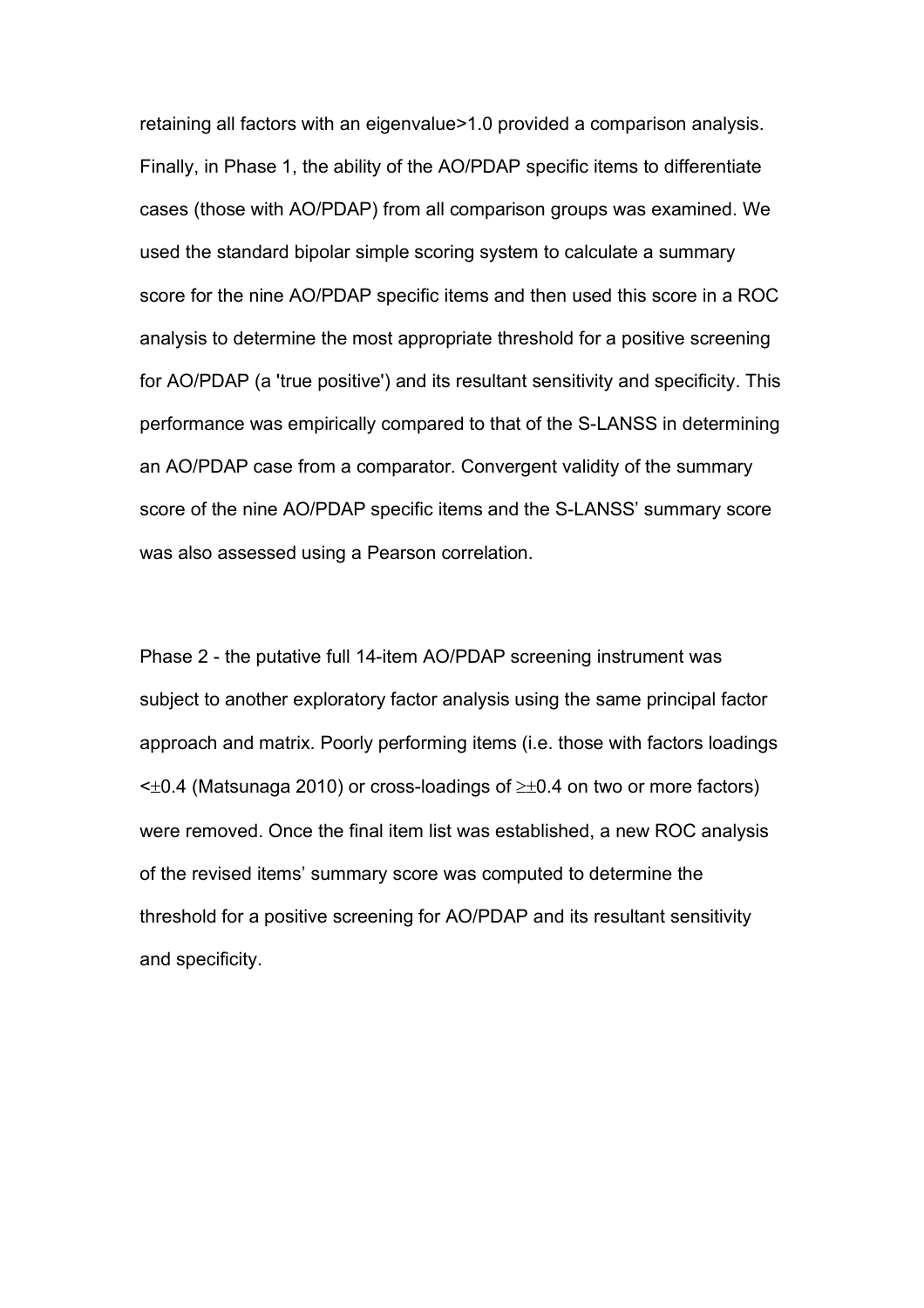### **Results**

The sociodemographics of the sample and their diagnoses are provided in Table 1. The patients were predominately female (72%), with a mean age of 49 (SD±16) years old. Table e2 in the appendix contains specific details on the characteristics of the AO/PDAP cohort. The mean summary standard score per instrument by condition is shown in Table 2 and a one-way ANOVA demonstrated that the conditions differ in their AO/PDAP screening instrument score. Supplemental Table e3 displays the mean scores by item of the AO/PDAP screening instrument.

Phase 1 - Cronbach's alpha for the nine AO/PDAP specific items using a simple summary score was 0.83. The exploratory factor analysis returned a single-factor solution that explained 61% of the total variance (Table 3 and Table e4 for polychoric correlation matrix) even after exploring other factor structures with oblique rotation. Items 6 and 9 did, however, have very poor loadings on the single factor.

The AO/PDAP specific nine-item simple summary score moderately correlated with the S-LANSS summary score (r=0.58; p<0.01). The ROC analysis for the AO/PDAP specific items' summary score demonstrated the optimum threshold as ≥3 (ROC area=0.71; 95%CI: 0.60-0.81). The sensitivity and specificity for the AO/PDAP specific items at this threshold and that of the S-LANSS at its standard threshold along with their confidence intervals with the true positive being a clinically-determined AO/PDAP diagnosis are shown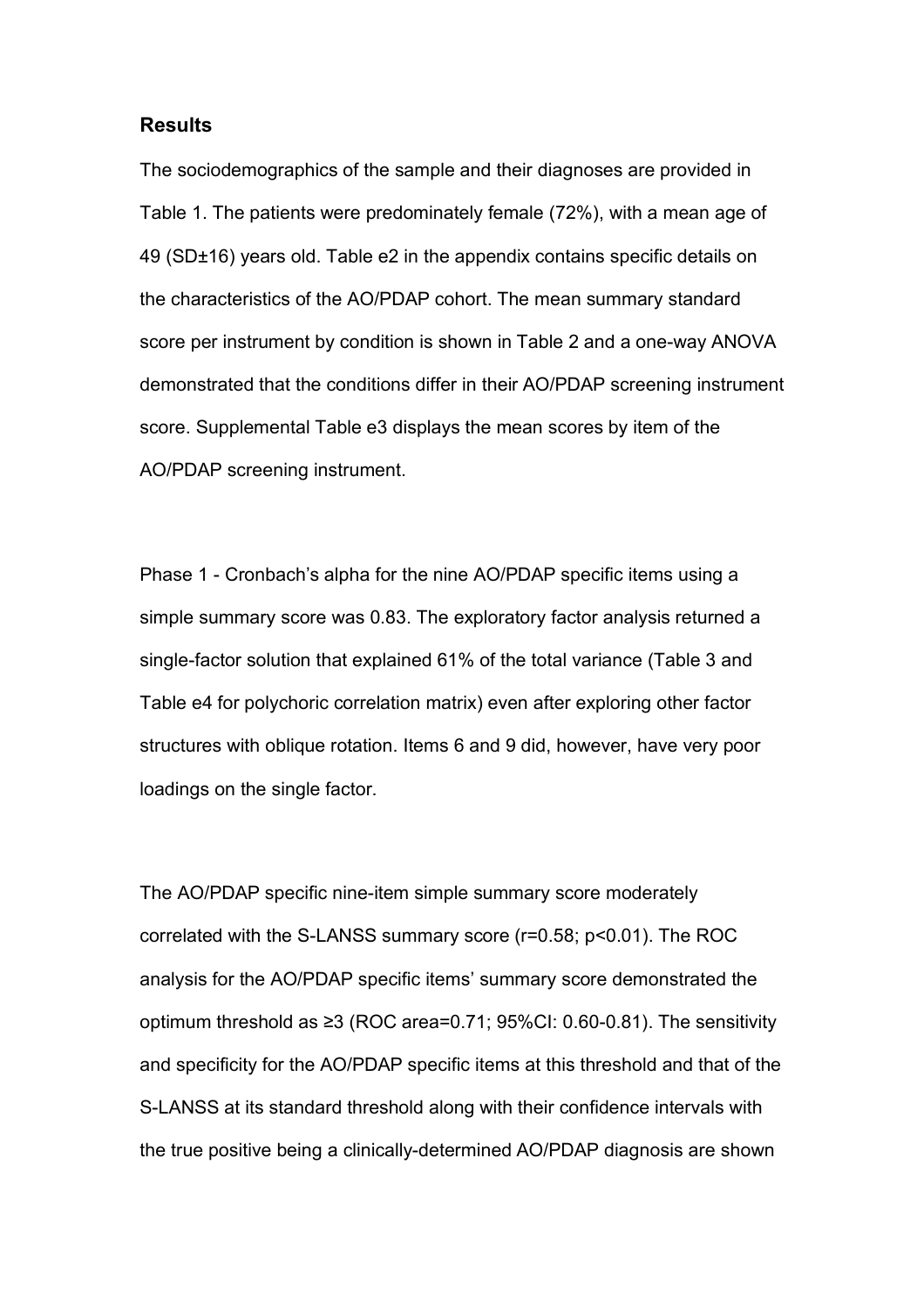in Table 4. Compared to the AO/PDAP specific nine-item summary score, S-LANSS had better specificity (78%) but lower sensitivity (32%).

Phase 2 – Following the addition of the five expert-derived items the exploratory factor analysis of the now 14-item instrument returned a threefactor structure with a weak third factor (Eigen value 1.02) explaining 87% of the variance. Three factors were retained and oblique rotation performed (Table e5 appendix) and subsequently two items were removed for weak loading on all factors: item 7 "times when pain intensity increases", and item 12 "better with over-the-counter pain medications…". Re-running the exploratory factor analysis on the remaining 12 items demonstrated a twofactor structure explaining 82% of the variance (Table e6 appendix).

An iterative process explored the remaining factor structures related to the other items that either: had loaded heavily on the third factor (items 5 "best described as sharp, stabbing, or electrical" and 6 "generally a dull ache"); or cross-loaded in the three-factor model (items 1 "pain never stops" and 9 "able to locate the pain accurately"). The factor structure that best explained the majority of the variance (96%) was a two-factor model that dropped items 6 and 9 in addition to items 7 and 12 that had been dropped in the previous iteration. The remaining 10-item screening instrument is shown in the appendix (Table e7) and a final version for clinical use is shown in Figure e2 .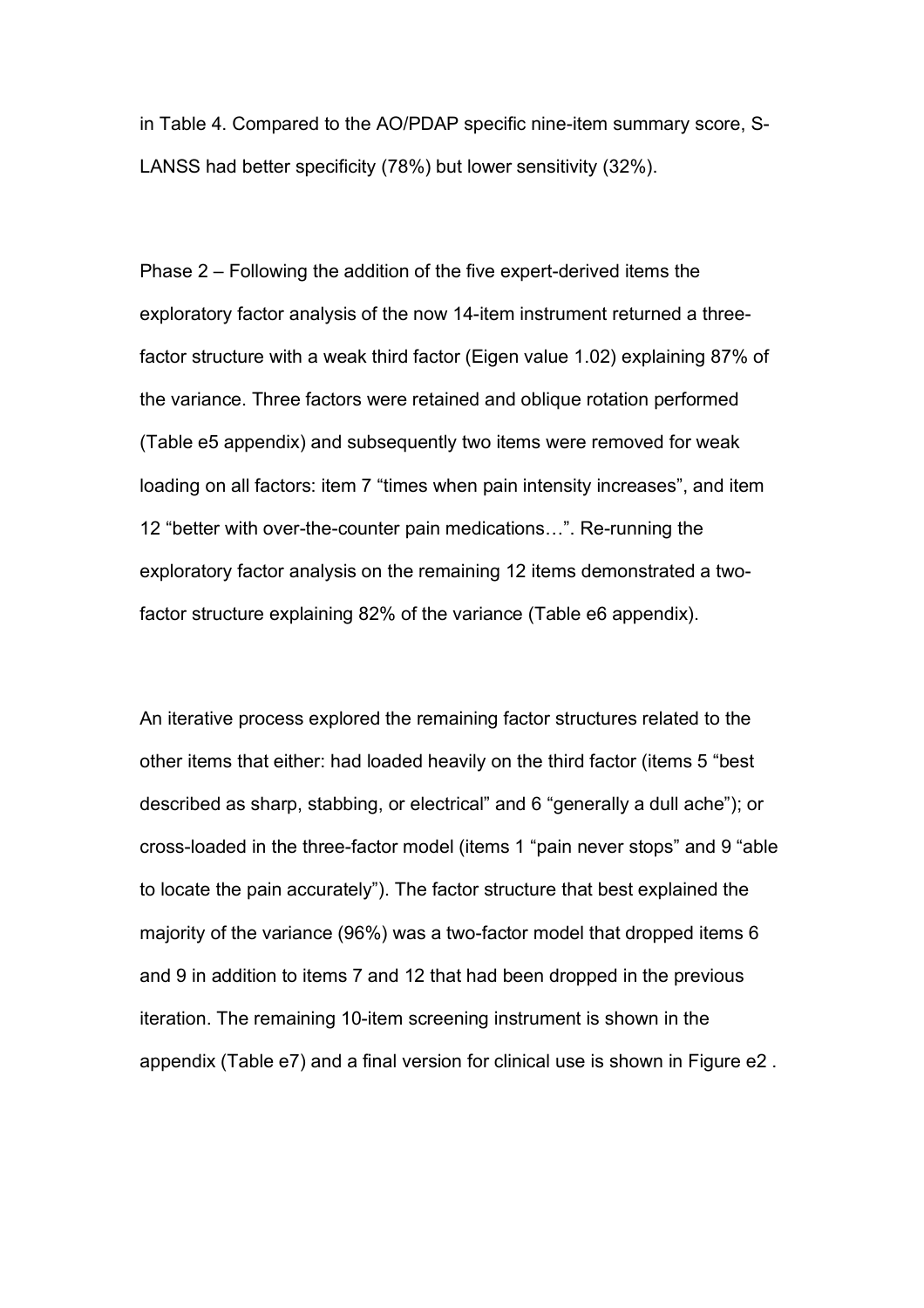The ROC area of the 10-item finalised AO/PDAP screening instrument was 0.77 (95%CI: 0.67; 0.88) and demonstrated the optimum threshold for the summary score as ≥1. The 10-item AO/PDAP screening instrument (appendix figure e2) improved the point estimates of sensitivity and specificity of the instrument compared to the AO/PDAP specific nine-item version (Table 4) with Cronbach's alpha calculated at 0.83.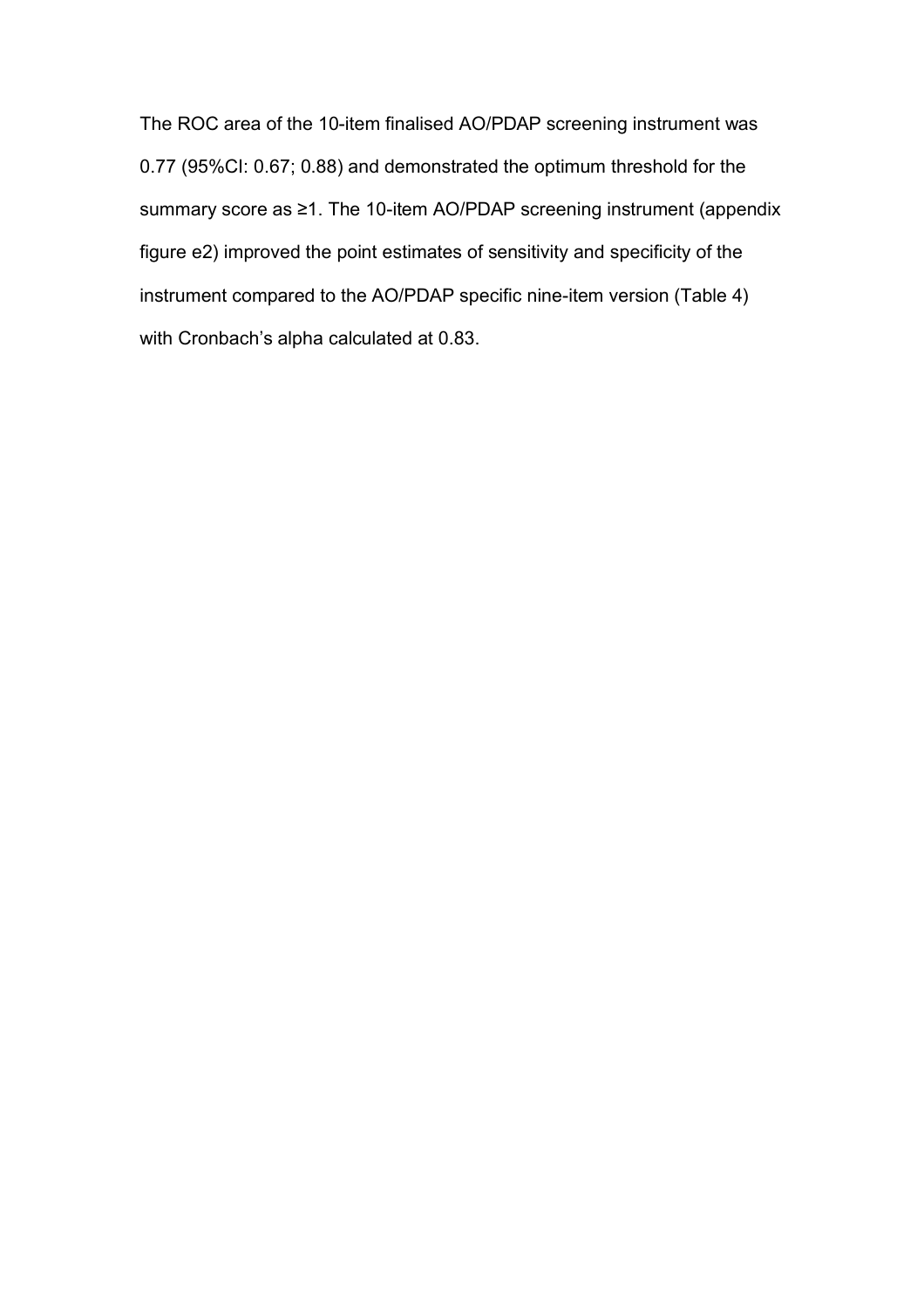### **Discussion**

In this study, development of the AO/PDAP screening instrument and a preliminary evaluation of its performance in detecting cases of AO/PDAP in a convenience sample was performed. Our results suggest that the final 10-item AO/PDAP screening instrument measures 2 constructs and has modest sensitivity of 77% (95% CI: 55%-92%) and specificity of 69% (95% CI: 60%- 77%). Empirically this compares favourably to the S-LANSS: sensitivity 32% (95% CI: 14%-55%), specificity 78% (95% CI: 70%-85%), and the nine AO/PDAP-specific items within the screening instrument also had a moderate convergent validity with the S-LANSS (r=0.58; p<0.01). The sensitivity and specificity point estimates suggest that as long as the AO/PDAP screening instrument is *used with prudence* alongside standard clinical investigation and examination it represents one way by which those without orofacial pain expertise can increase their diagnostic suspicion of AO/PDAP following treatments involving deafferentation.

The challenge of screening for AO/PDAP involves differentiating between multiple and potentially comorbid conditions producing pain within the orofacial region. A useful screening tool must contain items identifying key (diagnostic) features of the condition in question. With AO/PDAP, this is more challenging, as the disorder is underreported, poorly understood, and the idiosyncrasies of the condition had not been accurately detailed before recent qualitative research (Durham & Nixdorf 2014). This qualitative research helped define the key recurrent characteristics of the pain associated with AO/PDAP, which were then used to help produce the AO/PDAP-specific items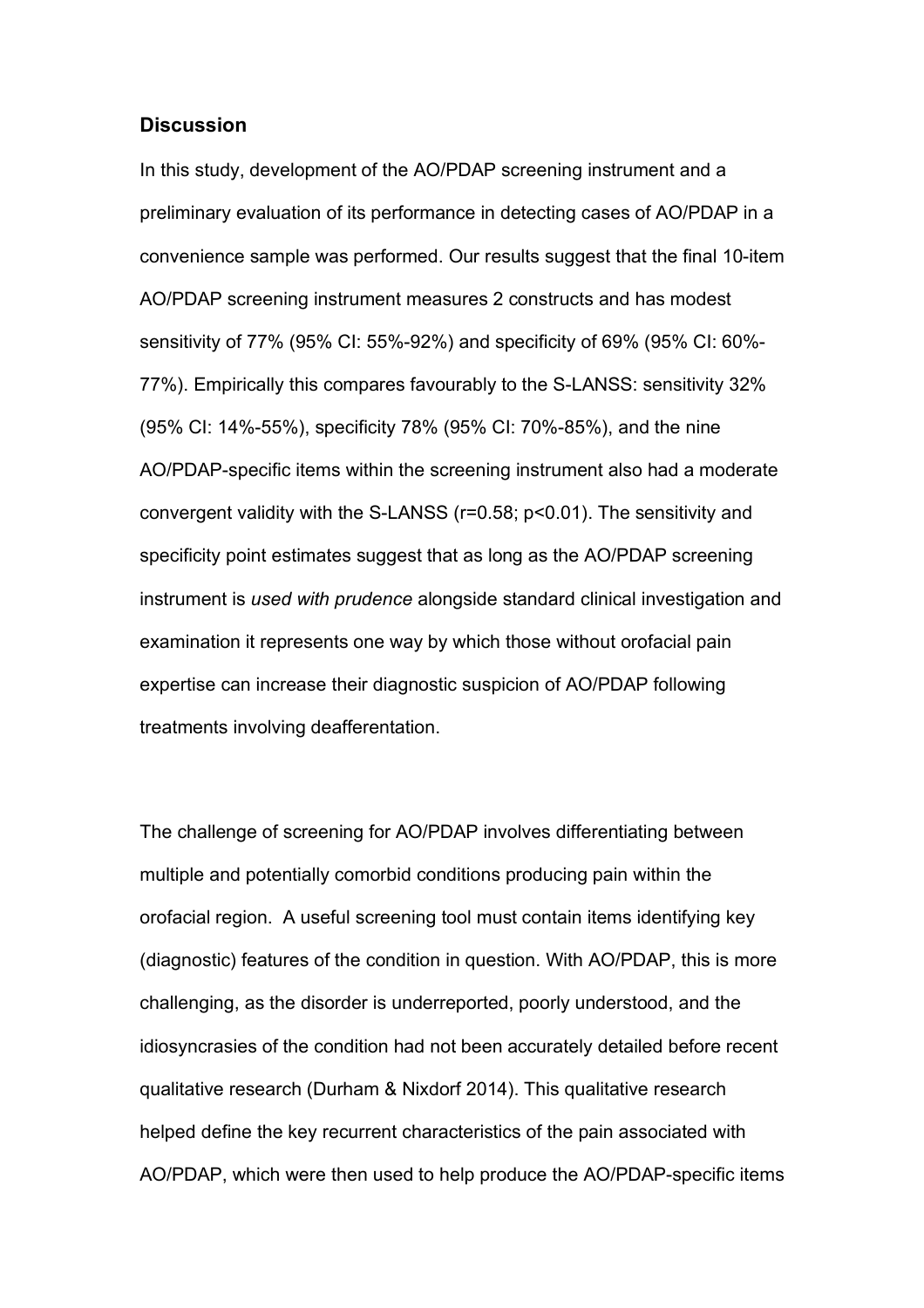within the screening instrument. These characteristics are covered elsewhere (Durham *et al.* 2013), but briefly they are: constant nature; low intensity with variability producing acute exacerbations; pressure-like phenomenon felt deep within bone or tooth; adjunctive features such as itchiness, prickling, or tingling.

As a preliminary evaluation of the screening instrument this study has limitations. The methodology used didn't seek to confirm content validity; however the nine items derived from patients (Durham & Nixdorf 2014) do provide a patient-centred approach. The other properties that are yet to be examined include face validity, test-retest reliability, and responsiveness to change. Further validity studies are required in other languages in order to ensure that the constructs of each statement remain semantically and culturally relevant to the target population; this is particularly relevant given the complex symptom characteristics. Future studies will also provide independent datasets with which to re-examine the current study's estimates of the instrument's sensitivity and specificity as it is possible given the current study refined and tested the instrument using the same dataset the estimates of sensitivity and specificity may be inflated.

The study remuneration was provided as a token of our appreciation of the time participants spent completing the study documentation. It is conceivable, however, that despite its low value it influenced individuals' responses, but we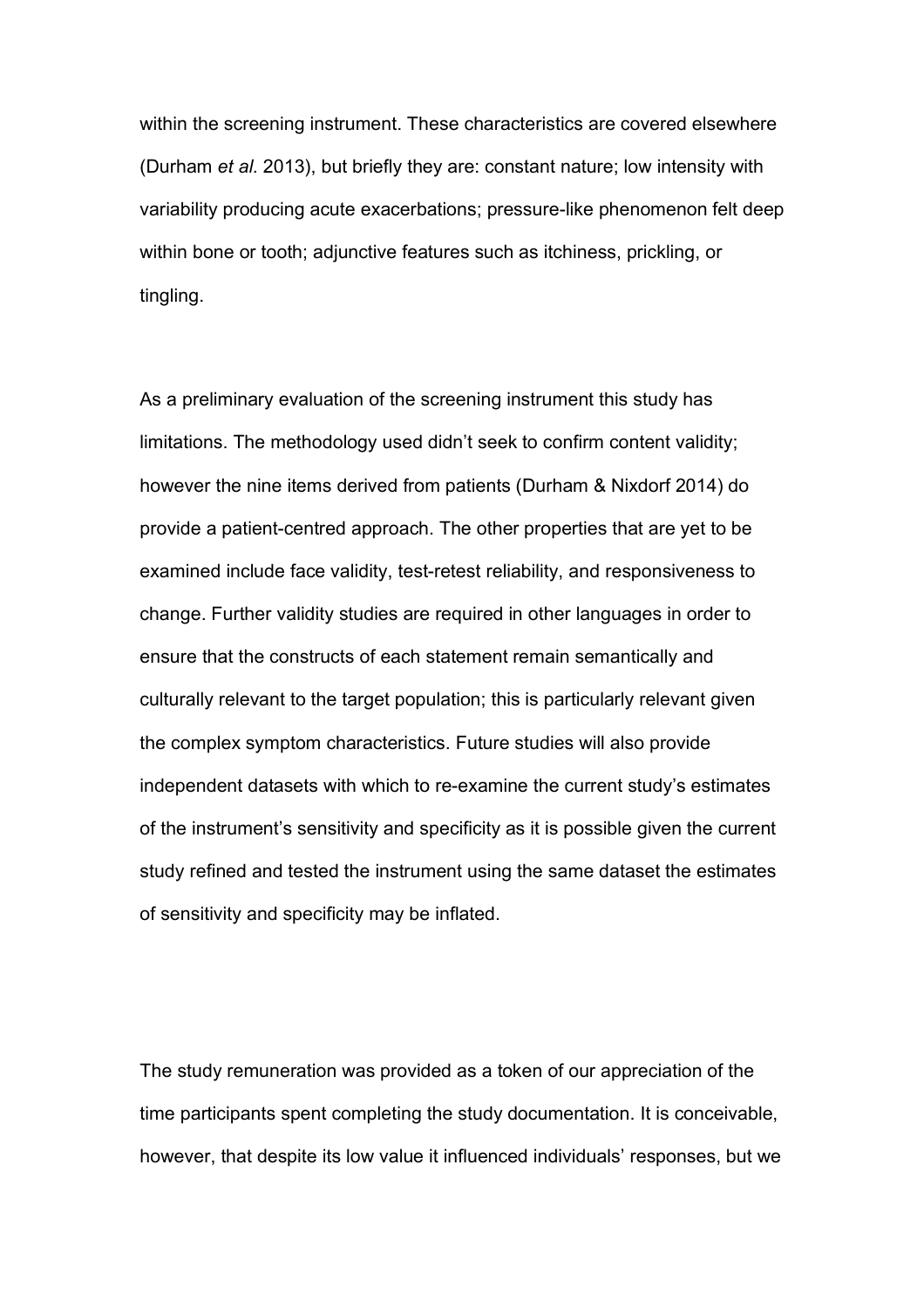believe this is unlikely given they were unaware of which questionnaires related to which condition. Despite recruiting for a considerable period of time and offering a gratuity, the limited number of individuals (n=22) in the AO/PDAP group is indicative of its low prevalence and therefore the difficulty of recruiting such individuals. A future direction to address both sample size and cultural differences would be to conduct such research across countries with the participation of multiple clinical research groups, such as with the use of a registry of patients suffering from AO/PDAP. The convenience sample was selected to give the instrument the broadest and most exacting evaluation but does not replicate the reality of everyday clinical practice. It is conceivable that the point estimates of sensitivity and specificity for the instrument may increase or decrease in routine practice settings hence further field testing is required. Furthermore any future field testing should seek to control bias in a rigorous manner.

At present, the authors suggest that the AO/PDAP screening instrument, produces sufficient sensitivity and specificity (77% and 69% respectively), to represent a step-forward for identifying putative AO/PDAP cases that may need specialist examination prior to any further investigation or intervention. The AO/PDAP screening instrument will, however, be *prone to false positives* and practitioners should bear this in mind when using it and ensure they use all the clinical information at their disposal before making a putative positive screen for AO/PDAP using the finalised ten item screen shown in Appendix Figure e2. It may be that with the recent emergence of the utility of qualitative sensory testing in differentiating AO/PDAP from controls (Baad-Hansen *et al.*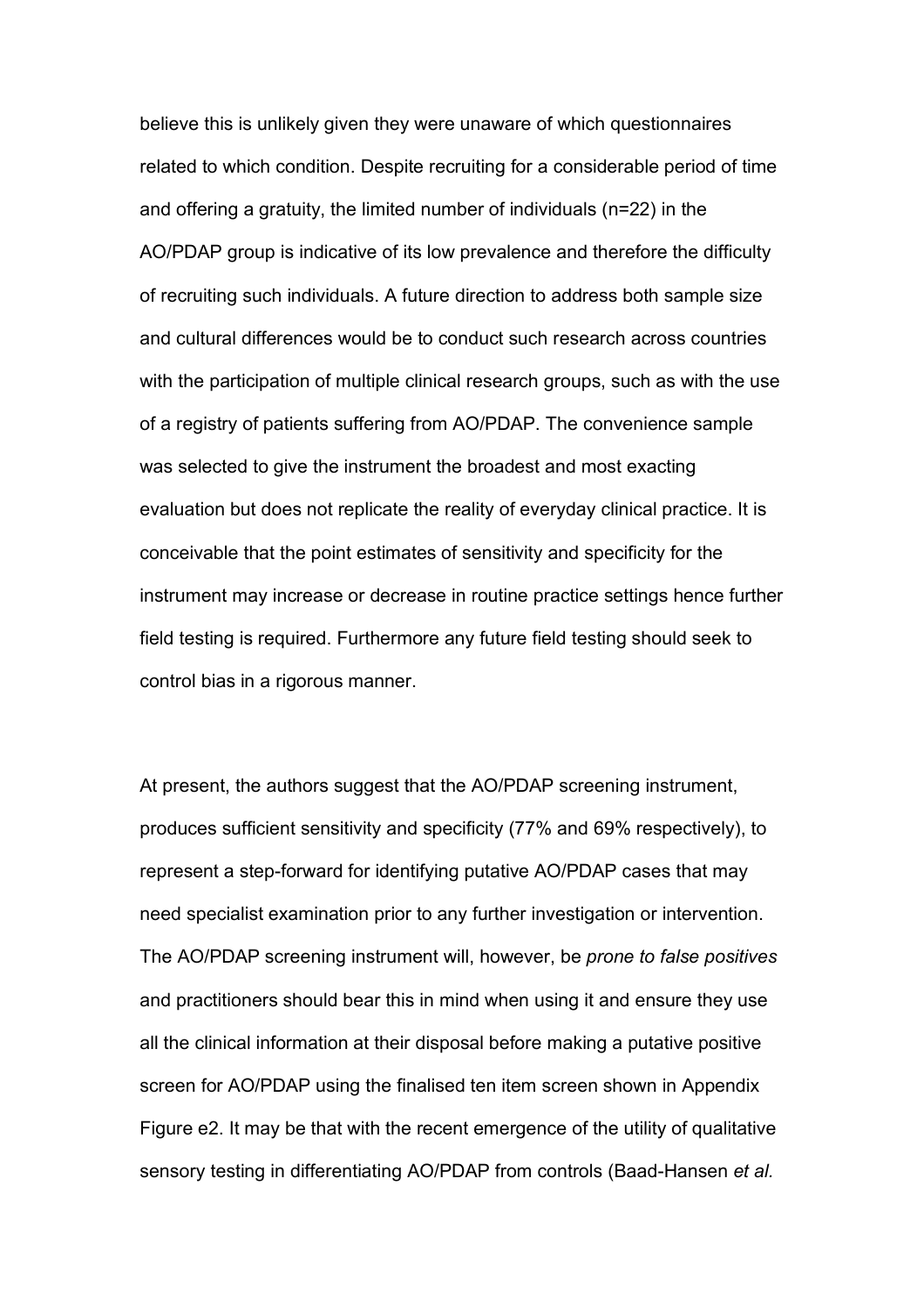2013a, Baad-Hansen *et al.* 2013b) that the combination of somatosensory changes (gain or loss in cold, light touch, pin-prick) detected by qualitative sensory testing chairside and the use of the screening instrument may present an opportunity for a step change in the diagnosis of AO/PDAP which currently is a diagnosis of exclusion.

In a general dentistry setting, the use of the AO/PDAP screening instrument is particularly desirable because dentists are comfortable diagnosing odontogenic pain but generally may be less comfortable with non-odontogenic pains. The current psychometric properties of the AO/PDAP screening instrument represent an acceptable trade-off between sensitivity and specificity as they will help decrease morbidity through non-productive dental treatment for a problem that is no longer dental. The authors would recommend, therefore, that best use of the AO/PDAP screening instrument is as an adjunct to the regular diagnostic process when signs, symptoms, and investigations do not clearly indicate an odontogenic or TMD as source for the patient's "tooth" pain complaint. Given the nature and origins of the screening instrument it will screen for any of AO, PDAP, or PPTTN as the samples used in its development included participants who fitted the criteria for all of these conditions.

### **Conclusion**

Given the current options available to help with identifying AO/PDAP early in its course following deafferentation treatments the AO/PDAP Screener has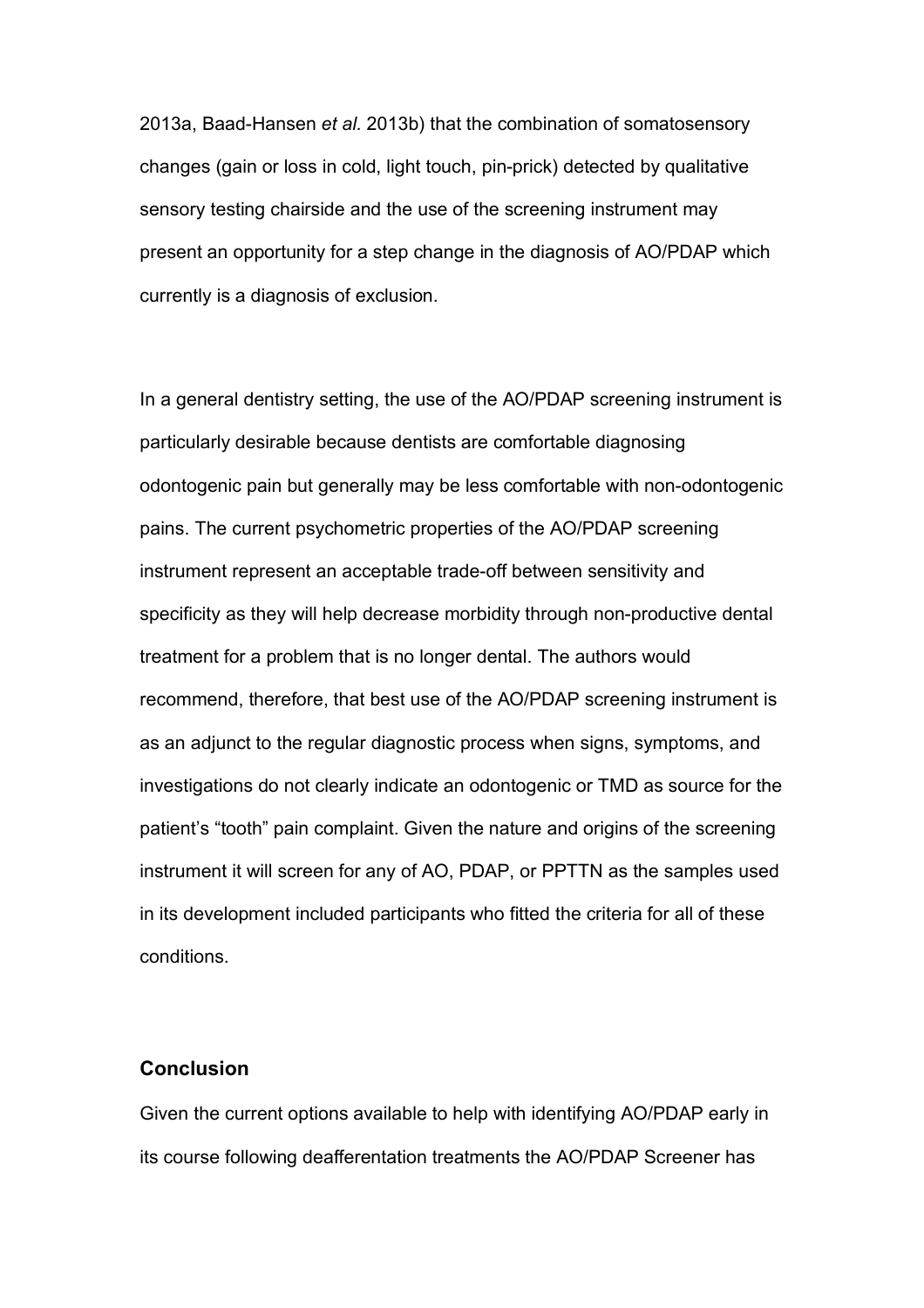sufficient sensitivity and specificity to begin field testing on a larger and multinational scale. It must, however, be used alongside careful and appropriate clinical examination and investigation.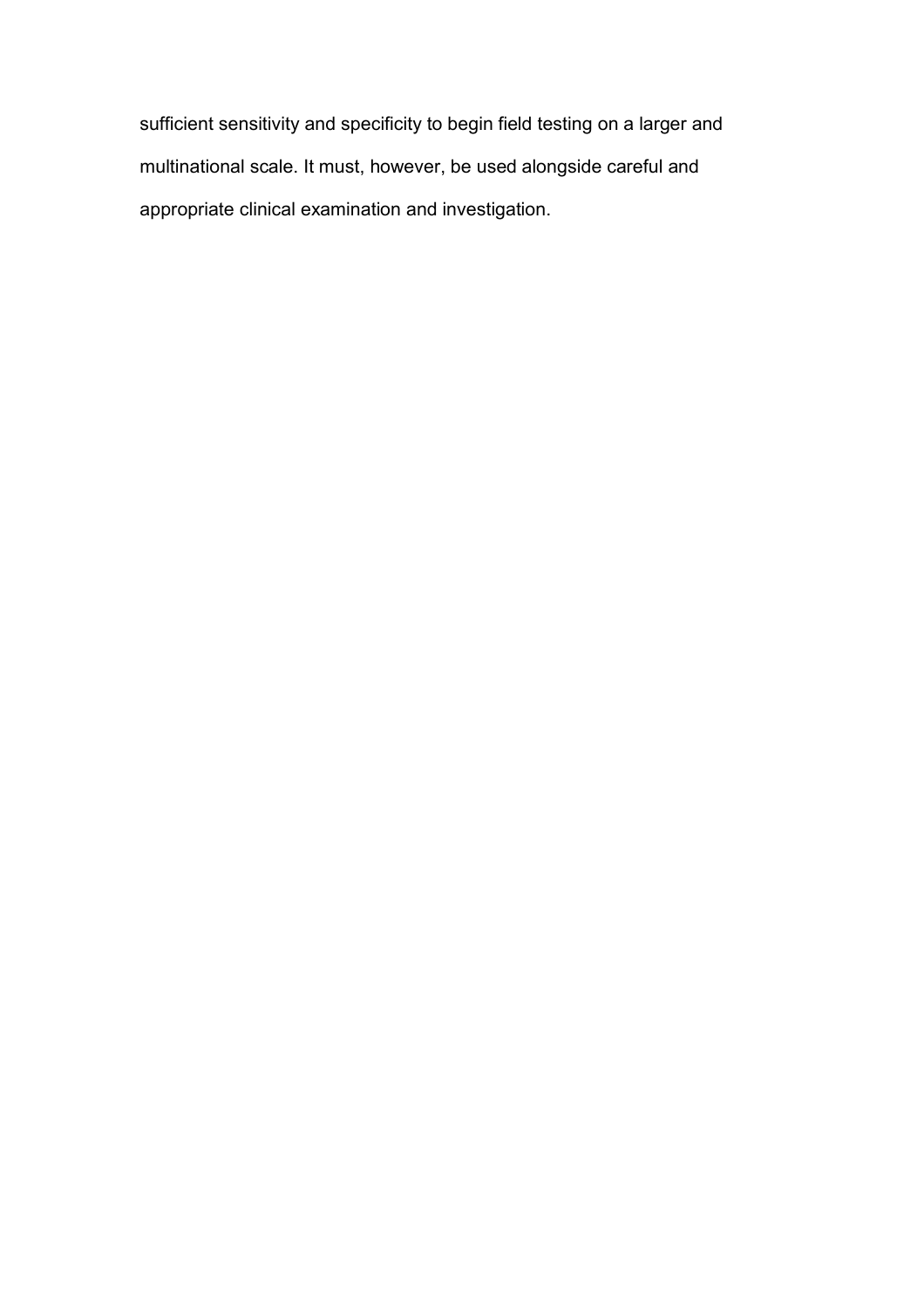# **Author Contributions**

J. Durham & D. R. Nixdorf secured funding, led study conception and design,

provider oversight during data collection, contributed to interpretation of data

and drafted and critically revised the manuscript. S.J. Stone, R. Ohrbach,

L.Robinson contributed to data analysis and interpretation and drafted and

critically revised the manuscript.

# **Acknowledgements**

This study was funded by a research grant from the American Academy of Orofacial Pain, a University of Minnesota Lasby Visiting Fellowship, and Newcastle University internal funds. The authors thank Drs. Barbara Fonseca Alonso and Sarah Shueb for their contributions to this study during data collection.

JD was funded by a NIHR Clinician Scientist award (NIHR-CS-011-003). The views expressed in this publication are those of the author(s) and not necessarily those of the NHS, the National Institute for Health Research, or the Department of Health in the United Kingdom. The authors have no conflicts of interest to declare.

We would like to thank the patients who participated in this study and made it possible.

# **Conflicts of interest**

The Authors declare that there are no conflicts of interest.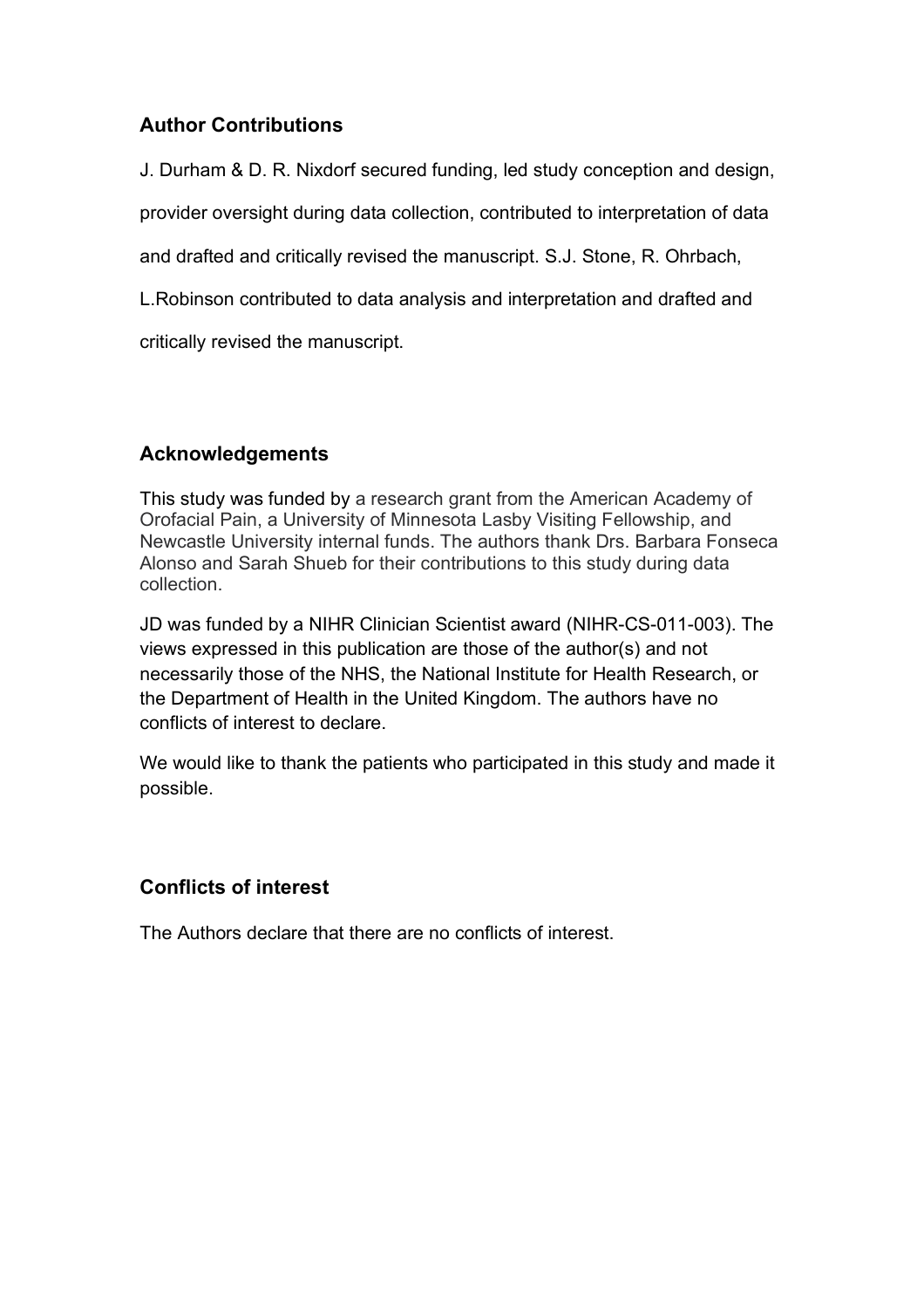### **References**

American Dental Association Survey (2007) 2005-06 Survey of Dental Services Rendered. American Dental Association, Chicago, US.

Baad-Hansen L (2008) Atypical odontalgia - pathophysiology and clinical management. *Journal of Oral Rehabilitation* **35**, 1-11.

Baad-Hansen L, Pigg M, Ivanovic SE *et al.* (2013a) Intraoral somatosensory abnormalities in patients with atypical odontalgia-a controlled multicenter quantitative sensory testing study. *Pain* **154**, 1287-1294.

Baad-Hansen L, Pigg M, Ivanovic SE *et al.* (2013b) Chairside intraoral qualitative somatosensory testing: reliability and comparison between patients with atypical odontalgia and healthy controls. *Journal of Orofacial Pain* **27**, 165-170.

Bennett MI, Attal N, Backonja MM *et al.* (2007) Using screening tools to identify neuropathic pain. *Pain* **127**, 199-203.

Bennett MI, Smith BH, Torrance N & Potter J (2005) The S-LANSS score for identifying pain of predominantly neuropathic origin: validation for use in clinical and postal research. *Journal of Pain* **6**, 149-158.

Benoliel R, Kahn J & Eliav E (2012a) Peripheral painful traumatic trigeminal neuropathies. *Oral Diseases* **18**, 317-332.

Benoliel R, Zadik Y, Eliav E & Sharav Y (2012b) Peripheral painful traumatic trigeminal neuropathy: clinical features in 91 cases and proposal of novel diagnostic criteria. *Journal of Orofacial Pain* **26**, 49-58.

Bereiter DA, Hirata H & Hu JW (2000) Trigeminal subnucleus caudalis: beyond homologies with the spinal dorsal horn. *Pain* **88**, 221-224.

Berman LH & Rotstein I (2016) Diagnosis. In *Cohen's Pathways of the Pulp,* (Eds, Hargreaves KM & Cohen S) Elsevier, St. Louis, pp. 2-32.

Bossuyt PM, Reitsma JB, Bruns DE *et al.* (2003) Towards complete and accurate reporting of studies of diagnostic accuracy: the STARD initiative. *British Medical Journal* **326**, 41-44.

Durham J, Exley C, John MT & Nixdorf DR (2013) Persistent dentoalveolar pain: the patient's experience. *Journal of Orofacial Pain* **27**, 6-13.

Durham J & Nixdorf DR (2014) Healthcare pathway and biopsychosocial impact of persistent dentoalveolar pain disorder: a qualitative study. *International Endodontic Journal* **47**, 1151- 1159.

Dworkin SF (1999) Temporomandibular disorders: A problem in dental health. In *Psychosocial factors in pain: Criticial perspectives,* (Eds, Gatchel RJ & Turk DC) Guilford, New York, pp. 213- 226.

Elias LA, Yilmaz Z, Smith JG *et al.* (2014) PainDETECT: a suitable screening tool for neuropathic pain in patients with painful post-traumatic trigeminal nerve injuries. *International Journal of Oral and Maxillofacial Surgery* **43**, 120-126.

Gutmann JL, Baumgartner JC, Gluskin AH, Hartwell GR & Walton RE (2009) Identify and define all diagnostic terms for periapical/periradicular health and disease states. *Journal of Endodontics* **35**, 1658-1674.

Herrero Babiloni A, Nixdorf DR, Law AS *et al.* (2017) Initial accuracy assessment of the modified S-LANSS for the detection of neuropathic orofacial pain conditions. *Quintessence International* **48**, 419-429.

IHS (2004) The International Classification of Headache Disorders: 2nd edition. *Cephalalgia* **24 Suppl 1**, 9-160.

IHS (2013) The International Classification of Headache Disorders 3, (beta version). *Cephalalgia* **33**, 629-808.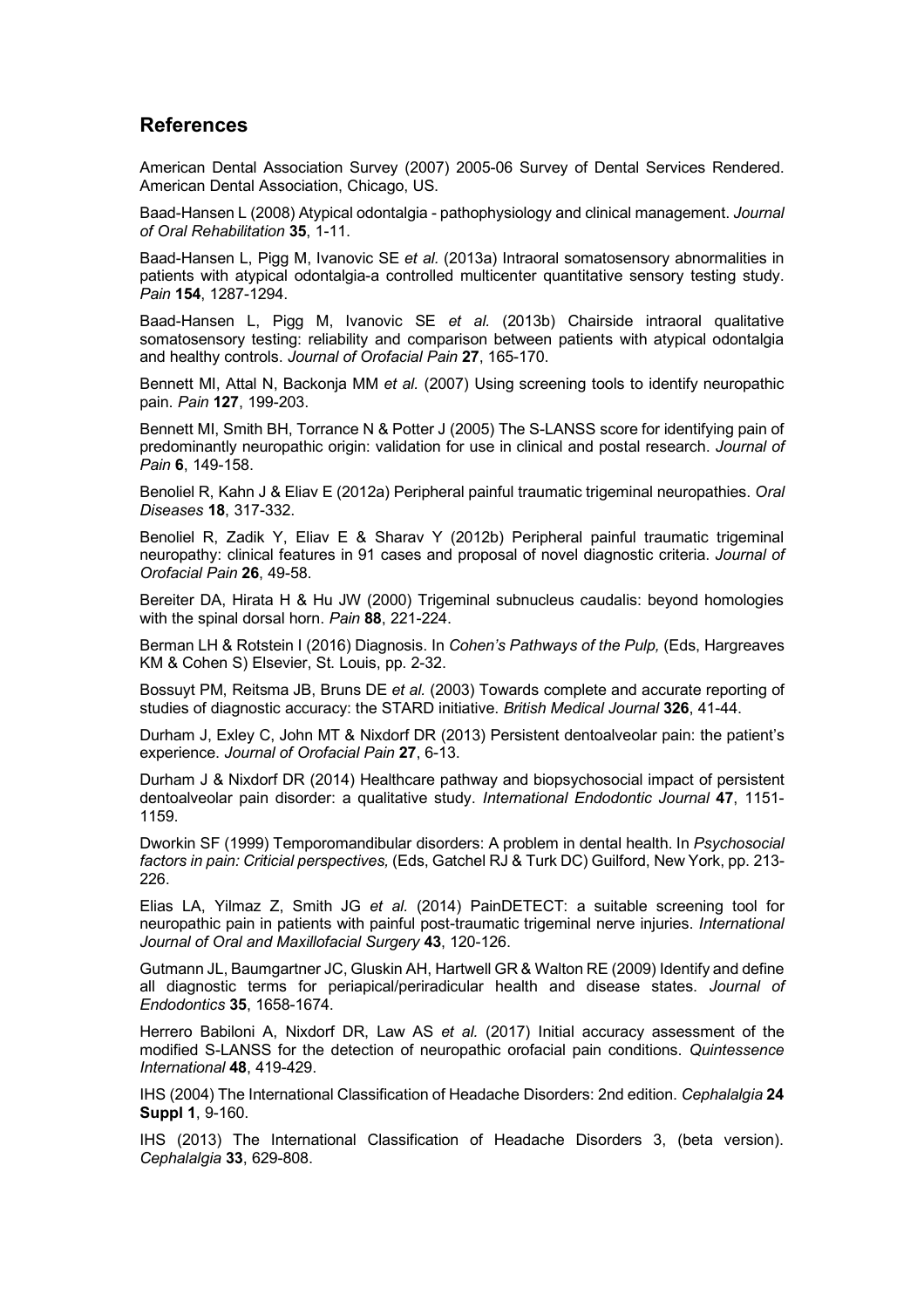IHS (2018) Headache Classification Committee of the International Headache Society (IHS) The International Classification of Headache Disorders, 3rd edition. *Cephalalgia* **38**, 1-211.

Klasser GD, Kugelmann AM, Villines D & Johnson BR (2011) The prevalence of persistent pain after nonsurgical root canal treatment. *Quintessence International* **42**, 259-269.

Lipton JA, Ship JA & Larach-Robinson D (1993) Estimated prevalence and distribution of reported orofacial pain in the United States. *Journal of the American Dental Association* **124**, 115-121.

Maizels M, Smitherman TA & Penzien DB (2006) A review of screening tools for psychiatric comorbidity in headache patients. *Headache* **46 Suppl 3**, S98-109.

Marbach JJ (1978) Phantom tooth pain. *Journal of Endodontics* **4**, 362-372.

Marbach JJ (1993) Is phantom tooth pain a deafferentation (neuropathic) syndrome? Part I: Evidence derived from pathophysiology and treatment. *Oral Surgery Oral Medicine Oral Pathology* **75**, 95-105.

Matsunaga M (2010) How to Factor-Analyze Your Data Right: Do's, Don'ts, and How-To's. *International Journal of Psychological Research* **3**, 97-110.

NHSDigital (2016) NHS Dental Statistics 2015-16. Available at: http://content.digital.nhs.uk/catalogue/PUB21701/nhs-dent-stat-eng-15-16-rep.pdf. Last Accessed: 23 Jan 2018.

Nixdorf D & Moana-Filho E (2011) Persistent dento-alveolar pain disorder (PDAP): Working towards a better understanding. *Reviews in Pain* **5**, 18-27.

Nixdorf DR, Drangsholt MT, Ettlin DA *et al.* (2012) Classifying orofacial pains: a new proposal of taxonomy based on ontology. J*ournal of Oral Rehabilitation* **39**, 161-169.

Nixdorf DR, Law AS, John MT *et al.* (2015) Differential diagnoses for persistent pain after root canal treatment: a study in the National Dental Practice-based Research Network. *Journal of Endodontics* **41**, 457-463.

Oshima K, Ishii T, Ogura Y, Aoyama Y & Katsuumi I (2009) Clinical investigation of patients who develop neuropathic tooth pain after endodontic procedures. *Journal of Endodontics* **35**, 958-961.

Price DB, Yawn BP & Jones RC (2010) Improving the differential diagnosis of chronic obstructive pulmonary disease in primary care. *Mayo Clinic Proceedings* **85**, 1122-1129.

Ram S, Teruel A, Kumar SK & Clark G (2009) Clinical characteristics and diagnosis of atypical odontalgia: implications for dentists. *Journal of the American Dental Association* **140**, 223-228.

Rees RT & Harris M (1979) Atypical odontalgia. *British Journal of Oral Surgery* **16**, 212-218.

Schiffman E, Ohrbach R, Truelove E *et al.* (2014) Diagnostic Criteria for Temporomandibular Disorders (DC/TMD) for Clinical and Research Applications: recommendations of the International RDC/TMD Consortium Network\* and Orofacial Pain Special Interest Group†. *Journal of Oral and Facial Pain and Headache* **28**, 6-27.

Schnurr RF & Brooke RI (1992) Atypical odontalgia. Update and comment on long-term followup. *Oral Surgery Oral Medicine Oral Pathology* **73**, 445-448.

Steele J, Fuller E & Treasure E (2011) Urgent Conditions - a report from the Adult Dental Health Survey 2009. Available at: http://www.hscic.gov.uk/catalogue/PUB01086/adul-dent-heal-survsumm-them-the3-2009-rep5.pdf. Last accessed: 23 Jan 2018

Woda A & Pionchon P (1999) A unified concept of idiopathic orofacial pain: clinical features. *Journal of Orofacial Pain* **13**, 172-184.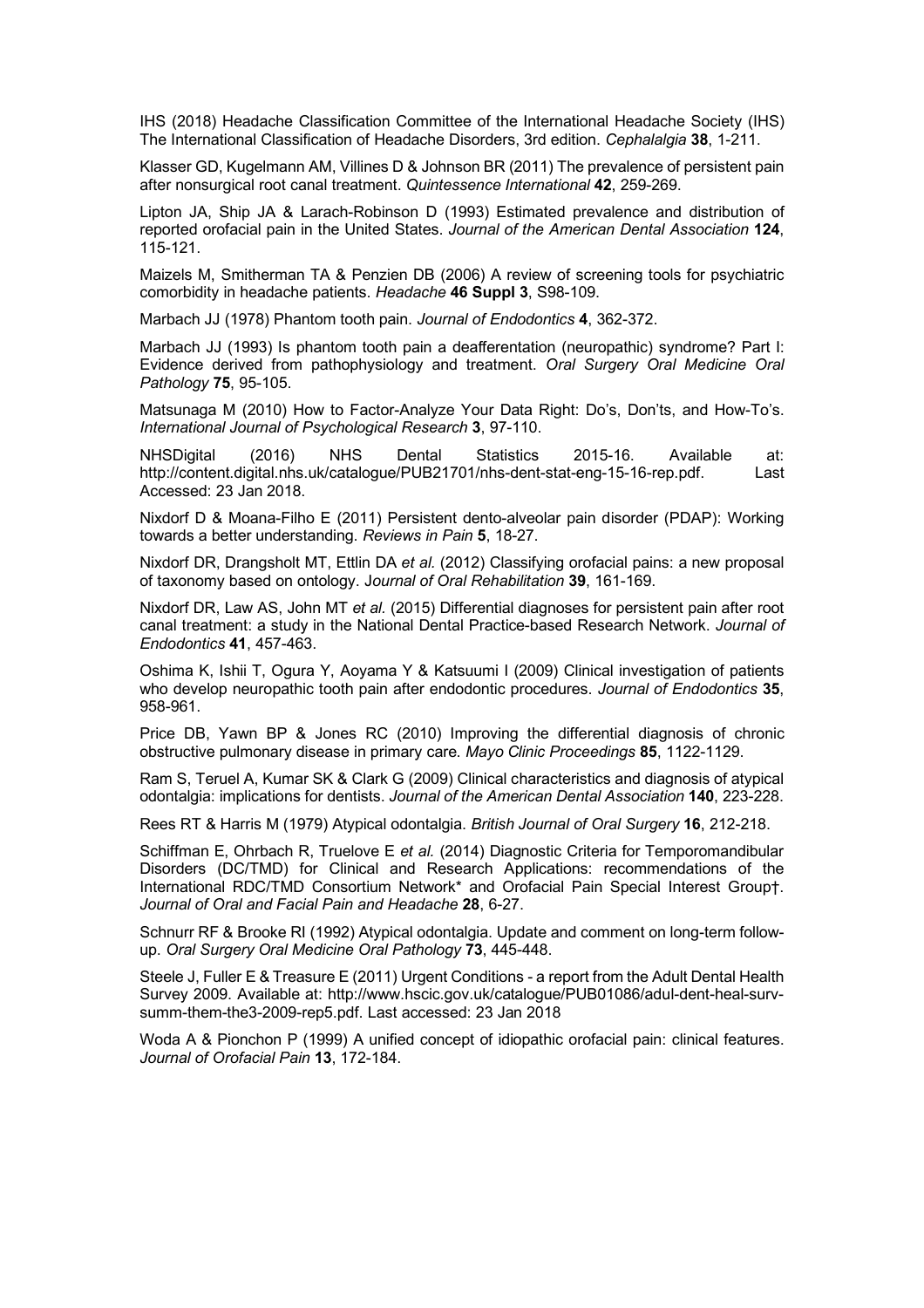# **Supporting information**

There is an appendix document which contains 2 figures and 7 tables in order to give the reader further details on both the instrument and the data collected. This singular word document is meant for viewing online via the journal's website.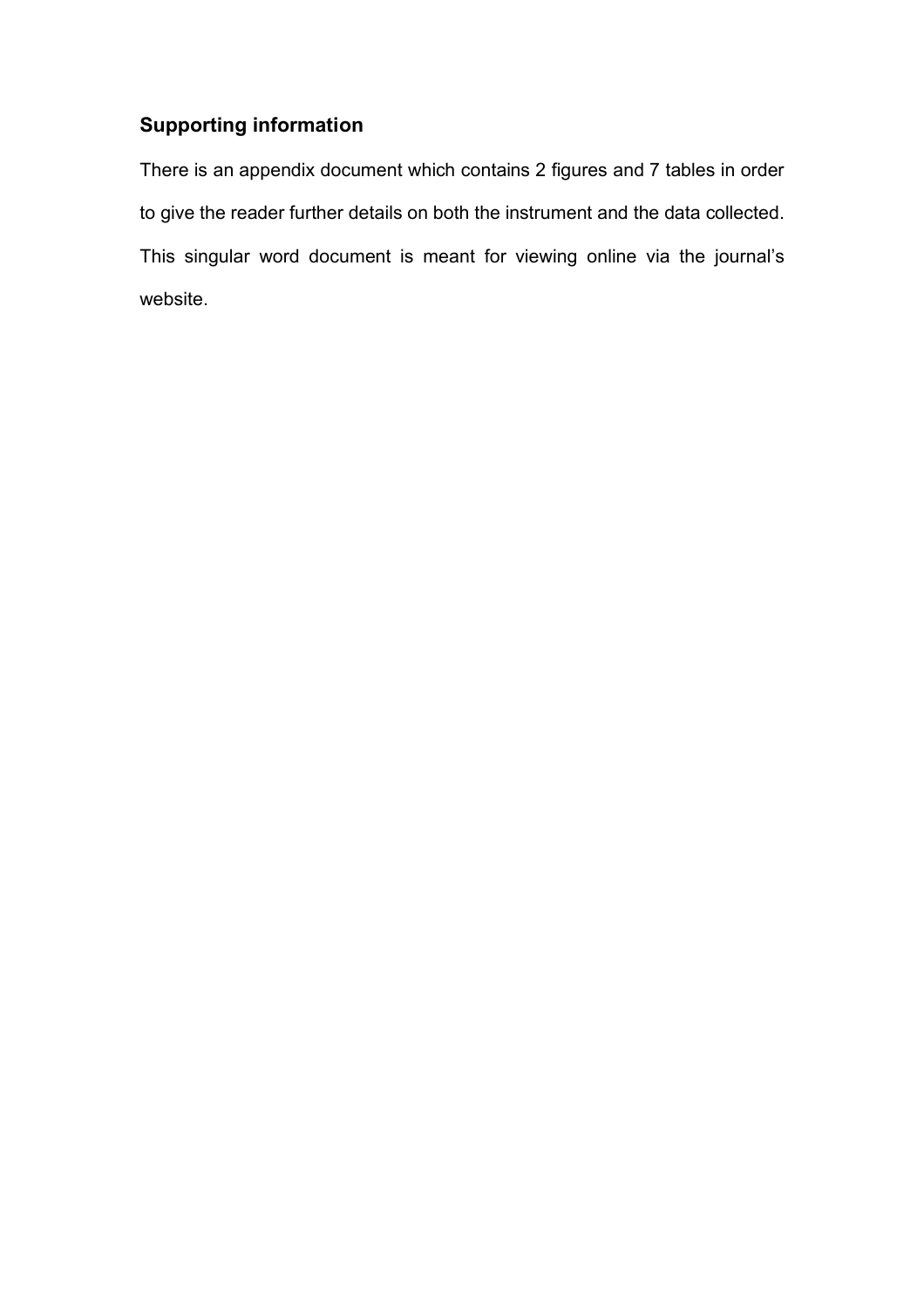## **Tables**

|                                           |          | AO/         |           |                  |            |              |  |
|-------------------------------------------|----------|-------------|-----------|------------------|------------|--------------|--|
|                                           | Control  | <b>PDAP</b> | <b>TN</b> | <b>TMD</b>       | <b>ADP</b> | <b>Total</b> |  |
|                                           | $n = 21$ | $n = 22$    | $n = 21$  | $n = 41$         | n=41       | $n = 146$    |  |
| Gender n(%)                               |          |             |           |                  |            |              |  |
| Female                                    | 13(62)   | 20(91)      | 14(67)    | 35(85)           | 23(56)     | 105(72)      |  |
| Male                                      | 8(38)    | 2(9)        | 7(33)     | 6(15)            | 18(44)     | 41(28)       |  |
| <b>Age Mean(SD)</b>                       | 45(14)   | 52(12)      | 60(18)    | 45(17)           | 48(12)     | 49(16)       |  |
| Race n(%)                                 |          |             |           |                  |            |              |  |
| White                                     | 19(90)   | 22(100)     | 20(95)    | 37(90)           | 32(78)     | 130(89)      |  |
| <b>Black or African</b><br>American       | 0(0)     | 0(0)        | 0(0)      | 2(5)             | 3(7)       | 5(3)         |  |
| Other                                     | 2(10)    | 0(0)        | 1(5)      | 2(5)             | 6(15)      | 11(8)        |  |
| Income $n\sqrt{%}$ <sup>a</sup>           |          |             |           |                  |            |              |  |
| $<$ \$10,000                              | 2(10)    | 2(9)        | 5(24)     | 10(24)           | 3(7)       | 22(15)       |  |
| \$10,000-\$29,999                         | 3(15)    | 2(9)        | 2(10)     | 12(29)<br>3(7)   |            | 22(15)       |  |
| \$30,000-49,999                           | 4(20)    | 6(27)       | 6(29)     | 3(7)<br>11(27)   |            | 30(21)       |  |
| $≥$ \$50,000                              | 11(55)   | 12(55)      | 8(38)     | 16(39)<br>24(59) |            | 71(49)       |  |
| <b>Level of</b><br>education n(%)         |          |             |           |                  |            |              |  |
| Pre High and<br><b>High School</b>        | 0(0)     | 5(23)       | 3(14)     | 7(17)            | 6(15)      | 21(14)       |  |
| Some college                              | 2(10)    | 1(5)        | 7(33)     | 13(32)           | 13(32)     | 36(25)       |  |
| College degree                            | 4(19)    | 6(27)       | 5(24)     | 18(44)           | 14(34)     | 47(32)       |  |
| Advanced or<br>graduate degree            | 15(71)   | 10(45)      | 6(29)     | 3(7)             | 8(20)      | 42(29)       |  |
| <b>Dental Insurance</b><br>$n\frac{9}{6}$ |          |             |           |                  |            |              |  |
| Uninsured                                 | 7(33)    | 1(5)        | 8(38)     | 7(17)            | 4(10)      | 27(18)       |  |
| Insured                                   | 14(67)   | 21(95)      | 13(62)    | 34(83)           | 37(90)     | 119(82)      |  |

# **Table 1 – Sample socioeconomic and demographic status**

*a) 1 individual did not declare their income bracket*

*TN – Trigeminal neuralgia; TMD - Temporomandibular Disorders; ADP – Acute Dental Pain; AO/PDAP – Atypical Odontalgia/Persistent DentoAlveolar Pain Disorder*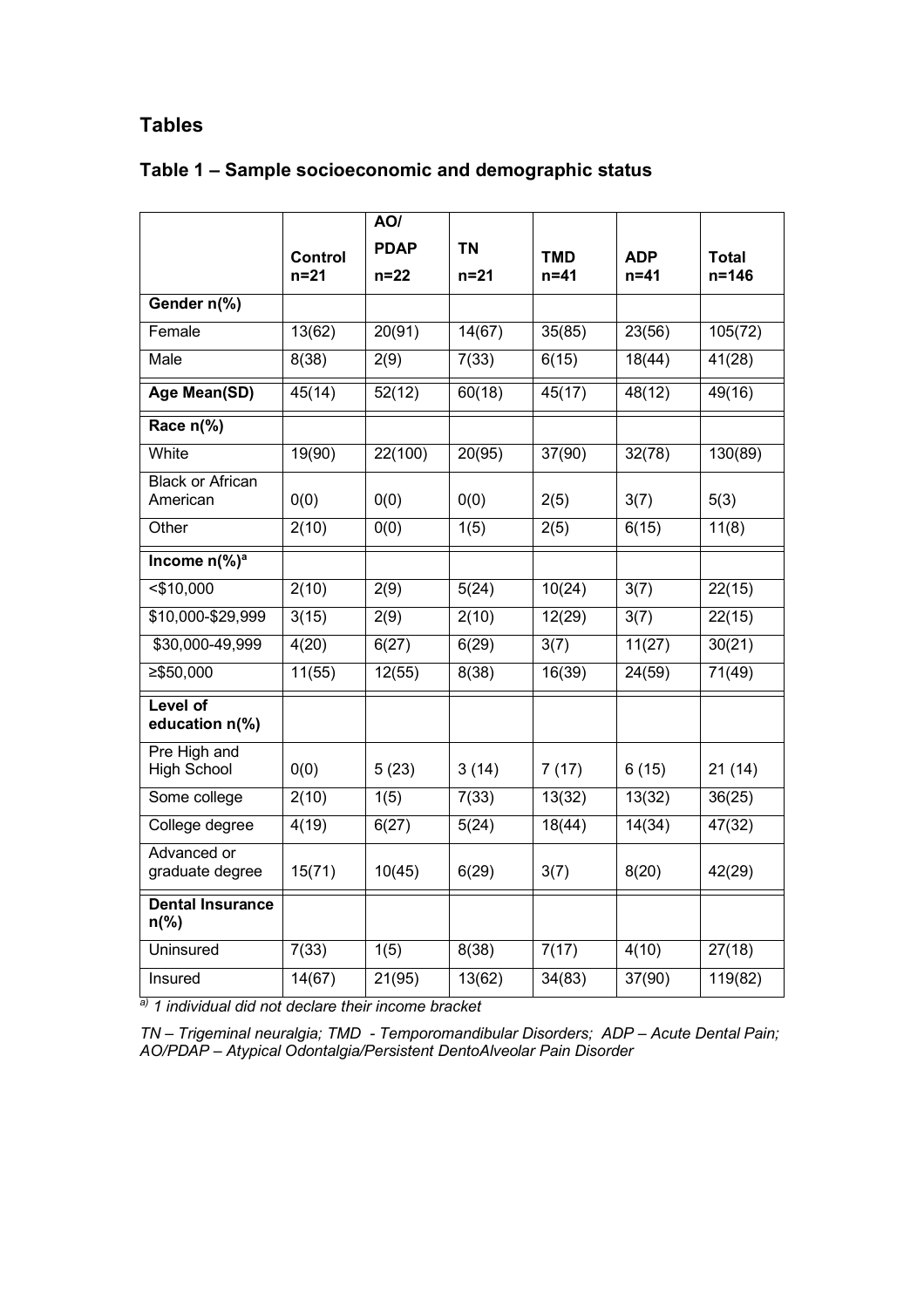### **Table 2 – Mean scores by instrument and by pain condition**

| <b>Clinical</b> | <b>AO/PDAP screening</b><br>instrument* | <b>S-LANSS Mean</b><br><b>Score</b> |
|-----------------|-----------------------------------------|-------------------------------------|
| diagnosis       | $[95%$ CI]                              | $[95%$ CI]                          |
| Control         | $-7.05$ <sup>a,b</sup>                  | 0 <sub>c</sub>                      |
|                 | $[-8.07; -6.02]$                        | [0.00; 0.00]                        |
| AO/PDAP         | 6.73a                                   | 10.59 $c$                           |
|                 | [4.53; 8.93]                            | [7.83; 13.35]                       |
| TN              | 0.86 <sup>b</sup>                       | 9.52 <sup>c</sup>                   |
|                 | $[-1.02; 2.73]$                         | [6.45; 12.59]                       |
| TMD             | 3 <sup>b</sup>                          | $7.27c$ , d                         |
|                 | [1.54; 4.46]                            | [5.17; 9.37]                        |
| <b>ADP</b>      | 1 <sup>b</sup>                          | 11.05 $c$ , d                       |
|                 | $[-0.47; 2.47]$                         | [8.93; 13.17]                       |

\* Full fourteen item version of AO/PDAP Screener mean simple summary score using bipolar scoring

aOne-way ANOVA with post hoc Bonferroni correction significantly higher scores in AO/PDAP cases compared to controls, ADP  $(F(4, 141)=36.52, p<0.001)$ 

**bOne-way ANOVA with post hoc Bonferroni correction significantly higher scores in TN, TMD, and ADP** cases than in controls  $(F(4, 141)=36.52, p<0.001)$ .

c One-way ANOVA with post hoc Bonferroni correction significantly higher scores in AO/PDAP, TN, TMD, and ADP cases than in controls  $(F(4, 141)=12.77, p<0.0001)$ ;

dOne-way ANOVA with post hoc Bonferroni correction significantly higher scores in ADP cases compared to TMD cases  $(F(4, 141)=12.77, p<0.05)$ .

*TN – Trigeminal neuralgia; TMD - Temporomandibular Disorders; ADP – Acute Dental Pain; AO/PDAP – Atypical Odontalgia/Persistent DentoAlveolar Pain Disord*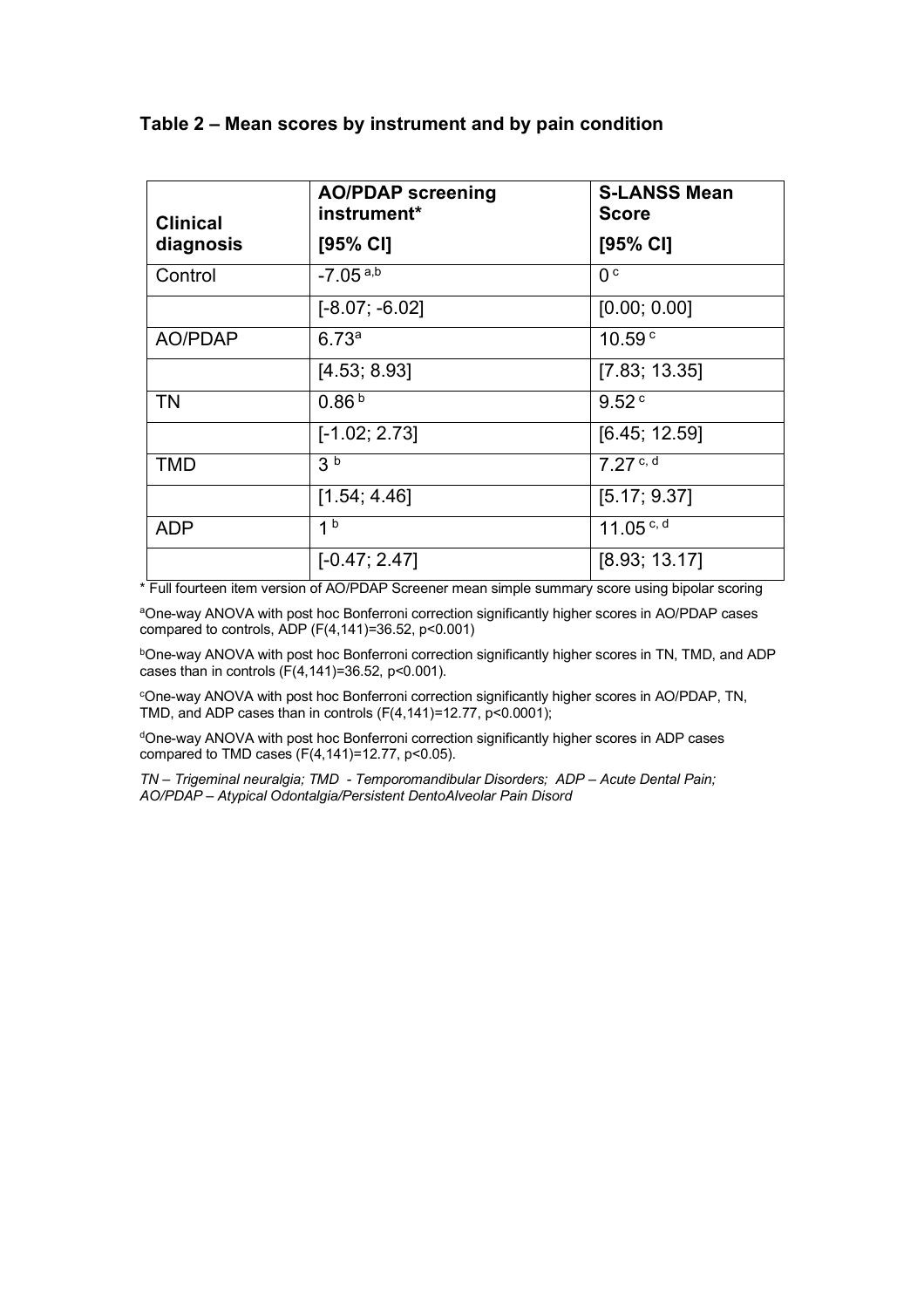### **Table 3 – Principal factor analysis for nine AO/PDAP specific items using standard bipolar scoring system**

|                                                                                                                                    | <b>Principal factor analysis</b> |                   |  |  |
|------------------------------------------------------------------------------------------------------------------------------------|----------------------------------|-------------------|--|--|
| Item                                                                                                                               | <b>Factor</b><br>loading         | <b>Uniqueness</b> |  |  |
| 1. This pain never stops; it seems to always be there.                                                                             | 0.52                             | 0.73              |  |  |
| 6. This pain is generally a dull ache.                                                                                             | 0.06                             | 0.99              |  |  |
| 7. There can be times when the pain intensity increases<br>(pain attack) and then it returns to its usual level.                   | 0.44                             | 0.81              |  |  |
| 8. This pain gets worse with changes of atmospheric<br>pressure, for example during bad weather, scuba diving,<br>airplane travel. | 0.32                             | 0.90              |  |  |
| 9. I feel I am able to locate the pain accurately, for example<br>to a particular tooth or small area in my mouth.                 | 0.08                             | 0.99              |  |  |
| 10. This pain feels like it is deep within the tooth or jaw<br>bone.                                                               | 0.54                             | 0.71              |  |  |
| 11. This pain feels like a pressure within the tooth or jaw<br>bone                                                                | 0.53                             | 0.72              |  |  |
| 13. This pain is difficult for me to describe to others.                                                                           | 0.51                             | 0.74              |  |  |
| 14. Some words that might help describe my pain include<br>peculiar: itchy, tingling, or prickling feelings.                       | 0.28                             | 0.91              |  |  |

*Kaiser-Meyer-Olkin measure of sampling adequacy = 0.827*

*Bartlett's test of sphericity*  $\chi^2 = 407.18$ ; *df=36*; *p*=0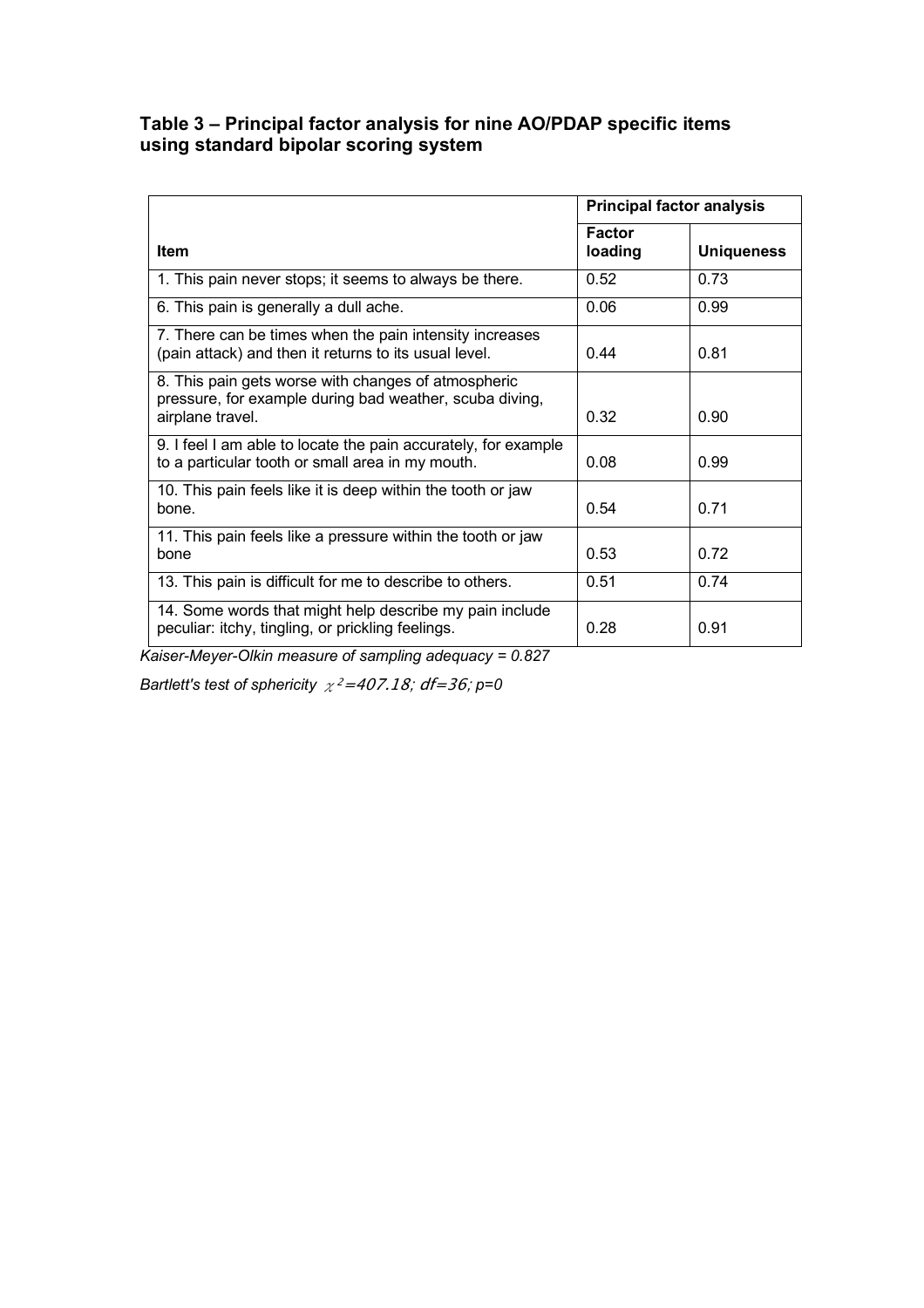| Table 4 – Sensitivity and specificity of AO/PDAP screening instrument in |
|--------------------------------------------------------------------------|
| 9 and 10 item forms, and S-LANSS summary score                           |

|                                                                                                                            | Sensitivity       |            | <b>Specificity</b> |                   |
|----------------------------------------------------------------------------------------------------------------------------|-------------------|------------|--------------------|-------------------|
|                                                                                                                            | Point<br>estimate | 95% CI     | Point<br>estimate  | 95% CI            |
| AO/PDAP-specific nine items simple<br>summary score using bipolar scoring<br>system (threshold ≥3)                         | 68%               | 45%<br>86% | 58%                | 49%<br>67%        |
| AO/PDAP screening instrument (10<br>items) simple summary score using<br>bipolar scoring system per item<br>(threshold ≥1) | <b>77%</b>        | 55%<br>92% | 69%                | 60%<br><b>77%</b> |
| S-LANSS (threshold ≥12)                                                                                                    | 32%               | 14%<br>55% | 78%                | 70%<br>85%        |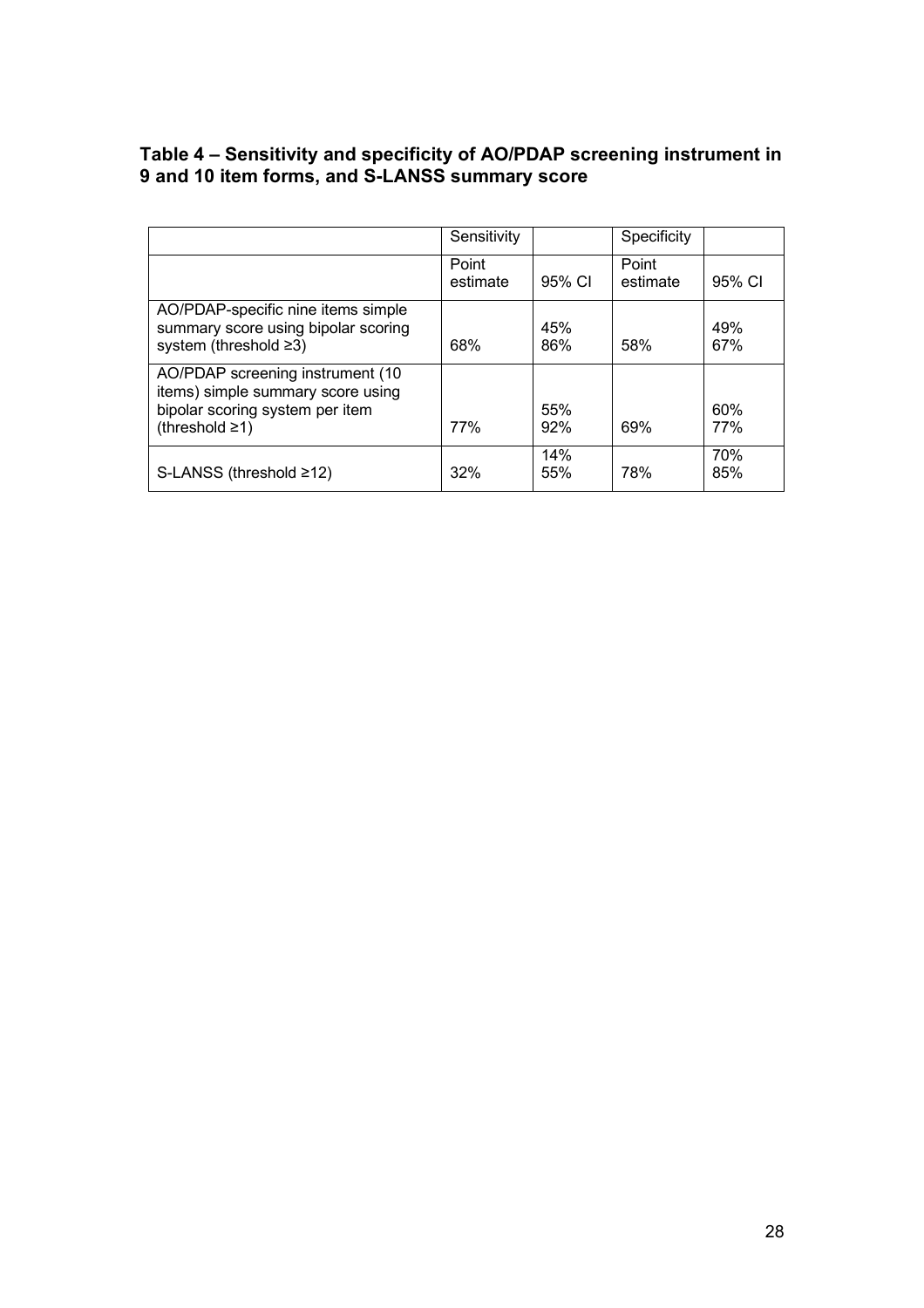**Supplemental information and appendix:**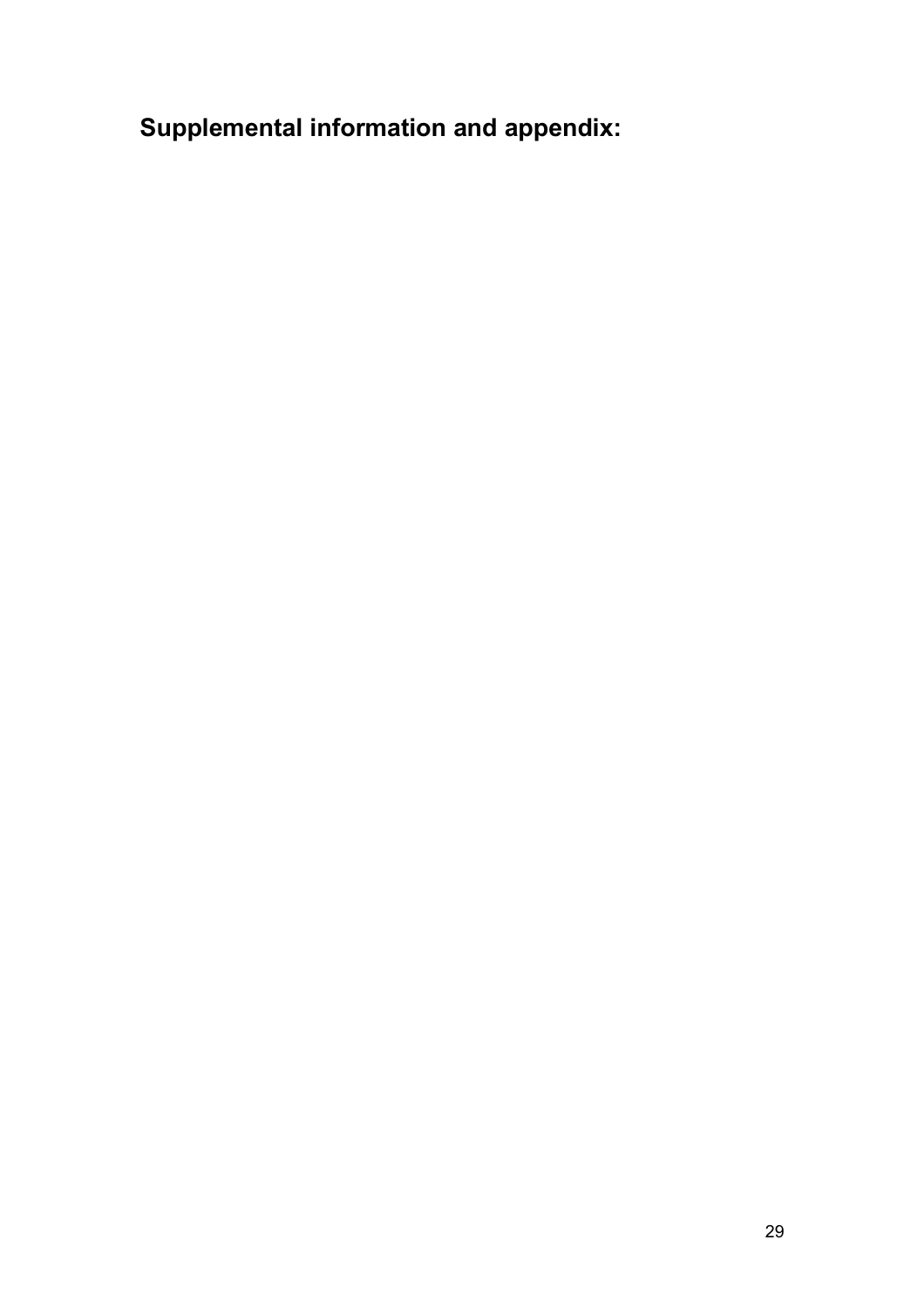|                                                                       |                 | Supplementary Figure e1 - Full fourteen item AO/PDAP Screener<br>1. This pain never stops; it seems to always be there. |              |                       |
|-----------------------------------------------------------------------|-----------------|-------------------------------------------------------------------------------------------------------------------------|--------------|-----------------------|
| <b>STRONGLY DISAGREE</b>                                              | <b>DISAGREE</b> | <b>NEITHER AGREE NOR DISAGREE</b>                                                                                       | <b>AGREE</b> | <b>STRONGLY AGREE</b> |
|                                                                       |                 |                                                                                                                         |              |                       |
| seems to be in other areas.                                           |                 | 2. This pain moves around, sometimes it seems to be mainly in one area and at other times it                            |              |                       |
| <b>STRONGLY DISAGREE</b>                                              | <b>DISAGREE</b> | <b>NEITHER AGREE NOR DISAGREE</b>                                                                                       | <b>AGREE</b> | <b>STRONGLY AGREE</b> |
|                                                                       |                 |                                                                                                                         |              |                       |
| 3. This pain is a throbbing type of pain.<br><b>STRONGLY DISAGREE</b> | <b>DISAGREE</b> | <b>NEITHER AGREE NOR DISAGREE</b>                                                                                       | <b>AGREE</b> | <b>STRONGLY AGREE</b> |
|                                                                       |                 |                                                                                                                         |              |                       |
| 4. This pain wakes me up at night.                                    |                 |                                                                                                                         |              |                       |
| <b>STRONGLY DISAGREE</b>                                              | <b>DISAGREE</b> | <b>NEITHER AGREE NOR DISAGREE</b>                                                                                       | <b>AGREE</b> | <b>STRONGLY AGREE</b> |
| brief in duration (lasting for seconds or less).                      |                 | 5. This pain is best described as sharp, stabbing, or electrical bouts of pain that are intense,                        |              |                       |
| <b>STRONGLY DISAGREE</b>                                              | <b>DISAGREE</b> | <b>NEITHER AGREE NOR DISAGREE</b>                                                                                       | <b>AGREE</b> | <b>STRONGLY AGREE</b> |
|                                                                       |                 |                                                                                                                         |              |                       |
| 6. This pain is generally a dull ache.                                |                 |                                                                                                                         |              |                       |
| <b>STRONGLY DISAGREE</b>                                              | <b>DISAGREE</b> | <b>NEITHER AGREE NOR DISAGREE</b>                                                                                       | <b>AGREE</b> | <b>STRONGLY AGREE</b> |
| usual level.                                                          |                 | 7. There can be times when the pain intensity increases (pain attack) and then it returns to its                        |              |                       |
| <b>STRONGLY DISAGREE</b>                                              | <b>DISAGREE</b> | <b>NEITHER AGREE NOR DISAGREE</b>                                                                                       | <b>AGREE</b> | <b>STRONGLY AGREE</b> |
| scuba diving, airplane travel.                                        |                 | 8. This pain gets worse with changes of atmospheric pressure, for example during bad weather,                           |              |                       |
| <b>STRONGLY DISAGREE</b>                                              | <b>DISAGREE</b> | <b>NEITHER AGREE NOR DISAGREE</b>                                                                                       | <b>AGREE</b> | <b>STRONGLY AGREE</b> |
| in my mouth.                                                          |                 | 9. I feel I am able to locate the pain accurately, for example to a particular tooth or small area                      |              |                       |
| <b>STRONGLY DISAGREE</b>                                              | <b>DISAGREE</b> | <b>NEITHER AGREE NOR DISAGREE</b>                                                                                       | <b>AGREE</b> | <b>STRONGLY AGREE</b> |
|                                                                       |                 | 10. This pain feels like it is deep within the tooth or jaw bone.                                                       |              |                       |
| <b>STRONGLY DISAGREE</b>                                              | <b>DISAGREE</b> | <b>NEITHER AGREE NOR DISAGREE</b>                                                                                       | <b>AGREE</b> | <b>STRONGLY AGREE</b> |
|                                                                       |                 |                                                                                                                         |              |                       |
|                                                                       |                 | 11. This pain feels like a pressure within the tooth or jaw bone.                                                       |              |                       |
| <b>STRONGLY DISAGREE</b>                                              | <b>DISAGREE</b> | <b>NEITHER AGREE NOR DISAGREE</b>                                                                                       | AGREE        | <b>STRONGLY AGREE</b> |
|                                                                       |                 |                                                                                                                         |              |                       |
|                                                                       |                 | 12. This pain is made better with taking over the counter "pain medications", such as ibuprofen.                        |              |                       |
| <b>STRONGLY DISAGREE</b>                                              | <b>DISAGREE</b> | <b>NEITHER AGREE NOR DISAGREE</b>                                                                                       | <b>AGREE</b> | <b>STRONGLY AGREE</b> |
| 13. This pain is difficult for me to describe to others.              |                 |                                                                                                                         |              |                       |
| <b>STRONGLY DISAGREE</b>                                              | <b>DISAGREE</b> | <b>NEITHER AGREE NOR DISAGREE</b>                                                                                       | AGREE        | <b>STRONGLY AGREE</b> |
| feelings.                                                             |                 | 14. Some words that might help describe my pain include peculiar: itchy, tingling, or prickling                         |              |                       |
| <b>STRONGLY DISAGREE</b>                                              | <b>DISAGREE</b> | <b>NEITHER AGREE NOR DISAGREE</b>                                                                                       | AGREE        | <b>STRONGLY AGREE</b> |
|                                                                       |                 |                                                                                                                         |              |                       |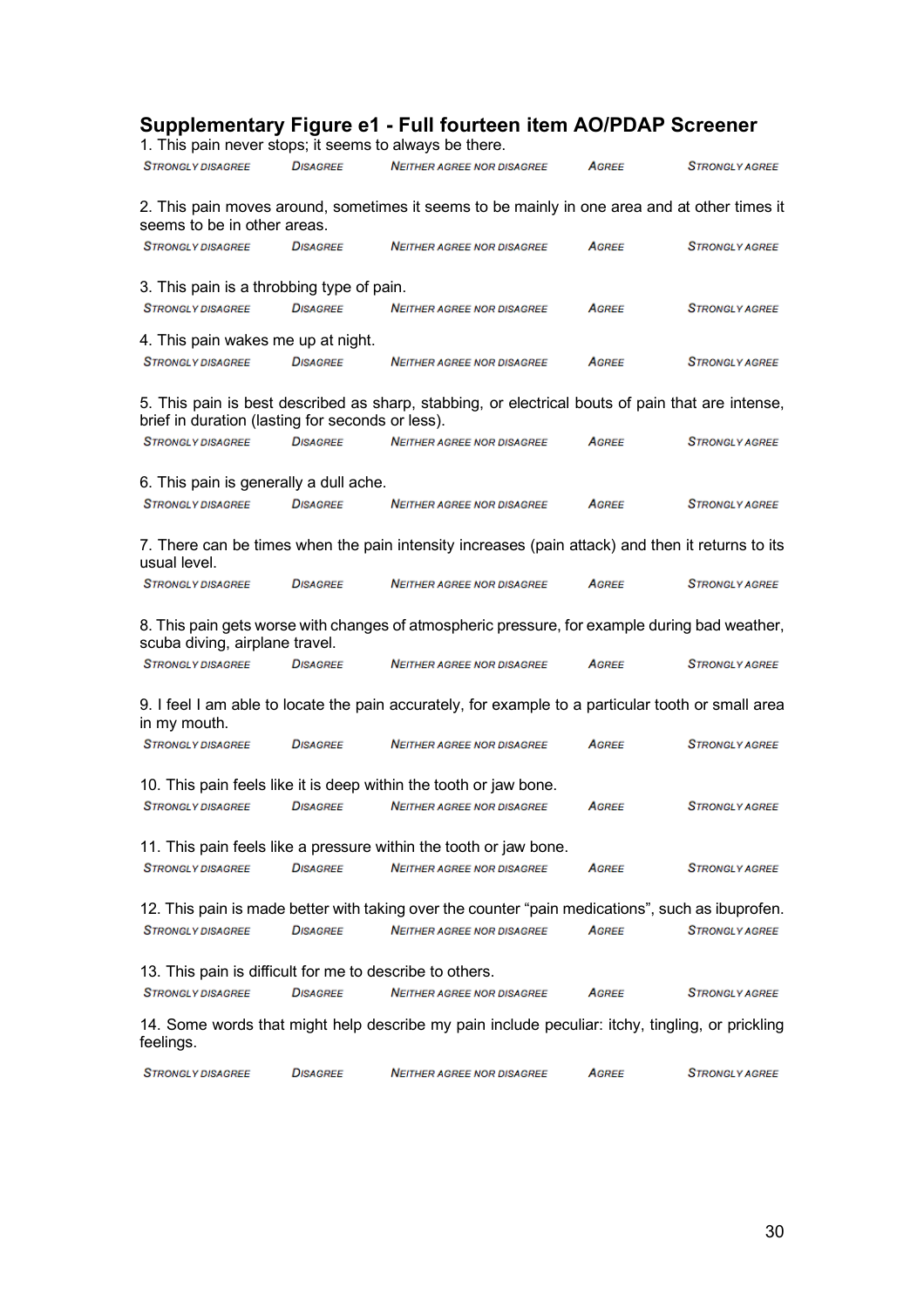# **Supplementary Figure e2 – Finalised ten item AO/PDAP screener for clinical use.**

- Please leave **NO** question unanswered
- Please **CIRCLE** your response to the question using the response options provided underneath each question: strongly disagree, disagree, neither agree nor disagree, strongly agree, agree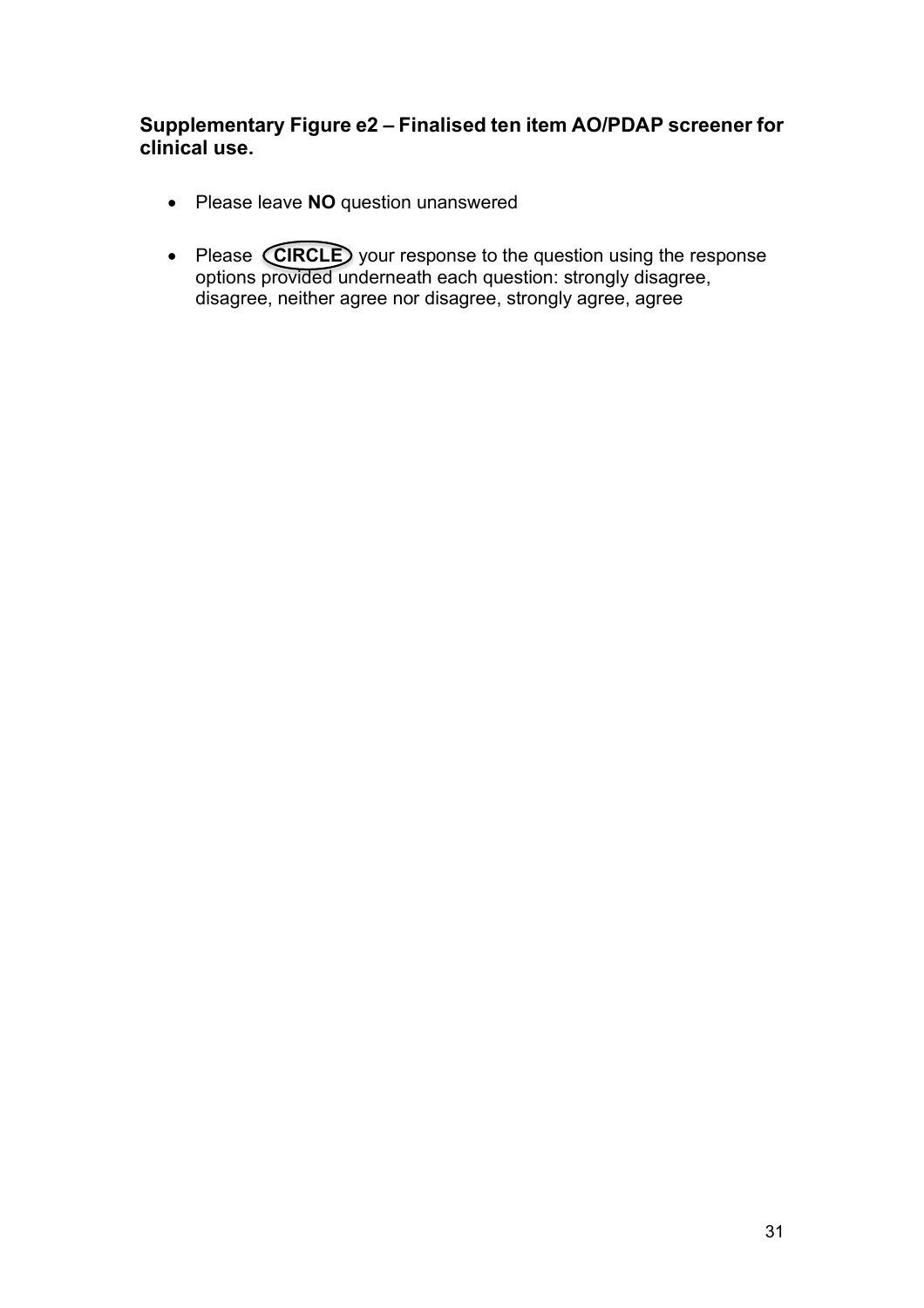|                                                         |                 | 1. This pain never stops; it seems to always be there.                                                |              |                       |
|---------------------------------------------------------|-----------------|-------------------------------------------------------------------------------------------------------|--------------|-----------------------|
| <b>STRONGLY DISAGREE</b>                                | <b>DISAGREE</b> | <b>NEITHER AGREE NOR DISAGREE</b>                                                                     | AGREE        | <b>STRONGLY AGREE</b> |
| seems to be in other areas.                             |                 | 2. This pain moves around, sometimes it seems to be mainly in one area and at other times it          |              |                       |
| <b>STRONGLY DISAGREE</b>                                | <b>DISAGREE</b> | <b>NEITHER AGREE NOR DISAGREE</b>                                                                     | <b>AGREE</b> | <b>STRONGLY AGREE</b> |
| 3. This pain is a throbbing type of pain.               |                 |                                                                                                       |              |                       |
| <b>STRONGLY DISAGREE</b>                                | <b>DISAGREE</b> | <b>NEITHER AGREE NOR DISAGREE</b>                                                                     | <b>AGREE</b> | <b>STRONGLY AGREE</b> |
| 4. This pain wakes me up at night.                      |                 |                                                                                                       |              |                       |
| <b>STRONGLY DISAGREE</b>                                | <b>DISAGREE</b> | <b>NEITHER AGREE NOR DISAGREE</b>                                                                     | AGREE        | <b>STRONGLY AGREE</b> |
| brief in duration (lasting for seconds or less).        |                 | 5. This pain is best described as sharp, stabbing, or electrical bouts of pain that are intense,      |              |                       |
| <b>STRONGLY DISAGREE</b>                                | <b>DISAGREE</b> | <b>NEITHER AGREE NOR DISAGREE</b>                                                                     | <b>AGREE</b> | <b>STRONGLY AGREE</b> |
| scuba diving, airplane travel.                          |                 | 6. This pain gets worse with changes of atmospheric pressure, for example during bad weather,         |              |                       |
| <b>STRONGLY DISAGREE</b>                                | <b>DISAGREE</b> | <b>NEITHER AGREE NOR DISAGREE</b>                                                                     | AGREE        | <b>STRONGLY AGREE</b> |
| <b>STRONGLY DISAGREE</b>                                | <b>DISAGREE</b> | 7. This pain feels like it is deep within the tooth or jaw bone.<br><b>NEITHER AGREE NOR DISAGREE</b> | <b>AGREE</b> | <b>STRONGLY AGREE</b> |
| <b>STRONGLY DISAGREE</b>                                | <b>DISAGREE</b> | 8. This pain feels like a pressure within the tooth or jaw bone.<br><b>NEITHER AGREE NOR DISAGREE</b> | <b>AGREE</b> | <b>STRONGLY AGREE</b> |
| 9. This pain is difficult for me to describe to others. |                 |                                                                                                       |              |                       |
| <b>STRONGLY DISAGREE</b>                                | <b>DISAGREE</b> | <b>NEITHER AGREE NOR DISAGREE</b>                                                                     | AGREE        | <b>STRONGLY AGREE</b> |
| feelings.                                               |                 | 10. Some words that might help describe my pain include peculiar: itchy, tingling, or prickling       |              |                       |
| <b>STRONGLY DISAGREE</b>                                | <b>DISAGREE</b> | <b>NEITHER AGREE NOR DISAGREE</b>                                                                     | <b>AGREE</b> | <b>STRONGLY AGREE</b> |

**There are NO more questions to answer in this booklet, thank you**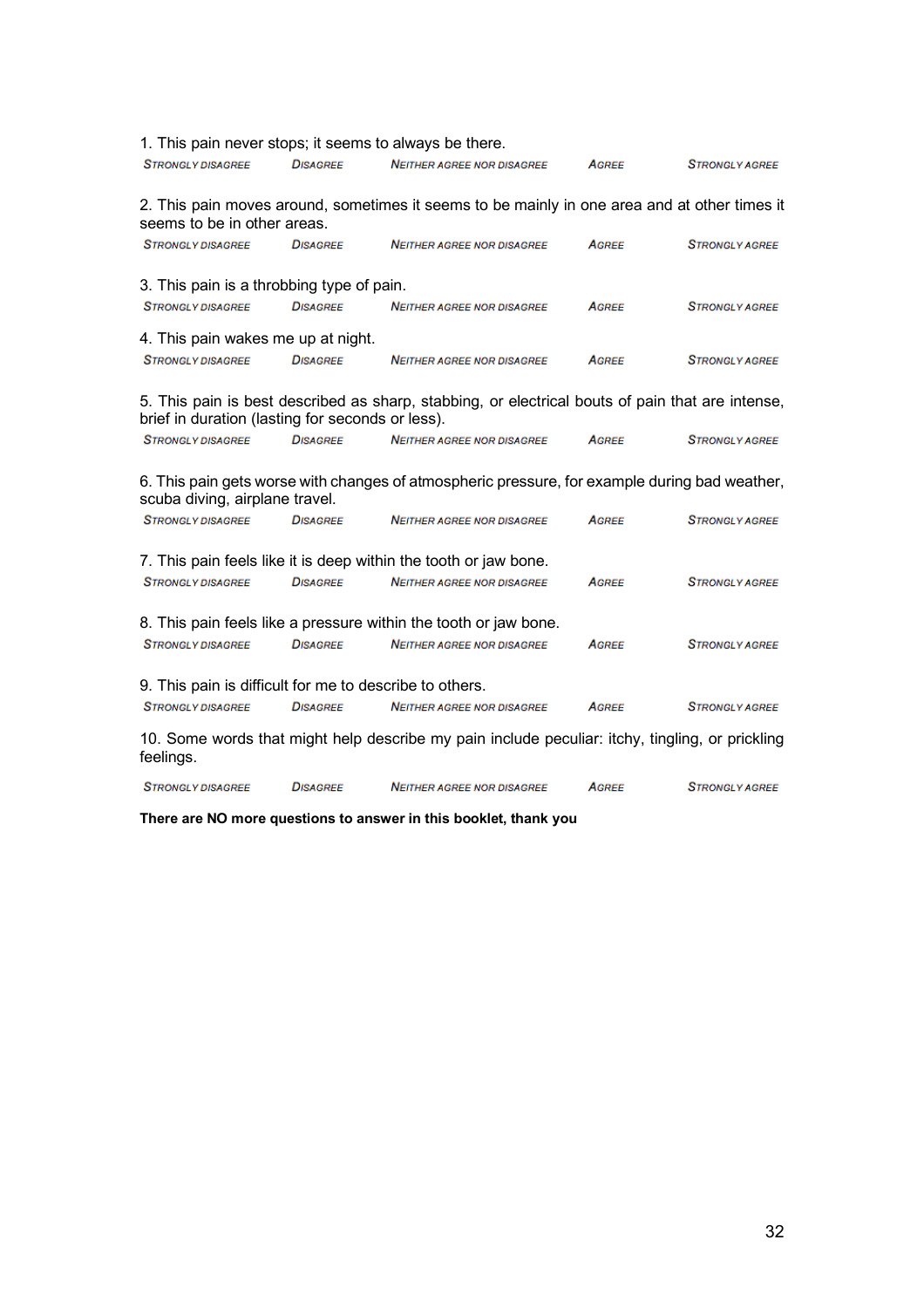For office use (**remove this text prior to issuing the instrument to patients**):

Scoring instructions:

-2 to 2 for strongly disagree to strongly agree for all items except for 3, 4, and 5 where reverse scoring is used (*i.e*. strongly agree is -2 and strongly disagree is 2).

To calculate the total score for the AO/PDAP screening instrument we recommend the simple sum method whereby the response scores of all items are summed. The threshold for a positive screen is ≥1.

The interpretation of the AO/PDAP screening instrument's threshold score being met or exceeded is that it is **not** likely that the pain is from an odontogenic or TMD cause. Therefore, neuropathic or idiopathic aetiologies may be present and further investigation is warranted.

Below is a scored example of the AO/PDAP screening instrument *(\* indicates reverse scoring item*):

| Item              | <b>Response given</b>               | Score          |
|-------------------|-------------------------------------|----------------|
| 1                 | Strongly agree                      | 2              |
| 2                 | Agree                               | 1              |
| $3*$              | Neither<br>agree<br>nor<br>disagree | 0              |
| $4^*$             | Disagree                            | 1              |
| $5^*$             | Strongly disagree                   | 2              |
| 6                 | Neither agree<br>nor<br>disagree    | 0              |
| 7                 | Strongly disagree                   | -2             |
| 8                 | Strongly agree                      | 2              |
| 9                 | Neither agree<br>nor<br>disagree    | 0              |
| 10                | Strongly agree                      | $\overline{2}$ |
| Total score (sum) | 8                                   |                |

**Interpretation of score:** Exceeds threshold of 1 and therefore patient's pain is **not** likely to be of odontogenic or TMD aetiology.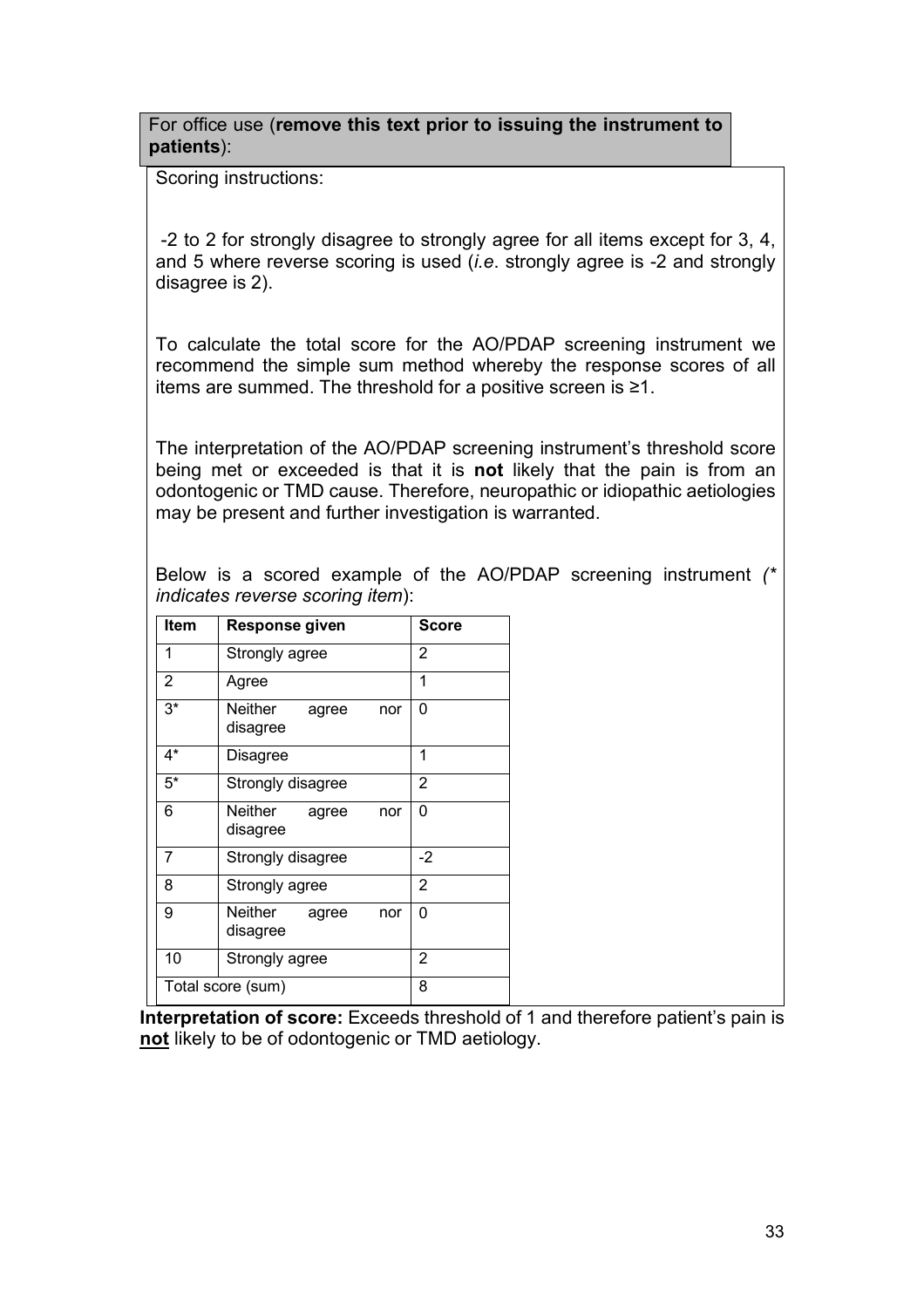**Supplementary Table e1 – Diagnostic criteria for Atypical odontalgia (AO), Persistent Dentoalveolar Pain disorder (PDAP), and Painful Post Traumatic Trigeminal Neuropathy (PPTTN)** (IHS 2004, Nixdorf *et al.* 2012, IHS 2013, IHS 2018)

| <b>Condition</b>                                 | Summary of diagnostic criteria as they relate to phenomenon of interest for this study                                                                                                                                                                                                                                                                                                                                                                                   |
|--------------------------------------------------|--------------------------------------------------------------------------------------------------------------------------------------------------------------------------------------------------------------------------------------------------------------------------------------------------------------------------------------------------------------------------------------------------------------------------------------------------------------------------|
|                                                  |                                                                                                                                                                                                                                                                                                                                                                                                                                                                          |
| Atypical odontalgia                              | Pain is localized to a tooth that is present in the mouth or has recently been extracted.<br>Pain has been present for the last 4 to 6 months or has returned periodically in the same form over<br>the last period of months or years.<br>Pain is continuous throughout all or part of the day except during sleep.<br>З.<br>The pain has no major paroxysmal character.<br>4.<br>Clinical or radiographic examination does not reveal any obvious cause of pain.<br>5. |
| Painful Post Traumatic Trigeminal Neuropathy     | A. Facial and/or oral pain in the distribution(s) of one or both trigeminal nerve(s) and fulfilling criterion C<br>B. History of an identifiable traumatic event to the trigeminal nerve(s), with clinically evident positive<br>(hyperalgesia, allodynia) and/or negative (hypoaesthesia, hypoalgesia) signs of trigeminal nerve<br>dysfunction                                                                                                                         |
|                                                  | C. Evidence of causation demonstrated by both of the following:                                                                                                                                                                                                                                                                                                                                                                                                          |
|                                                  | 1. pain is localized to the distribution(s) of the trigeminal nerve(s) affected by the traumatic event                                                                                                                                                                                                                                                                                                                                                                   |
|                                                  | 2. pain has developed < 6 months after the traumatic event                                                                                                                                                                                                                                                                                                                                                                                                               |
|                                                  | D. Not better accounted for by another ICHD-3 diagnosis.                                                                                                                                                                                                                                                                                                                                                                                                                 |
| Persistent dentoalveolar pain (PDAP) - Secondary | Persistent pain (at least 8hrs per day for ≥15days per month). Present for ≥3 months<br>Localised in the dentoalveolar region(s)<br>2.<br>Not caused by another disease or disorder<br>З.<br>In close temporal relationship to a causal event (e.g. dental procedures, facial trauma, infection,)<br>Sensory abnormality present or absent<br>5.                                                                                                                         |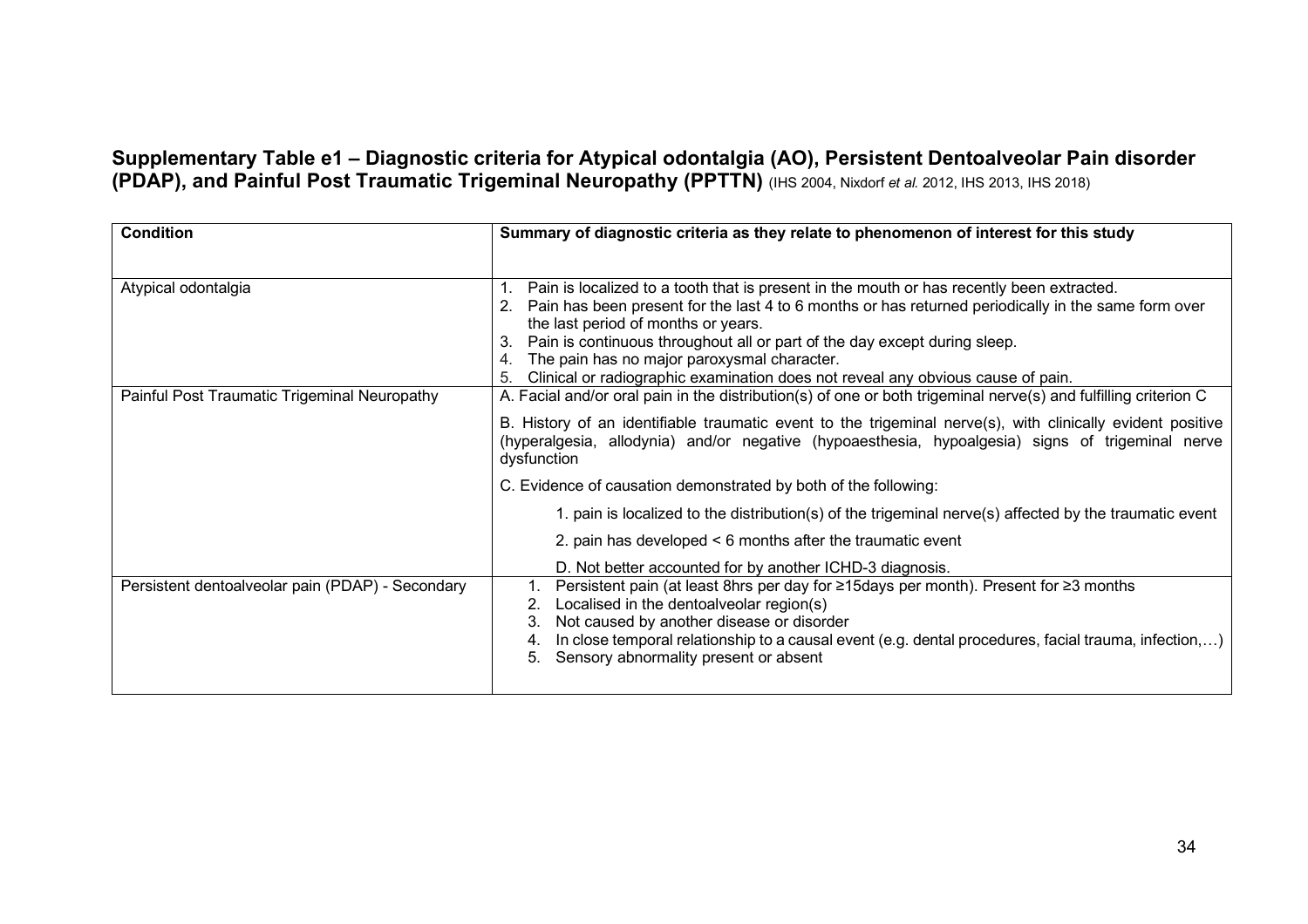| Case<br>id*     | Age | Gender | <b>Level of education</b> | Tooth site.<br>Universal/USA<br>system<br>(FDI/Canadian<br>system) | <b>Dental</b><br>Arch | <b>Tooth Type</b> | <b>Deafferentation</b><br>preceding pain | <b>RCT of</b><br>painful<br>tooth | Total n<br>of RCT<br>to<br>painful<br>tooth | <b>Painful</b><br>tooth<br>extracted<br>prior to<br>clinic<br>visit | <b>Finalised</b><br>item<br>10<br>screener<br>summary<br>$score^{\ddagger}$ |
|-----------------|-----|--------|---------------------------|--------------------------------------------------------------------|-----------------------|-------------------|------------------------------------------|-----------------------------------|---------------------------------------------|---------------------------------------------------------------------|-----------------------------------------------------------------------------|
| $\mathbf{1}$    | 66  | Female | Advance/Graduate Degree   | 9(21)                                                              | Mx                    | Central incisor   | Yes                                      | Yes                               | $\mathbf{1}$                                | No                                                                  | $\mathbf{1}$                                                                |
| $\overline{2}$  | 51  | Female | Advance/Graduate Degree   | 9(21)                                                              | Mx                    | Central incisor   | Yes                                      | Yes                               | $\overline{2}$                              | Yes                                                                 | 3                                                                           |
| $\overline{3}$  | 28  | Female | Advance/Graduate Degree   | 19(36)                                                             | Mn                    | 1st molar         | No <sup>†</sup>                          | <b>No</b>                         | 0                                           | No                                                                  | -8                                                                          |
| $\overline{4}$  | 28  | Male   | College Degree            | 3(16)                                                              | Mx                    | 1st molar         | Yes                                      | Yes                               | $\mathbf{1}$                                | Yes                                                                 | 9                                                                           |
| $\overline{5}$  | 66  | Female | <b>High School</b>        | Missing data                                                       |                       |                   |                                          |                                   |                                             |                                                                     | 4                                                                           |
| $\overline{6}$  | 42  | Female | College Degree            | 14(26)                                                             | Mx                    | 1st molar         | Yes                                      | Yes                               | 1                                           | Yes                                                                 | 3                                                                           |
| $\overline{7}$  | 57  | Female | Advance/Graduate Degree   | 5(14)                                                              | Mx                    | 1st premolar      | Yes                                      | Yes                               | 4                                           | Yes                                                                 | 3                                                                           |
| 8               | 49  | Female | Advance/Graduate Degree   | 5(14)                                                              | Mx                    | 1st premolar      | Yes                                      | Yes                               | 3                                           | No                                                                  | 5                                                                           |
| $\overline{9}$  | 63  | Female | <b>High School</b>        | 11(23)                                                             | Mx                    | Canine            | Yes                                      | Yes                               | $\overline{2}$                              | No                                                                  | 9                                                                           |
| 10              | 59  | Female | Advance/Graduate Degree   | 4(15)                                                              | Mx                    | 2nd premolar      | Yes                                      | Yes                               | $\mathbf{1}$                                | <b>No</b>                                                           | $-1$                                                                        |
| $\overline{11}$ | 58  | Female | <b>High School</b>        | 7(12)                                                              | Mx                    | Lateral incisor   | Yes                                      | Yes                               | $\mathbf{1}$                                | Yes                                                                 | 0                                                                           |
| $\overline{12}$ | 37  | Female | <b>College Degree</b>     | 14(26)                                                             | Mx                    | 1st molar         | No <sup>†</sup>                          | No                                | $\mathbf 0$                                 | No                                                                  | $\overline{2}$                                                              |
| $\overline{13}$ | 60  | Female | <b>College Degree</b>     | 13(25)                                                             | Mx                    | 2nd premolar      | Yes                                      | Yes                               | $\overline{2}$                              | No                                                                  | $-1$                                                                        |
| 14              | 35  | Female | College Degree            |                                                                    |                       |                   | Missing data                             |                                   |                                             |                                                                     | 1                                                                           |
| 15              | 65  | Male   | Some College              | 10(22)                                                             | Mx                    | Lateral incisor   | Yes                                      | Yes                               | $\overline{2}$                              | Yes                                                                 | 2                                                                           |
| 16              | 56  | Female | Advance/Graduate Degree   | 9(21)                                                              | Mx                    | Central incisor   | Yes                                      | Yes                               | $\overline{2}$                              | No                                                                  | $-4$                                                                        |
| $\overline{17}$ | 57  | Female | High School               | 29(45)                                                             | Mn                    | 2nd premolar      | Yes                                      | Yes                               | $\overline{2}$                              | <b>No</b>                                                           | 8                                                                           |
| 18              | 46  | Female | Advance/Graduate Degree   | 3(16)                                                              | Mx                    | 1st molar         | Yes                                      | Yes                               | $\mathbf{1}$                                | Yes                                                                 | 9                                                                           |
| 19              | 64  | Female | Advance/Graduate Degree   | 3(16)                                                              | Mx                    | 1st molar         | Yes                                      | Yes                               | 1                                           | <b>No</b>                                                           | 1                                                                           |

# **Supplementary Table e2 - Characteristics of AO/PDAP cohort and final screener score**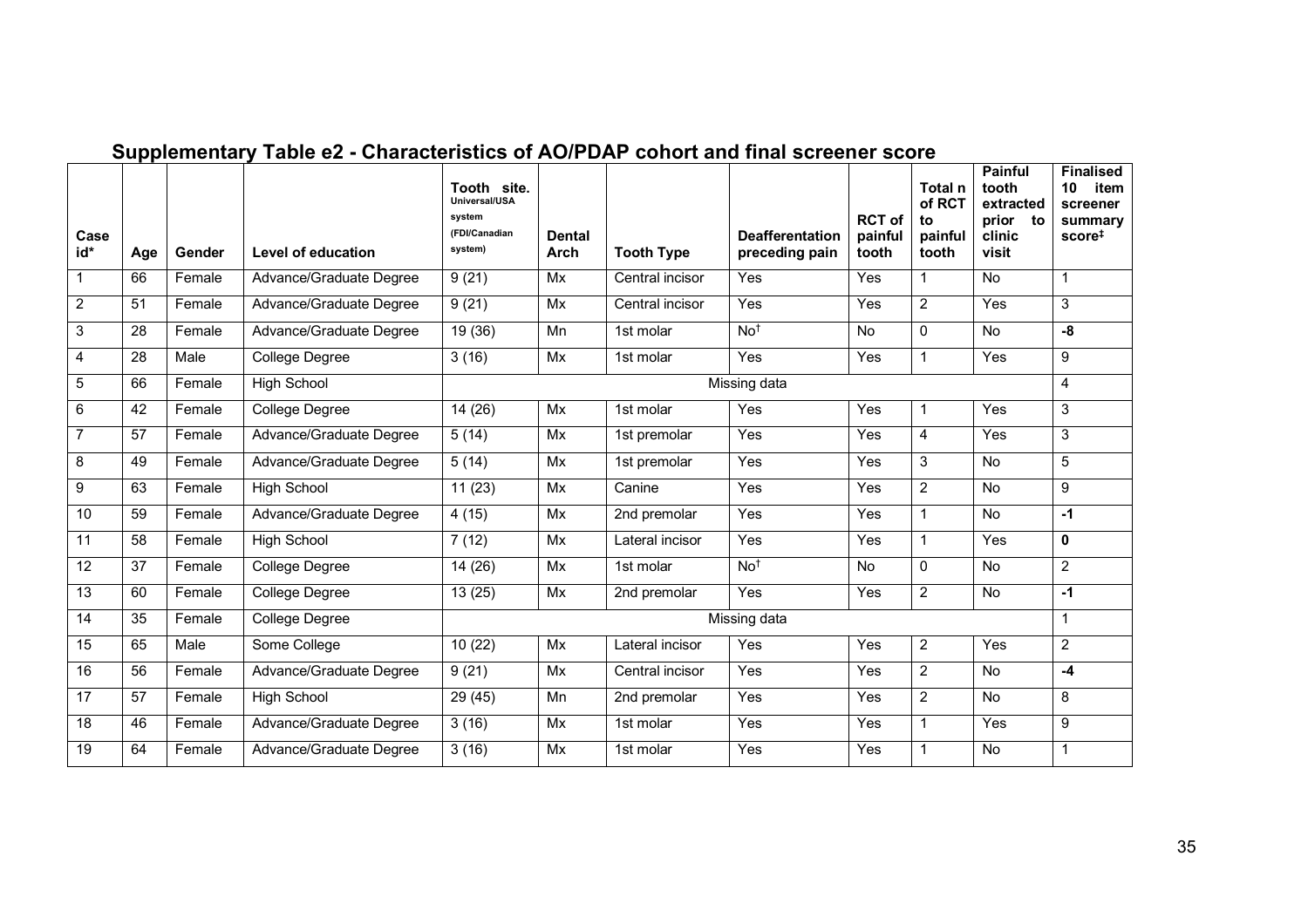| Case<br>id* | Aqe | Gender | Level of education      | Tooth site.<br>Universal/USA<br>system<br>(FDI/Canadian<br>system) | <b>Dental</b><br>Arch | <b>Tooth Type</b> | <b>Deafferentation</b><br>preceding pain | <b>RCT of</b><br>painful<br>tooth | Total n<br>of RCT<br>to<br>painful<br>tooth | <b>Painful</b><br>tooth<br>extracted<br>prior<br>to<br>clinic<br>visit | <b>Finalised</b><br>10<br>item<br>screener<br>summary<br>$score^+$ |
|-------------|-----|--------|-------------------------|--------------------------------------------------------------------|-----------------------|-------------------|------------------------------------------|-----------------------------------|---------------------------------------------|------------------------------------------------------------------------|--------------------------------------------------------------------|
| 20          | 66  | Female | <b>High School</b>      | 12(24)                                                             | Mx                    | 1st premolar      | Yes                                      | Yes                               | $\overline{2}$                              | <b>No</b>                                                              | 5                                                                  |
| 21          | 48  | Female | Advance/Graduate Degree | 7(12)                                                              | Mx                    | Lateral incisor   | Yes                                      | Yes                               |                                             | No                                                                     | b                                                                  |
| 22          | 42  | Female | College Degree          | 14 (26)                                                            | Mx                    | 1st molar         | Yes                                      | Yes                               | -2                                          | Yes                                                                    | 3                                                                  |

*RCT – Root canal treatment; Mx – maxillary dentition; Mn Mandibular dentition.*

*\* All cases were of white ethnic origin and all had cone-beam computed tomography of the painful site/tooth and also a brain and face MRI to exclude other pathology.* 

†Both of these cases had experienced a traumatic event affecting the tooth in question within 3-6 months of the pain beginning and therefore fitted PPTTN diagnostic criteria (Appendix table e1)

‡ Scores of individual cases from the finalised 10 item screener (Figure e2). Emboldened figures are where the case failed to meet the threshold for a positive screen (≥1). Given the heterogeneity of the phenomenon under investigation and the idiosyncratic nature of the experience and description of pain this variation is to be expected.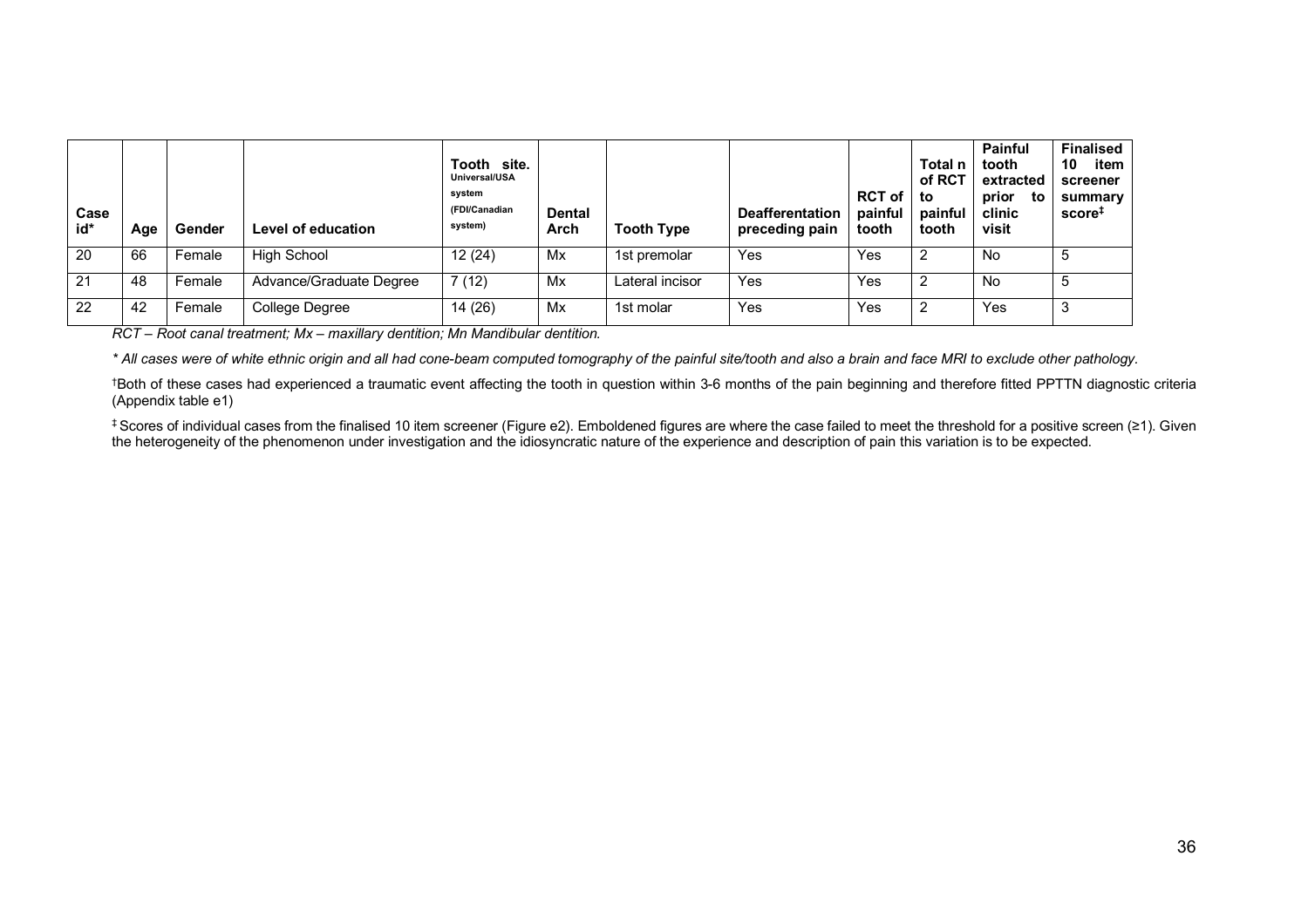| <b>Study</b><br>group | Control    |                               | <b>AO/PDAP</b> |                               | <b>TN</b>  |                               | <b>TMD</b> |                               | <b>ADP</b> |                               |
|-----------------------|------------|-------------------------------|----------------|-------------------------------|------------|-------------------------------|------------|-------------------------------|------------|-------------------------------|
| Item<br>number        | Mean score | 95%<br>Confidence<br>interval | Mean score     | 95%<br>Confidence<br>interval | Mean score | 95%<br>Confidence<br>interval | Mean score | 95%<br>Confidence<br>interval | Mean score | 95%<br>Confidence<br>interval |
|                       | $-3.62$    | $[-4.17; -3.07]$              | 2              | [1.01;2.99]                   | $-0.67$    | $[-1.96; 0.63]$               | 0.24       | $[-0.68; 1.17]$               | 0          | $[-0.85; 0.85]$               |
| $\overline{2}$        | 1.9        | [1.71;2.10]                   | 0.55           | $[-0.12;1.21]$                | $-0.52$    | $[-1.21;0.16]$                | $-0.07$    | $[-0.54; 0.40]$               | $-0.1$     | $[-0.55; 0.35]$               |
| $\mathbf{3}$          | 1.9        | [1.71;2.10]                   | 0.18           | $[-0.38;0.74]$                | 0.24       | $[-0.34; 0.81]$               | 0.05       | $[-0.41;0.51]$                | $-0.54$    | $[-0.95; -0.12]$              |
| 4                     | 1.9        | [1.71;2.10]                   | 0.32           | $[-0.20; 0.84]$               | 0.29       | $[-0.34;0.92]$                | 0.41       | [0.00; 0.83]                  | $-0.32$    | $[-0.78; 0.14]$               |
| $\overline{5}$        | 1.9        | [1.71;2.10]                   | 1.18           | [0.66; 1.71]                  | $-1.24$    | $[-1.73; -0.74]$              | 0.54       | [0.11; 0.97]                  | 0.27       | $[-0.18; 0.71]$               |
| $\,6$                 | $-3.81$    | $[-4.21; -3.41]$              | 1.82           | [0.87; 2.76]                  | $-0.19$    | $[-1.26; 0.88]$               | 1.61       | [0.98; 2.24]                  | 0.98       | [0.27; 1.68]                  |
| $\overline{7}$        | $-1.9$     | $[-2.10; -1.71]$              | 0.45           | $[-0.17;1.08]$                | 1.05       | [0.48; 1.61]                  | 0.68       | [0.32; 1.05]                  | 0.9        | [0.54; 1.27]                  |
| 8                     | $-1.9$     | $[-2.10; -1.71]$              | $-0.45$        | $[-1.00;0.09]$                | $-0.1$     | $[-0.63; 0.44]$               | $-0.39$    | $[-0.79;0.01]$                | $-0.66$    | $[-0.95; -0.37]$              |
| 9                     | $-1.71$    | $[-2.15; -1.28]$              | 0.59           | $[-0.09; 1.27]$               | 0.76       | [0.19; 1.34]                  | 1.1        | [0.75; 1.45]                  | 1.02       | [0.63; 1.42]                  |
| 10                    | $-3.81$    | $[-4.21; -3.41]$              | 2.09           | [1.12;3.06]                   | 0.86       | $[-0.35; 2.06]$               | 1.27       | [0.51;2.03]                   | 1.95       | [1.30;2.61]                   |
| 11                    | $-1.9$     | $[-2.10; -1.71]$              | 0.45           | $[-0.11;1.01]$                | $-0.29$    | $[-0.92;0.34]$                | 0.27       | $[-0.13;0.67]$                | 0.71       | [0.39; 1.02]                  |
| 12                    | 1.62       | [1.25; 1.99]                  | 0.36           | $[-0.19; 0.92]$               |            | [0.57; 1.43]                  | $-0.05$    | $[-0.36;0.26]$                | $-0.56$    | $[-0.91; -0.21]$              |
| 13                    | $-3.05$    | $[-3.84; -2.25]$              | 0.91           | $[-0.24;2.06]$                | 0.57       | $[-0.55; 1.69]$               | $-0.2$     | $[-1.04; 0.65]$               | $-1.17$    | $[-1.88; -0.47]$              |
| 14                    | $-1.71$    | $[-2.04; -1.39]$              | $-0.32$        | $[-0.95; 0.31]$               | $-0.62$    | $[-1.17; -0.07]$              | $-1$       | $[-1.35,-0.65]$               | $-0.61$    | $[-0.98,-0.24]$               |

# **Supplementary Table e3 – Simple ordinal mean scores by item of AO/PDAP screener**

*AO/PDAP – Atypical odontalgia/persistent DentoAlveolar Pain disorder; TN – Trigeminal Neuralgia; TMD – Temporomandibular Disorder; ADP – Acute dental pain*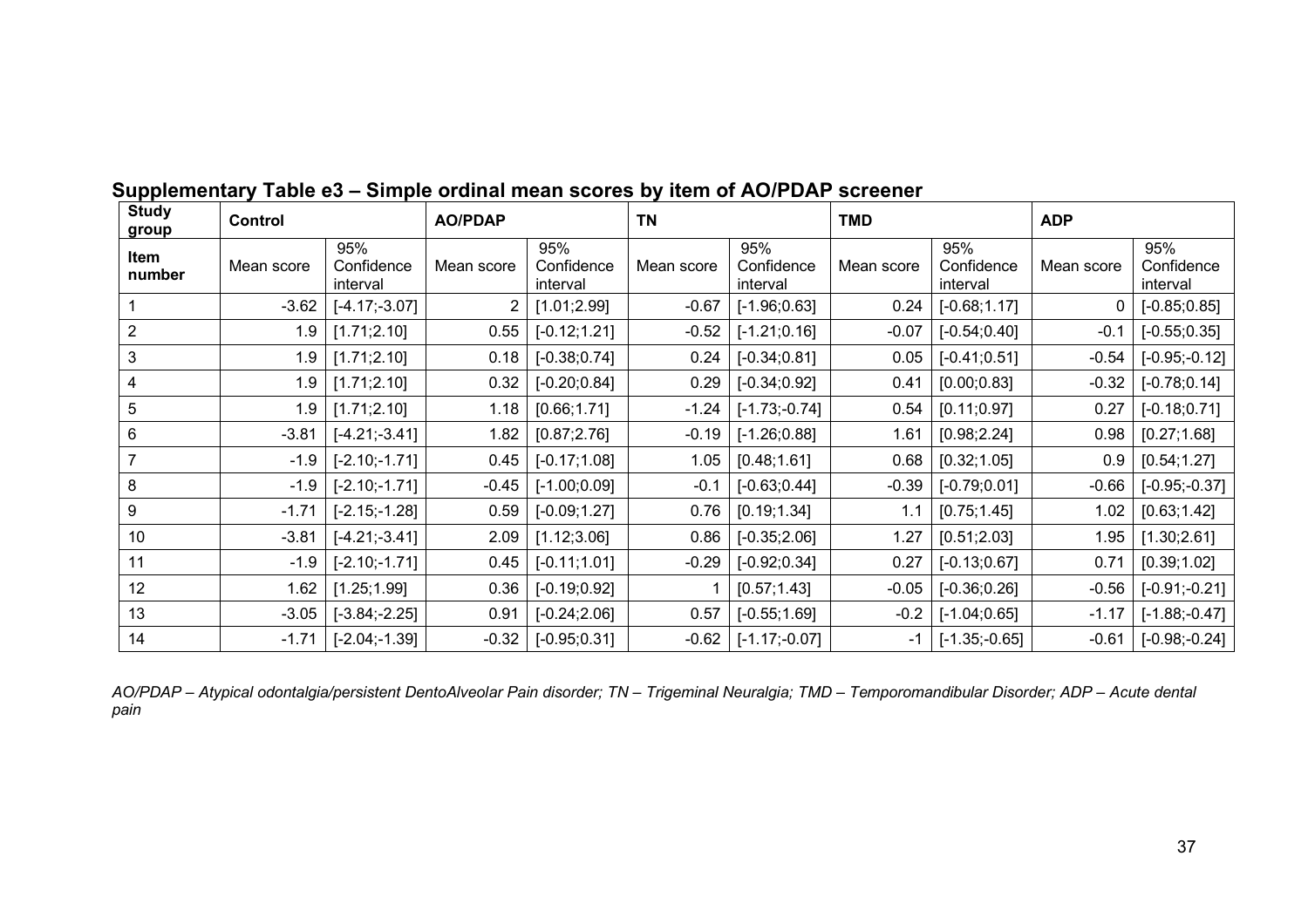## **Supplementary Table e4 – Polychoric correlation matrix from exploratory factor analysis of 9 AO/PDAP specific items**

| Item number<br>from the original 14 | 1    | 6       | 7    | 8       | 9       | 10   | 11   | 13   | 14   |
|-------------------------------------|------|---------|------|---------|---------|------|------|------|------|
| 1                                   | 1.00 |         |      |         |         |      |      |      |      |
| 6                                   | 0.24 | 1.00    |      |         |         |      |      |      |      |
| 7                                   | 0.15 | 0.01    | 1.00 |         |         |      |      |      |      |
| 8                                   | 0.07 | 0.05    | 0.31 | 1.00    |         |      |      |      |      |
| 9                                   | 0.16 | 0.19    | 0.14 | $-0.20$ | 1.00    |      |      |      |      |
| 10                                  | 0.36 | 0.12    | 0.19 | $-0.10$ | 0.28    | 1.00 |      |      |      |
| 11                                  | 0.21 | $-0.09$ | 0.14 | 0.12    | 0.03    | 0.51 | 1.00 |      |      |
| 13                                  | 0.34 | $-0.05$ | 0.27 | 0.33    | $-0.26$ | 0.06 | 0.18 | 1.00 |      |
| 14                                  | 0.09 | $-0.23$ | 0.20 | 0.20    | $-0.09$ | 0.03 | 0.11 | 0.26 | 1.00 |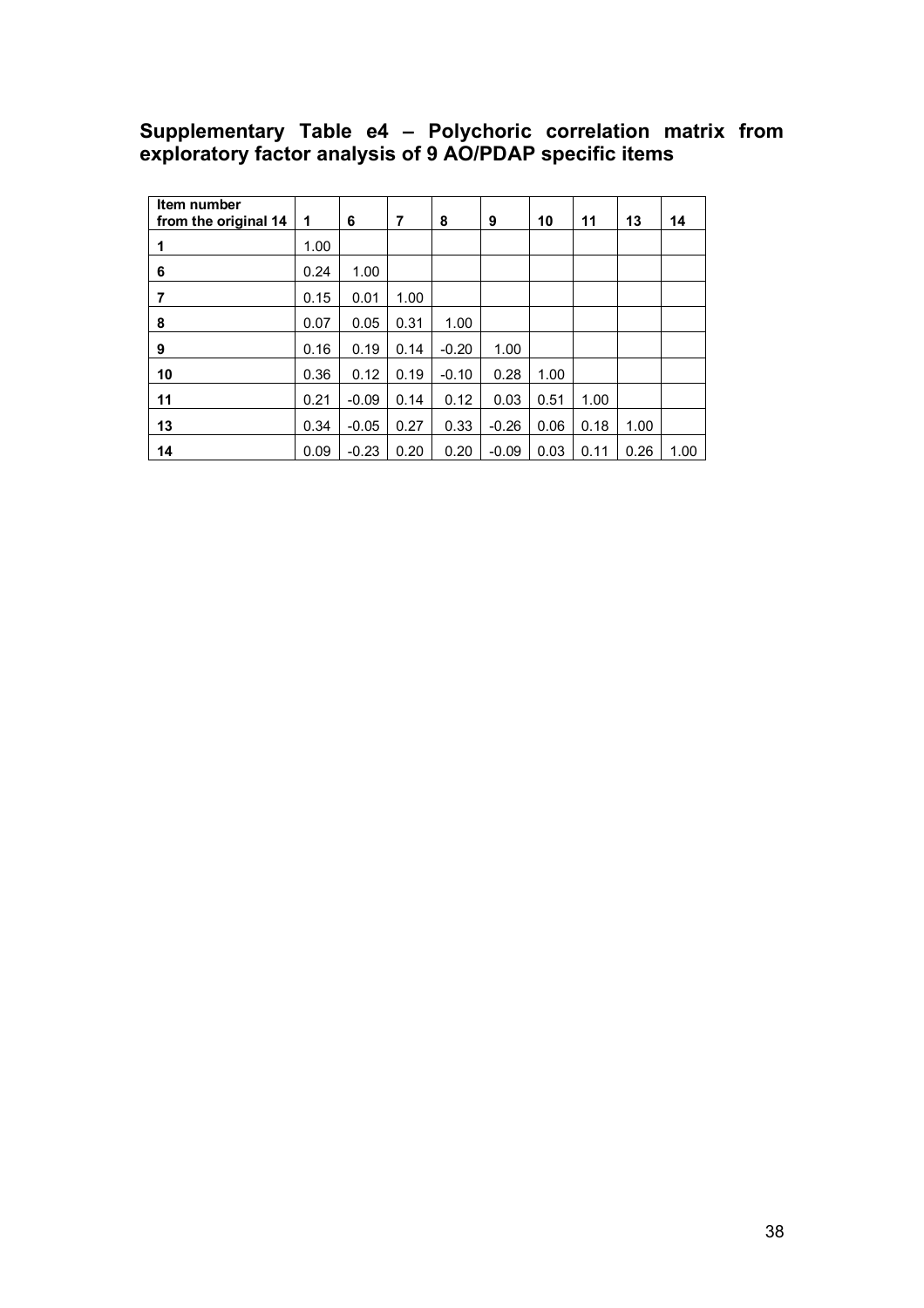## **Supplementary Table e5 – Rotated exploratory factor analysis of putative full fourteen item screener explaining 87% of variance**

| Item and number                                                                                                                                       |                  | <b>Factor Loading</b> |                      |      |
|-------------------------------------------------------------------------------------------------------------------------------------------------------|------------------|-----------------------|----------------------|------|
|                                                                                                                                                       | <b>Factor</b>    | <b>Factor 2</b>       | Factor 3             |      |
| 1. This pain never stops; it seems to always be there.                                                                                                | 0.20             | 0.52                  | 0.51                 | 0.50 |
| 2. This pain moves around, sometimes it seems to be mainly in one area and at other times it seems to be<br>in other areas.                           | 0.67             | $-0.12$               | $-0.04$              | 0.57 |
| 3. This pain is a throbbing type of pain*                                                                                                             | $-0.25$          | $-0.47$               | 0.13                 | 0.60 |
| 4. This pain wakes me up at night*                                                                                                                    | $-0.30$          | $-0.44$               | 0.15                 | 0.57 |
| 5. This pain is best described as sharp, stabbing, or electrical bouts of pain that are intense, brief in duration<br>(lasting for seconds or less).* | $-0.03$          | $-0.07$               | 0.75                 | 0.40 |
| 6. This pain is generally a dull ache.                                                                                                                | 0.03             | 0.18                  | 0.60                 | 0.65 |
| 7. There can be times when the pain intensity increases (pain attack) and then it returns to its usual level.                                         | $0.26^{\dagger}$ | $0.29^{+}$            | $-0.20$ <sup>t</sup> | 0.71 |
| 8. This pain gets worse with changes of atmospheric pressure, for example during bad weather, scuba<br>diving, airplane travel.                       | 0.59             | 0.03                  | $-0.02$              | 0.63 |
| 9. I feel I am able to locate the pain accurately, for example to a particular tooth or small area in my mouth.                                       | $-0.51$          | 0.42                  | $-0.04$              | 0.70 |
| 10. This pain feels like it is deep within the tooth or jaw bone.                                                                                     | $-0.23$          | 0.74                  | 0.07                 | 0.50 |
| 11. This pain feels like a pressure within the tooth or jaw bone                                                                                      | 0.01             | 0.58                  | $-0.10$              | 0.63 |
| 12. This pain is made better with taking over the counter "pain medications", such as ibuprofen.*                                                     | $0.10^{+}$       | $-0.12$ <sup>†</sup>  | 0.17 <sup>†</sup>    | 0.96 |
| 13. This pain is difficult for me to describe to others.                                                                                              | 0.65             | 0.05                  | 0.16                 | 0.60 |
| 14. Some words that might help describe my pain include peculiar: itchy, tingling, or prickling feelings.                                             | 0.35             | 0.04                  | $-0.19$              | 0.79 |

†Poorly performing item across all factors.

\*Items are reverse scored

Expert derived items are:2,3,4, & 5

Emboldened figures are strongest factor loading for item

Italicised figures indicate cross-loading on more than one factor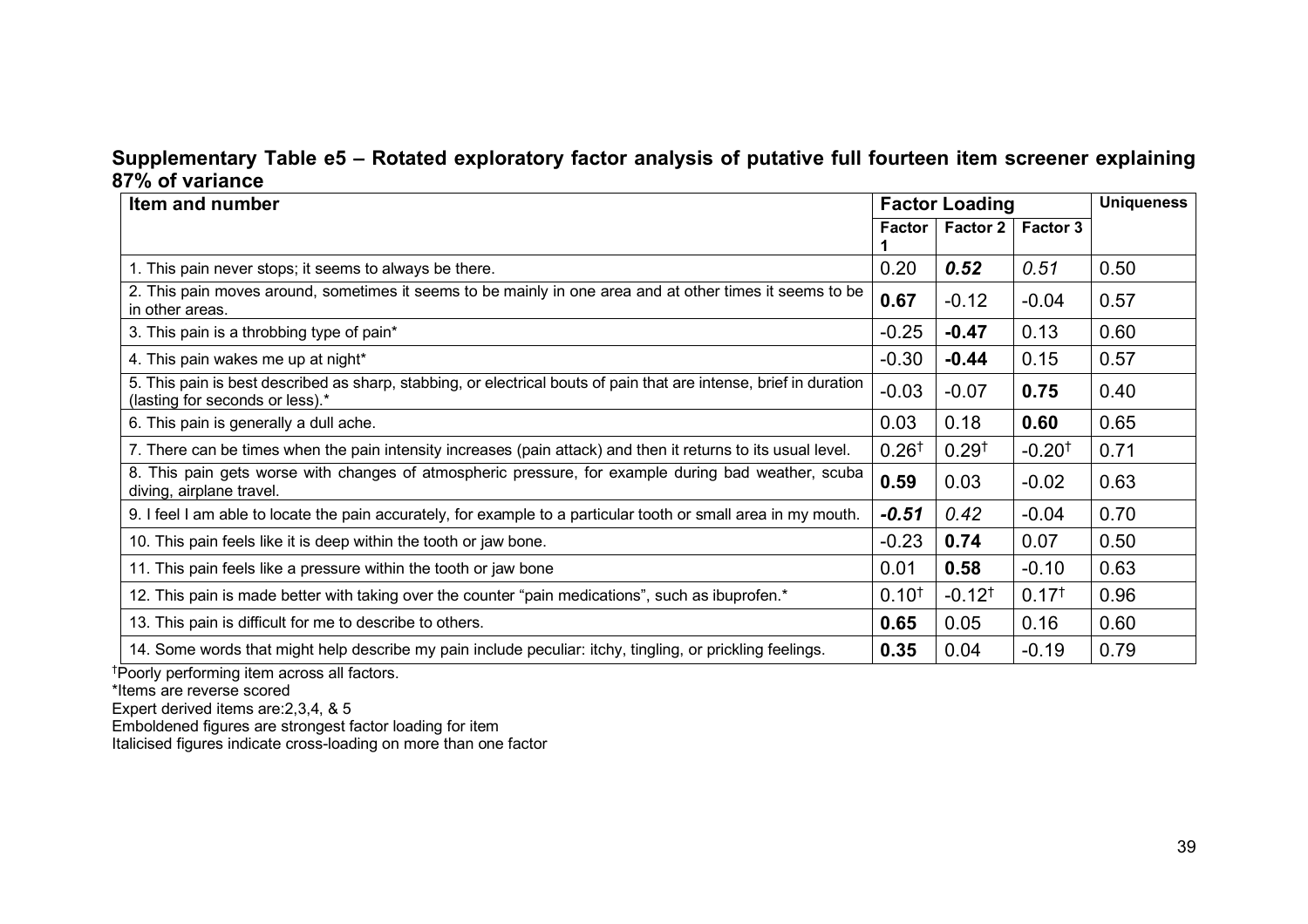### **Supplementary Table e6 – Exploratory factor analysis with oblique rotation of interim twelve item screener (items 7 and 12 dropped because of very poor loadings) explaining 82% of the variance**

| Item and number                                                                                                                                       |          | <b>Factor Loading</b> | <b>Uniqueness</b> |
|-------------------------------------------------------------------------------------------------------------------------------------------------------|----------|-----------------------|-------------------|
|                                                                                                                                                       | Factor   | <b>Factor 2</b>       |                   |
|                                                                                                                                                       |          |                       |                   |
| 1. This pain never stops; it seems to always be there.                                                                                                | 0.30     | 0.53                  | 0.63              |
| 2. This pain moves around, sometimes it seems to be mainly in one area and at other times it seems to be in<br>other areas.                           | 0.47     | $-0.32$               | 0.68              |
| 3. This pain is a throbbing type of pain*                                                                                                             | $-0.61$  | $-0.14$               | 0.60              |
| 4. This pain wakes me up at night*                                                                                                                    | $-0.65$  | $-0.09$               | 0.57              |
| 5. This pain is best described as sharp, stabbing, or electrical bouts of pain that are intense, brief in duration<br>(lasting for seconds or less).* | $-0.39+$ | $0.34+$               | 0.73              |
| 6. This pain is generally a dull ache.                                                                                                                | $-0.16$  | 0.43                  | 0.79              |
| 8. This pain gets worse with changes of atmospheric pressure, for example during bad weather, scuba diving,<br>airplane travel.                       | 0.51     | $-0.19$               | 0.70              |
| 9. I feel I am able to locate the pain accurately, for example to a particular tooth or small area in my mouth.                                       | $-0.15$  | 0.44                  | 0.79              |
| 10. This pain feels like it is deep within the tooth or jaw bone.                                                                                     | 0.31     | 0.61                  | 0.54              |
| 11. This pain feels like a pressure within the tooth or jaw bone                                                                                      | 0.50     | 0.33                  | 0.64              |
| 13. This pain is difficult for me to describe to others.                                                                                              | 0.51     | $-0.11$               | 0.73              |
| 14. Some words that might help describe my pain include peculiar: itchy, tingling, or prickling feelings.                                             | 0.42     | $-0.20$               | 0.78              |

\*Items are reverse scored

† Poorly performing item across all factors.

Expert derived items are:2,3,4, & 5

Emboldened figures are strongest factor loading for item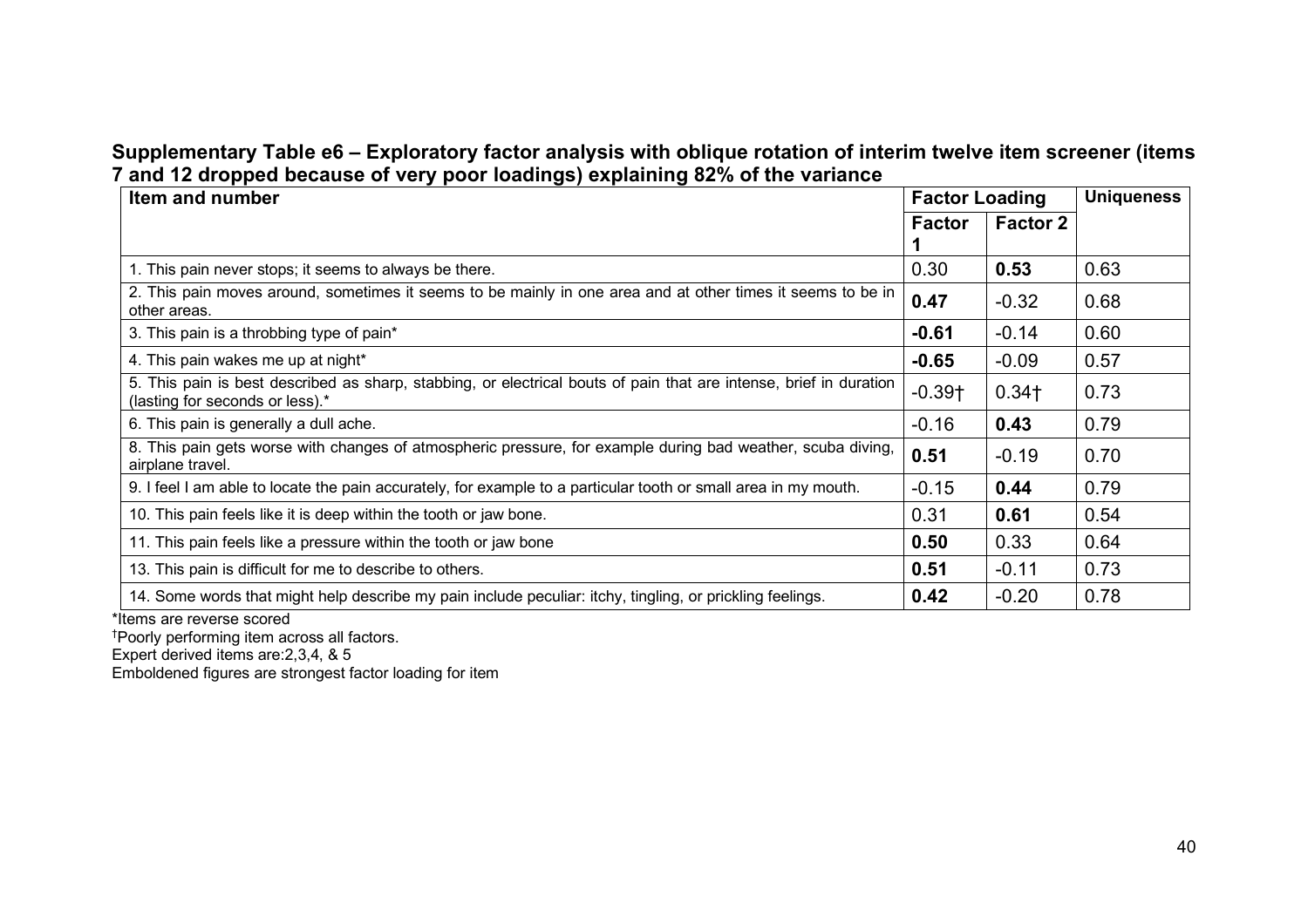# **Supplementary Table e7 - Exploratory factor analysis with oblique rotation of ten item screener (items 6,7, 9 and 12 dropped in first factor analysis because of very poor loadings [7 &12] and cross-loading [6 &9]) explaining 96% of the variance**

| Item and number                                                                                                                                       |               | <b>Factor Loading</b> | <b>Uniqueness</b> |
|-------------------------------------------------------------------------------------------------------------------------------------------------------|---------------|-----------------------|-------------------|
|                                                                                                                                                       | <b>Factor</b> | <b>Factor</b><br>2    |                   |
| 1. This pain never stops; it seems to always be there.                                                                                                | $-0.01$       | 0.56                  | 0.69              |
| 2. This pain moves around, sometimes it seems to be mainly in one area and at other times it seems to be in other<br>areas.                           | 0.60          | $-0.15$               | 0.66              |
| 3. This pain is a throbbing type of pain*                                                                                                             | $-0.44$       | $-0.36$               | 0.60              |
| 4. This pain wakes me up at night*                                                                                                                    | $-0.51$       | $-0.31$               | 0.57              |
| 5. This pain is best described as sharp, stabbing, or electrical bouts of pain that are intense, brief in duration (lasting<br>for seconds or less).* | $-0.45$       | 0.12                  | 0.81              |
| 8. This pain gets worse with changes of atmospheric pressure, for example during bad weather, scuba diving,<br>airplane travel.                       | 0.61          | $-0.06$               | 0.64              |
| 10. This pain feels like it is deep within the tooth or jaw bone.                                                                                     | $-0.12$       | 0.71                  | 0.52              |
| 11. This pain feels like a pressure within the tooth or jaw bone                                                                                      | 0.15          | 0.58                  | 0.59              |
| 13. This pain is difficult for me to describe to others.                                                                                              | 0.48          | 0.09                  | 0.74              |
| 14. Some words that might help describe my pain include peculiar: itchy, tingling, or prickling feelings.                                             | 0.46          | $-0.02$               | 0.79              |

\*Items are reverse scored

Expert derived items are:2,3,4, & 5

Emboldened figures are strongest factor loading for item